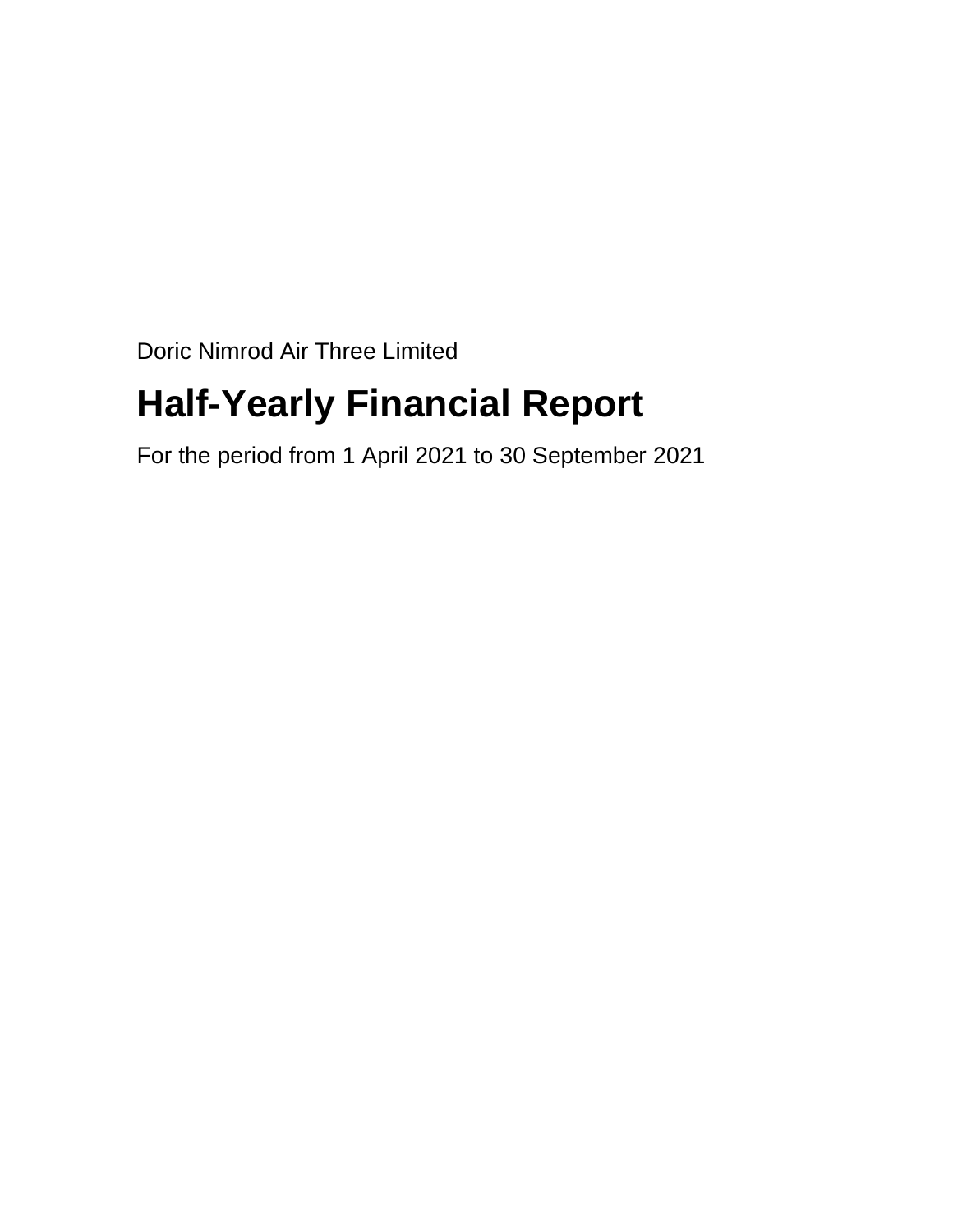# **CONTENTS**

#### **Page**

- Definitions
- Summary Information
- Company Overview
- Chair's Statement
- Asset Manager's Report
- Directors
- Interim Management Report
- Responsibility Statement
- Consolidated Statement of Comprehensive Income
- Consolidated Statement of Financial Position
- Consolidated Statement of Cash Flows
- Consolidated Statement of Changes in Equity
- Notes to the Consolidated Financial Statements
- Advisors and Contact Information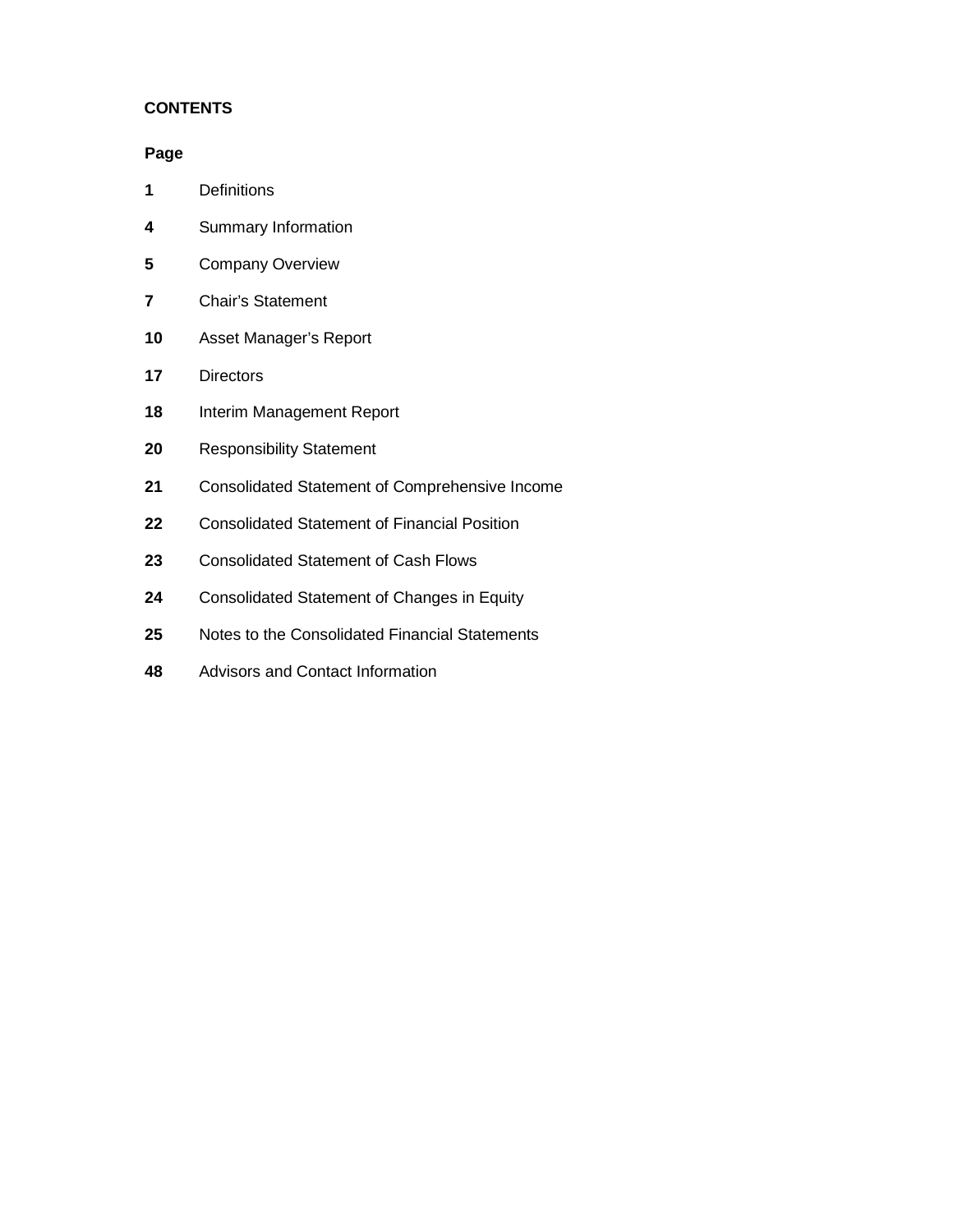# **DEFINITIONS**

| "Administrative<br>Shares"       | Subordinated Administrative Shares                                              |  |  |  |
|----------------------------------|---------------------------------------------------------------------------------|--|--|--|
| "AED"                            | United Arab Emirates Dirham                                                     |  |  |  |
| "AGM"                            | <b>Annual General Meeting</b>                                                   |  |  |  |
| "Amedeo" or the<br>Asset Manager | Amedeo Management Limited                                                       |  |  |  |
| "Articles"                       | Company's Articles of Incorporation                                             |  |  |  |
| "ASKs"                           | <b>Available Seat Kilometres</b>                                                |  |  |  |
| "Asset(s)" or the                | Airbus A380 Aircraft owned by DNA 3                                             |  |  |  |
| "Aircraft"<br>"BA"               | <b>British Airways</b>                                                          |  |  |  |
| "Board"                          | Company's Board of directors                                                    |  |  |  |
| "Bond(s)"                        | Borrowings obtained by the Group to part-finance the acquisition<br>of Aircraft |  |  |  |
| "CDS"                            | <b>Credit Default Swaps</b>                                                     |  |  |  |
| "Certificates"                   | DNA Alpha Pass Through Certificates issued in August 2013                       |  |  |  |
| "Chair"                          | Chair of the Board                                                              |  |  |  |
| "Code"                           | The UK Corporate Governance Code                                                |  |  |  |
| "CORSIA"                         | Carbon Offsetting and Reduction Scheme for International<br>Aviation            |  |  |  |
| "DGTRs"                          | Disclosure Guidance and Transparency Rules                                      |  |  |  |
| "Distribution<br>Policy"         | Distribution of 2.0625 Pence per Share per Quarter                              |  |  |  |
| "DNA3" or the<br>"Company"       | Doric Nimrod Air Three Limited                                                  |  |  |  |
| "DNA Alpha"                      | DNA Alpha Limited                                                               |  |  |  |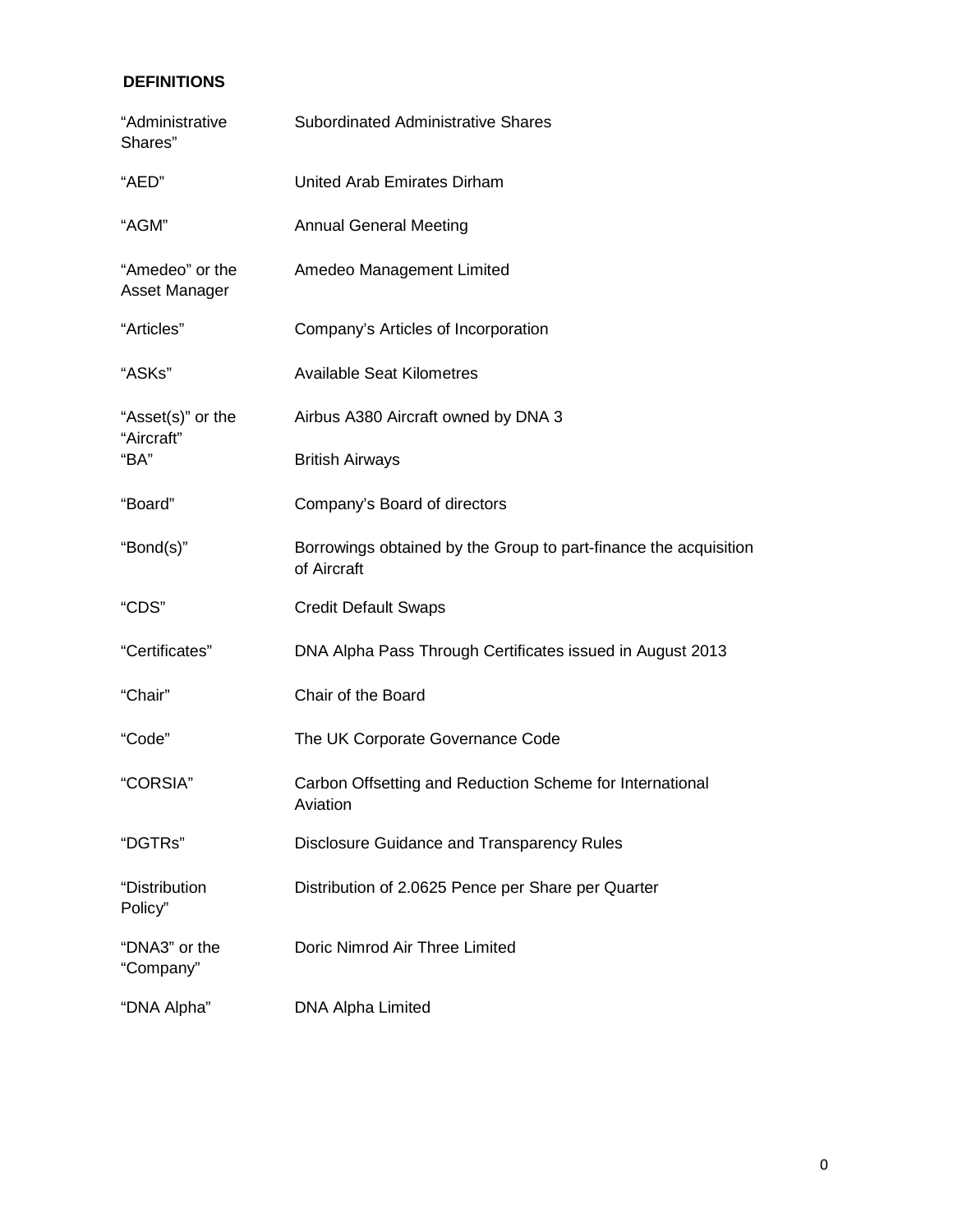| "DWC"                         | Dubai World Central International Airport                                            |
|-------------------------------|--------------------------------------------------------------------------------------|
| "DXB"                         | Dubai International Airport                                                          |
| "EETC" or "Certificates"      | <b>Enhanced Equipment Trust Certificates</b>                                         |
| "Emirates" or the<br>"Lessee" | <b>Emirates Airline</b>                                                              |
| "EPS or LPS"                  | Earnings / Loss Per Share                                                            |
| "ESG"                         | <b>Environmental, Social and Governance</b>                                          |
| "EU"                          | European Union                                                                       |
| "EU ETS"                      | <b>European Union Emission Trading Scheme</b>                                        |
| "FCA"                         | <b>Financial Conduct Authority</b>                                                   |
| "FRC"                         | <b>Financial Reporting Council</b>                                                   |
| "FVOCI"                       | Fair Value through Other Comprehensive Income                                        |
| "FVTPL"                       | Fair Value through Profit or Loss                                                    |
| "GBP", "£" or "Sterling"      | <b>Pound Sterling</b>                                                                |
| "GFSC"                        | <b>Guernsey Financial Services Commission</b>                                        |
| "Grant Thornton"              | <b>Grant Thornton Limited</b>                                                        |
| "Group"                       | The Company and its Subsidiaries                                                     |
| "IAS 1"                       | International Accounting Standard 1 - Presentation of<br><b>Financial Statements</b> |
| "IAS 8"                       | International Accounting Standard 8 - Accounting Policies                            |
| "IAS 16"                      | International Accounting Standard 16 - Property, Plant and<br>Equipment              |
| "IAS 36"                      | International Accounting Standard 36 - Impairment of Assets                          |
| "IASB"                        | <b>International Accounting Standards Board</b>                                      |
| "IATA"                        | International Air Transport Association                                              |
| "ICAO"                        | International Civil Aviation Organization                                            |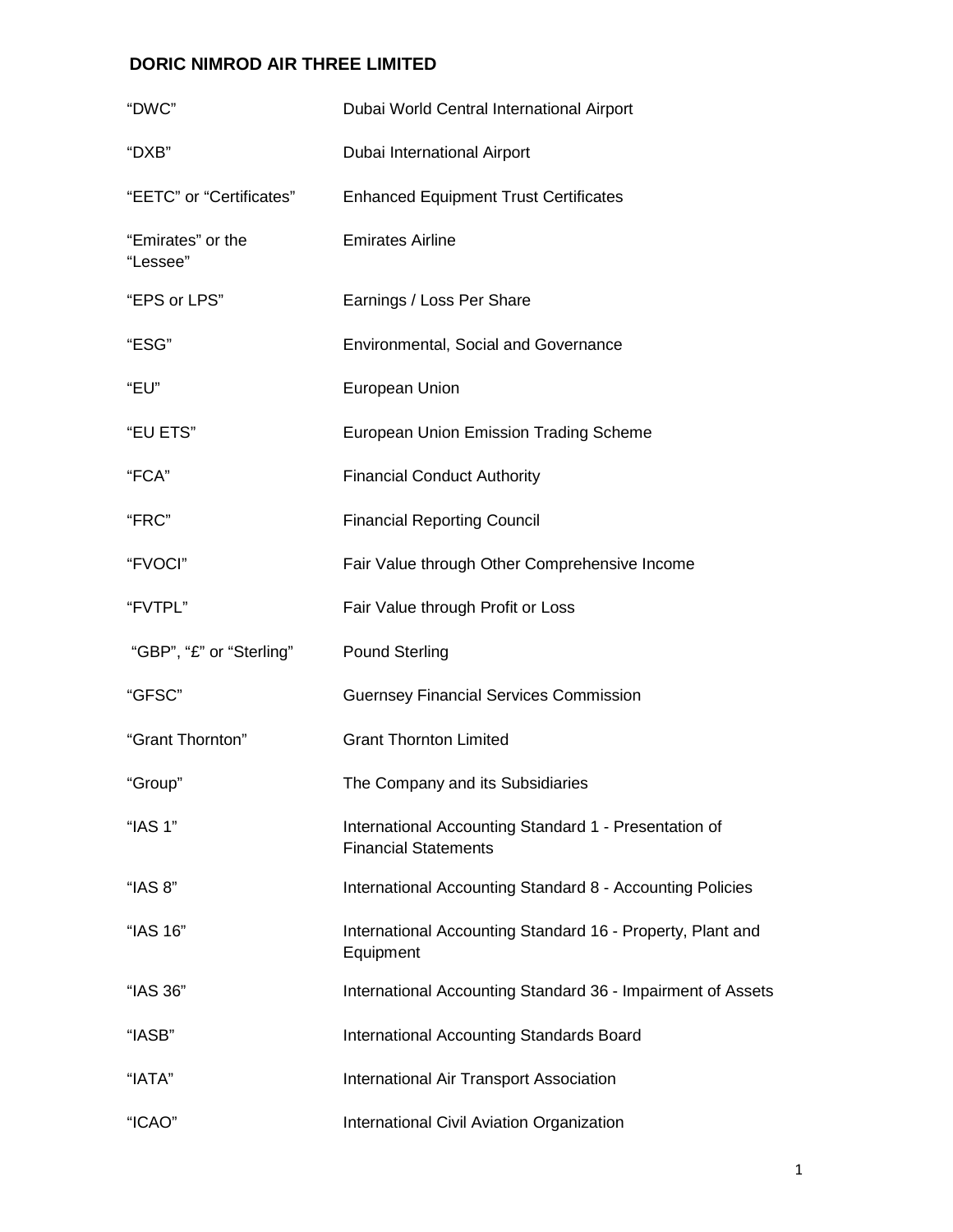| "IFRIC"                                            | International Financial Reporting Interpretations Committee |
|----------------------------------------------------|-------------------------------------------------------------|
| "IFRS"                                             | International Financial Reporting Standards                 |
| "IFRS 16"                                          | IFRS 16 - Leases                                            |
| "IPCC"                                             | Intergovernmental Panel on Climate Change                   |
| "ISAE 3402"                                        | International Standard on Assurance Engagement 3402         |
| "ISTAT"                                            | International Society of Transport Aircraft Trading         |
| "JTC" or "Secretary" or<br>"Administrator"         | JTC Fund Solutions (Guernsey) Limited                       |
| "Law"                                              | The Companies (Guernsey) Law, 2008, as Amended              |
| "Lease(s)"                                         | Lease of Aircraft to Emirates                               |
| "LGW"                                              | London Gatwick Airport                                      |
| "LSE"                                              | London Stock Exchange's                                     |
| "MAG"                                              | <b>Malaysia Aviation Group</b>                              |
| "NBV"                                              | Net Book Value                                              |
| "Nimrod" or "Corporate<br>and Shareholder Adviser" | Nimrod Capital LLP                                          |
| "Pandemic"                                         | COVID-19 Pandemic                                           |
| "Period"                                           | 1 April 2021 until 30 September 2021                        |
| "PIES"                                             | <b>Public Interest Entities</b>                             |
| "PLF"                                              | Passenger Load Factor                                       |
| "Registrar"                                        | <b>JTC Registrars Limited</b>                               |
| "RPKs"                                             | Revenue Passenger Kilometres                                |
| "SAF"                                              | <b>Sustainable Aviation Fuel</b>                            |
| "SFS"                                              | <b>Specialist Fund Segment</b>                              |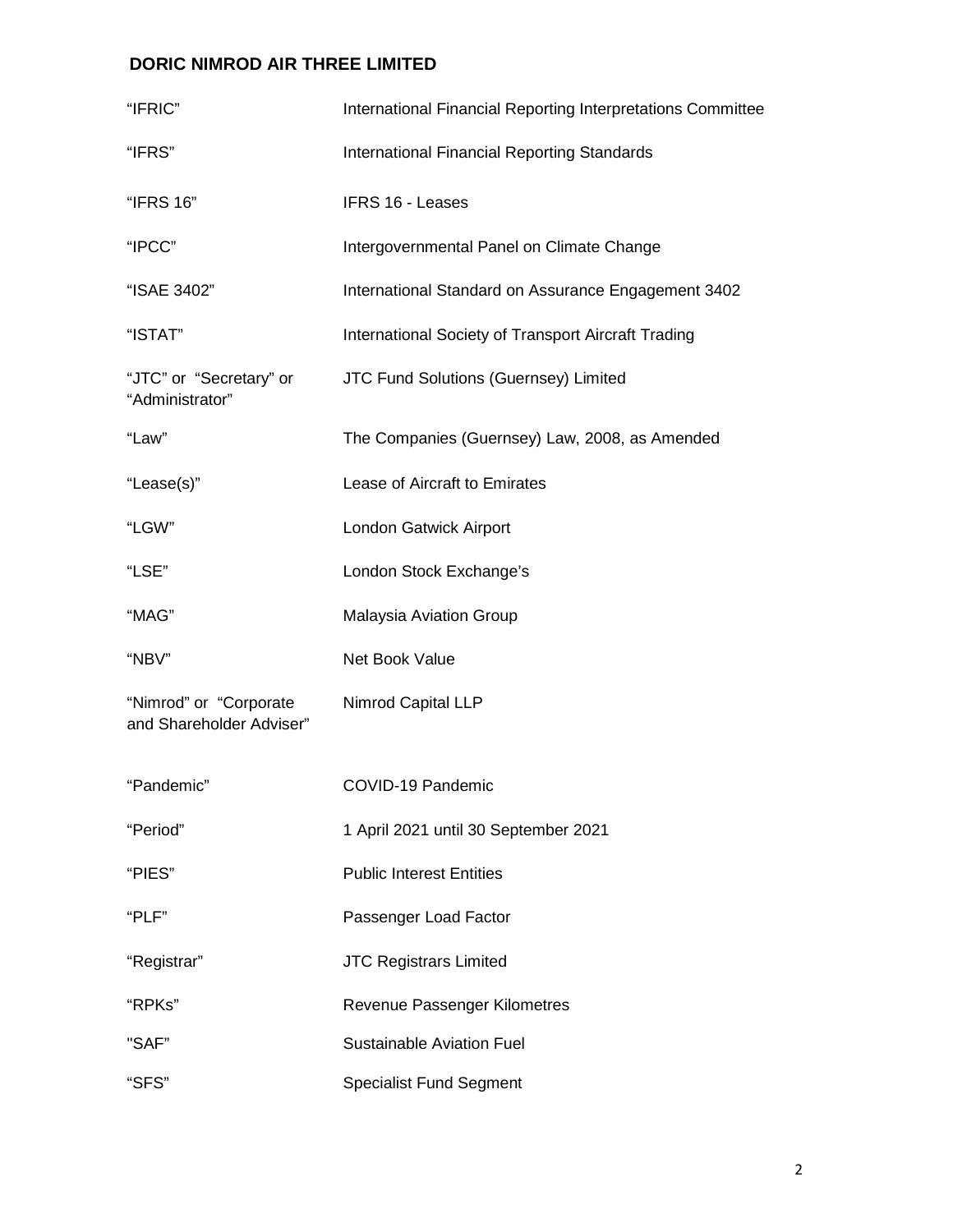| "Shareholders"  | Shareholders of the Company               |
|-----------------|-------------------------------------------|
| "Shares"        | Ordinary Preference Shares of the Company |
| "Share Capital" | Share Capital of the Company              |
| "SIA"           | Singapore Airlines                        |
| "SID"           | Senior Independent Director               |
| "Subsidiary"    | <b>DNA Alpha Limited</b>                  |
| "UAE"           | <b>United Arab Emirates</b>               |
| "UK"            | United Kingdom                            |
| "USD" or "\$"   | <b>US Dollars</b>                         |
| "VIU"           | Value-In-Use                              |
| "WACC"          | <b>Weighted Average Costs of Capital</b>  |

#### **SUMMARY INFORMATION**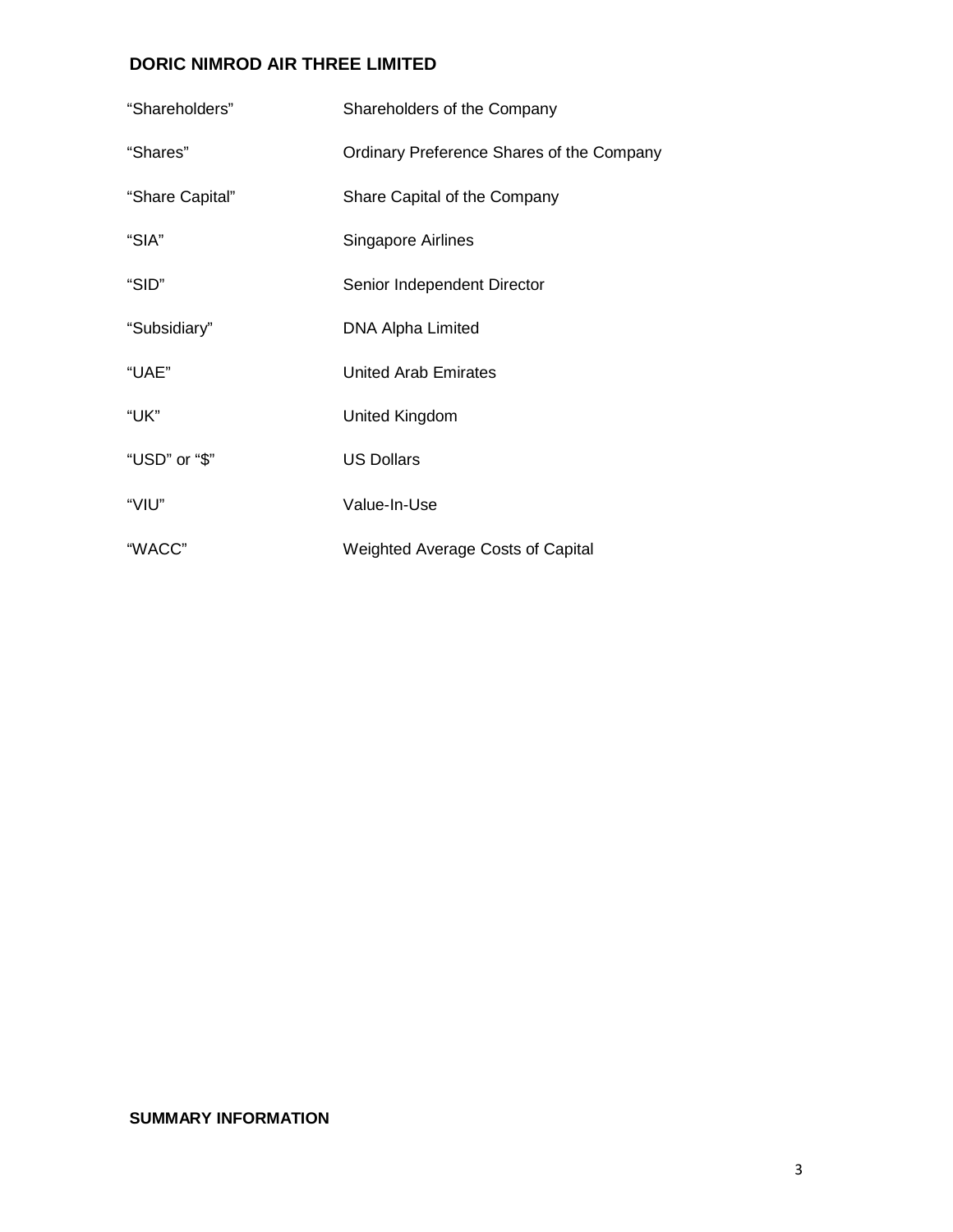| Listing                                  | Specialist Fund Segment of the London Stock        |
|------------------------------------------|----------------------------------------------------|
|                                          | Exchange's Main Market                             |
| <b>Ticker</b>                            | DNA3                                               |
| <b>Share Price</b>                       | 37.0 pence                                         |
| <b>Market Capitalisation</b>             | GBP 81.4 million                                   |
| <b>Initial Debt</b>                      | USD 630 million                                    |
| <b>Outstanding Debt Balance</b>          | USD 113.6 million (18% of Initial Debt)            |
| <b>Current and Targeted Dividend</b>     | 2.0625 pence per quarter per share (8.25 pence per |
|                                          | annum)                                             |
| <b>Earned Dividends</b>                  | 63.59p                                             |
| <b>Dividend Yield</b>                    | 22.30%                                             |
| <b>Dividend Payment Dates</b>            | January, April, July, October                      |
| Ongoing Charges (OCF)                    | 2.3%                                               |
| Currency                                 | <b>GBP</b>                                         |
| Launch Date/Price                        | 2 July 2013 / 100 pence                            |
| <b>Average Remaining Lease Duration</b>  | 4 years 1 month                                    |
| <b>Incorporation and Domicile</b>        | Guernsey                                           |
| <b>Aircraft Registration Number</b>      | A6 - EEK (29 August 2025),                         |
| (Lease Expiry Dates)                     | A6 - EEO (29 October 2025),                        |
|                                          | A6 - EEM (14 November 2025),                       |
|                                          | A6 - EEL (27 November 2025)                        |
| Asset Manager                            | Amedeo Management Limited                          |
| <b>Corporate and Shareholder Advisor</b> | <b>Nimrod Capital LLP</b>                          |
| Administrator                            | JTC Fund Solutions (Guernsey) Limited              |
| Auditor                                  | <b>Grant Thornton</b>                              |
| <b>Market Makers</b>                     | finnCap Ltd,                                       |
|                                          | Investec Bank,                                     |
|                                          | Jefferies International Ltd,                       |
|                                          | Numis Securities Ltd,                              |
|                                          | Shore Capital Ltd,                                 |
|                                          | <b>Winterflood Securities Ltd</b>                  |
| SEDOL, ISIN, LEI                         | B92LHN5, GG00B92LHN58,                             |
|                                          | 213800BMYMCBKT5W8M49                               |
| Year End                                 | 31 March                                           |
| <b>Stocks &amp; Shares ISA</b>           | Eligible                                           |
| Website                                  | www.dnairthree.com                                 |

Please note that the Group has determined that the operating leases on the Assets are for 12 years based on an initial term of 10 years followed by an extension term of 2 years. For the purpose of this report the Leases are all referred to as 12 year leases.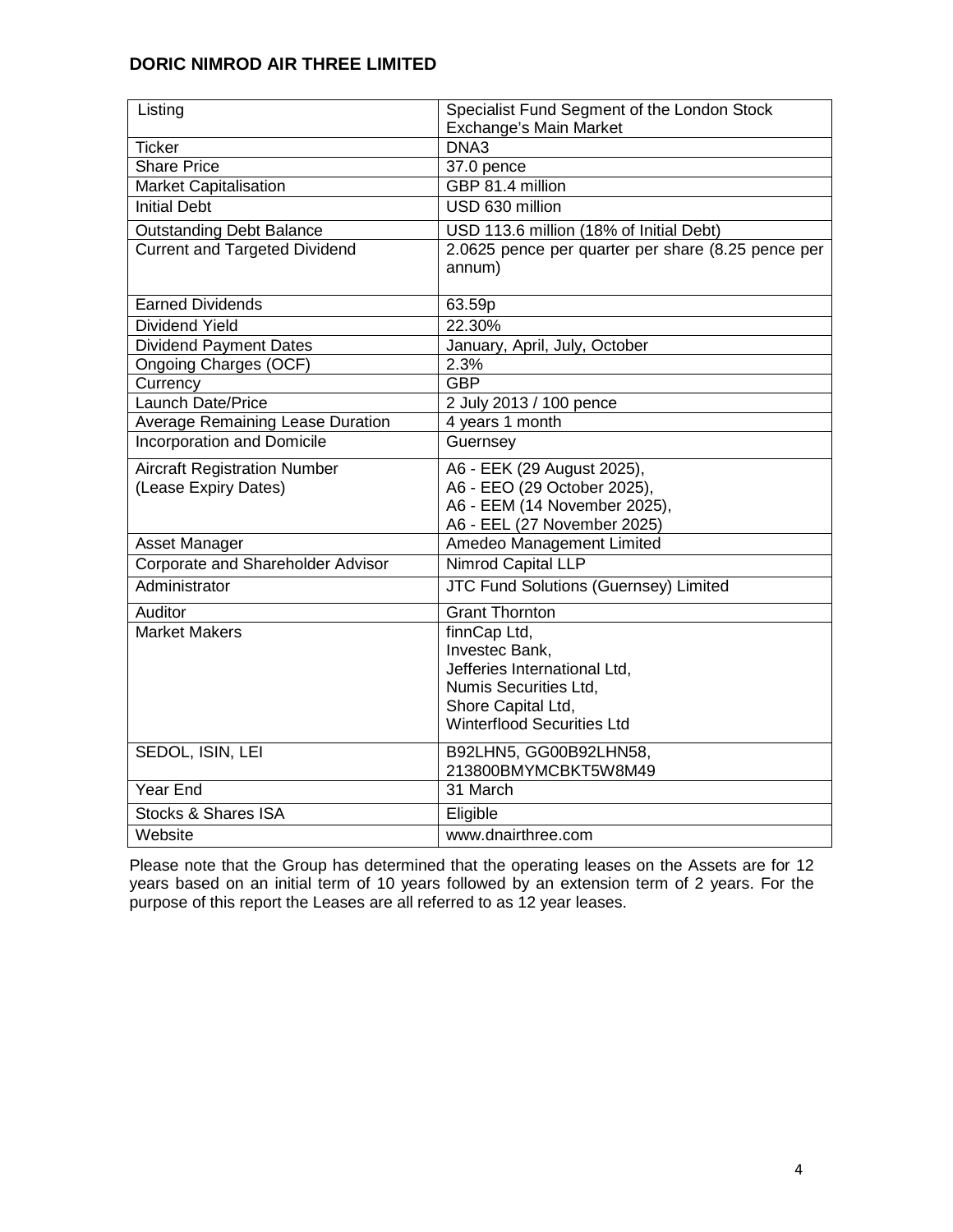#### **COMPANY OVERVIEW**

DNA3 is a Guernsey company incorporated on 29 March 2012.

Pursuant to the Company's Prospectus dated 20 June 2013, the Company, on 2 July 2013, offered its Shares for issue by means of a placing and raised approximately £211 million by the issue of Shares at an issue price of 100 pence per share. The Company's Shares were admitted to trading on the SFS on 2 July 2013.

As at 30 November 2021, the last practicable date prior to the publication of this report, the Company's total issued Share Capital consisted of 220,000,000 Shares and these Shares were trading at 36.50 pence per Share.

#### **Investment Objectives and Policy**

The Company's investment objective is to obtain income returns and a capital return for its Shareholders by acquiring, leasing and then selling Aircraft. To pursue its investment objective, the Company has used the net proceeds of placings and other equity capital raisings, together with debt facilities (or instruments), to initially acquire four Airbus A380 Aircraft which are leased to Emirates, the national carrier owned by The Investment Corporation of Dubai based in Dubai, UAE.

#### **DNA Alpha**

The Company has one wholly-owned subsidiary: DNA Alpha which holds the Assets for the Company.

The first Asset was acquired by DNA Alpha on 29 August 2013 for a purchase price of \$245 million. Upon delivery, DNA Alpha entered into an operating lease with Emirates, pursuant to which the first Asset has been leased to Emirates for an initial term of 10 years, ending August 2023, with an extension period of two years ending August 2025.

The second Asset was acquired by DNA Alpha on 29 October 2013 for a purchase price of \$245 million. Upon delivery, DNA Alpha entered into an operating lease with Emirates, pursuant to which the second Asset has been leased to Emirates for an initial term of twelve years, with fixed lease rentals for the duration. The initial lease is for 10 years ending October 2023, with an extension period of two years ending October 2025.

The third Asset was acquired by DNA Alpha on 14 November 2013 for a purchase price of \$245 million. Upon delivery, DNA Alpha entered into an operating lease with Emirates, pursuant to which the third Asset has been leased to Emirates for an initial term of twelve years, with fixed lease rentals for the duration. The initial lease is for 10 years ending November 2023, with an extension period of two years ending November 2025.

The fourth Asset was acquired by DNA Alpha on 27 November 2013 for a purchase price of \$245 million. Upon delivery, DNA Alpha entered into an operating lease with Emirates, pursuant to which the fourth Asset has been leased to Emirates for an initial term of twelve years, with fixed lease rentals for the duration. The initial lease is for 10 years ending November 2023, with an extension period of two years ending November 2025.

DNA Alpha acquired the Assets, using a combination of a portion of the proceeds of the issue of the Ordinary Shares by the Company together with the proceeds of the sale of equipment notes issued by DNA Alpha and the initial rent payment pursuant to the relevant operating Leases. The equipment notes were acquired by two separate pass through trusts using the proceeds of their issue of EETCs as detailed within the offering circular issued by DNA Alpha dated 10 July 2013.

Further information about the construction of these Leases is available in note 12 to the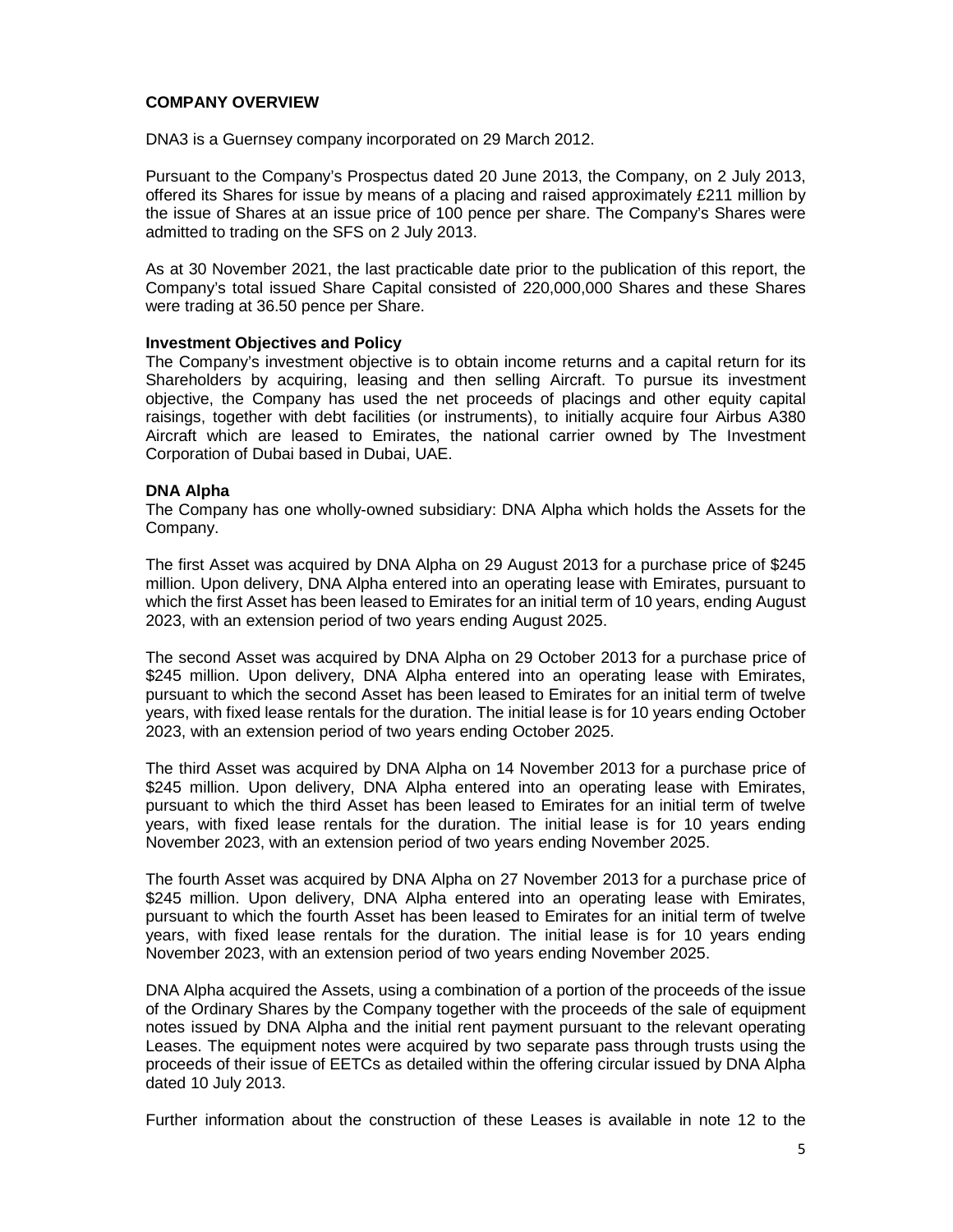Financial Statements.

The EETCs, with an aggregate face amount of approximately \$630 million, were admitted to the official list of the Euronext Dublin and to trading on the Main Securities market thereof and will mature on 30 May 2025.

Emirates bears all costs (including maintenance, repair; and insurance) relating to the Aircraft during the lifetime of the Lease

### **Distribution Policy**

The Company currently targets a distribution of 2.0625 pence per Share per quarter.

There can be no guarantee that dividends will be paid to Shareholders and, if dividends are paid, as to the timing and amount of any such dividend. There can also be no guarantee that the Company will, at all times, satisfy the solvency test required to be satisfied pursuant to section 304 of the Law, enabling the directors to effect the payment of dividends.

#### **Performance Overview**

All payments by Emirates have been made in accordance with the terms of the respective Leases.

During the Period and in accordance with the Distribution Policy the Company declared two interim dividends of 2.0625 pence per Share each. One interim dividend of 2.0625 pence per Share was declared after the Period. Further details of dividend payments can be found on page 35.

#### **Return of Capital**

The Company intends to return to Shareholders the net capital proceeds if and when the Company is wound up (pursuant to a shareholder resolution, including the Liquidation Resolution), subject to compliance with the Articles and the applicable laws (including any applicable requirements of the solvency test contained therein).

#### **Liquidation Resolution**

Although the Company does not have a fixed life, the Articles require that the directors convene a general meeting of the Company in November 2026 where an ordinary resolution will be proposed that the Company proceed to an orderly wind-up at the end of the term of the Leases. In the event that the liquidation resolution is not passed, the directors will consider alternatives for the future of the Company, and shall propose such alternatives at a general meeting of the Members, including re-leasing the Assets, or selling the Assets and reinvesting the capital received from the sale of the Assets in other aircraft.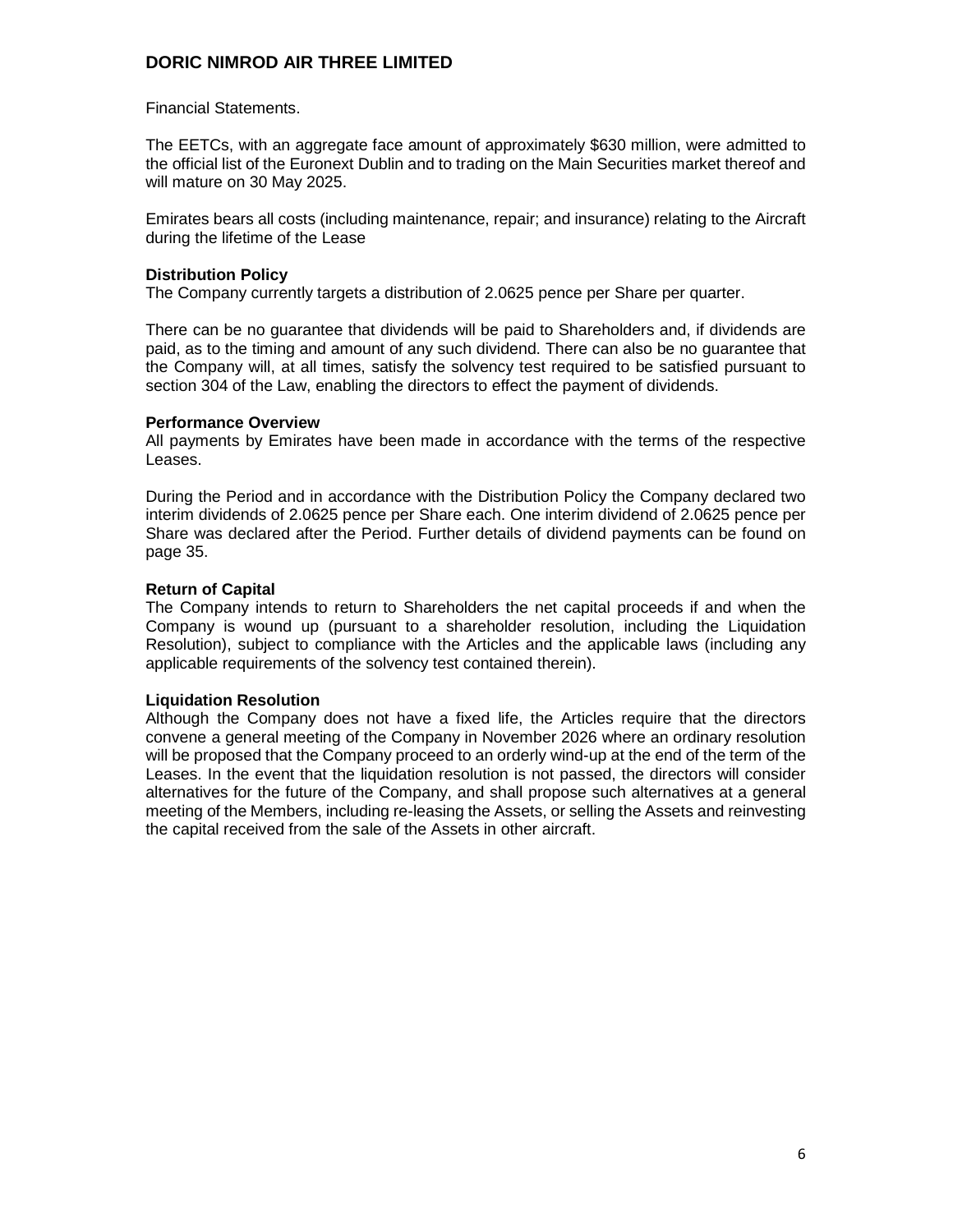#### **CHAIR'S STATEMENT**

During the Period the Company has declared and paid two quarterly dividends of 2.0625 pence per Share each, a rate of dividend payment equivalent to 8.25 pence per Share per annum.

The Company's investment objective is to obtain income returns and a capital return for its Shareholders by acquiring, leasing and then selling Aircraft. The structures of the operating leases relating to the Company's four Aircraft are described on pages 5 to 6.

The debt portion of the funding is designed to be fully amortised over the term of the Leases, which would leave the Aircraft unencumbered on the conclusion of the ultimate Lease. Emirates bears all costs (including maintenance, repair and insurance) relating to the Aircraft during the lifetime of the Leases. At 30 November 2021, the latest practical date prior to this report, the Company had outstanding debt associated with the Aircraft totaling USD 113.6 million (18% of the initial balance). At 30 November 2021 the share price was 36.5 pence, representing a market capitalisation of GBP 80.3 million based on the 220,000,000 Shares in issue. The Company's first lease expiry falls due in August 2025.

All payments by Emirates during the Period and throughout the Lease have been made in accordance with the terms of the Lease. All four of the Company's Aircraft were put into storage in March 2020. MSNs 132 and 136 are currently stored at DWC. MSNs 133 and 134 have been stored at DXB since July 2021.

The emergence of the Omicron variant in late November 2021 has significantly increased uncertainty over the path of recovery of global air passenger traffic in the next few months, according to an IATA report from early December, as it may result in countries reimposing more extensive travel restrictions again. Israel and Japan have become the first to shut their borders for foreign travellers.

There are currently 70 A380 Aircraft in service globally of which 57 are being operated by Emirates. Emirates highlighted in late September that plans to restore 70% of its capacity by the end of 2021 are on track with the return to service of more than 50 A380 aircraft. Around the same time Emirates also embarked upon a worldwide campaign to recruit 3,000 cabin crew and 500 airport services employees to join its Dubai hub over the following six months. Pleasingly, several other A380 operators have stated plans to reintroduce the A380 to their fleets including British Airways, Singapore Airlines, Qatar Airways and Qantas Airways.

In its recent half-year results Emirates Airline reported that revenue rose by 86%, supported by increasing passenger demand and continuous strong cargo business. The airline reported EBITDA recovered to USD 1.4 billion but posted an overall loss of USD 1.6 billion. In the first half of 2021-22, the Government of Dubai injected a further USD 681 million into Emirates Group by way of an equity investment and they continue to support the airline on its recovery path. The airline reported a cash position of USD 3.9 billion as at 30 September 2021. His Highness Sheikh Ahmed bin Saeed Al Maktoum, Chairman and Chief Executive, Emirates noted "Our cargo transport and handling businesses continued to perform strongly, providing the bedrock upon which we were able to quickly reinstate passenger services.

While there's still some way to go before we restore our operations to pre-Pandemic levels and return to profitability, we are well on the recovery path with healthy revenue and a solid cash balance at the end of our first half of 2021-22."

Whilst Emirates do not have a formal credit rating, they have previously issued unsecured USD bonds with maturities in 2023, 2025 and 2028. At the time of writing these instruments are trading at approximately 101,102.7 and 103 cents respectively, equivalent to USD running yields in the range of roughly 3.8% to 4.4%. Further details on Emirates and the A380 can be found in the Asset Manager's report by Amedeo.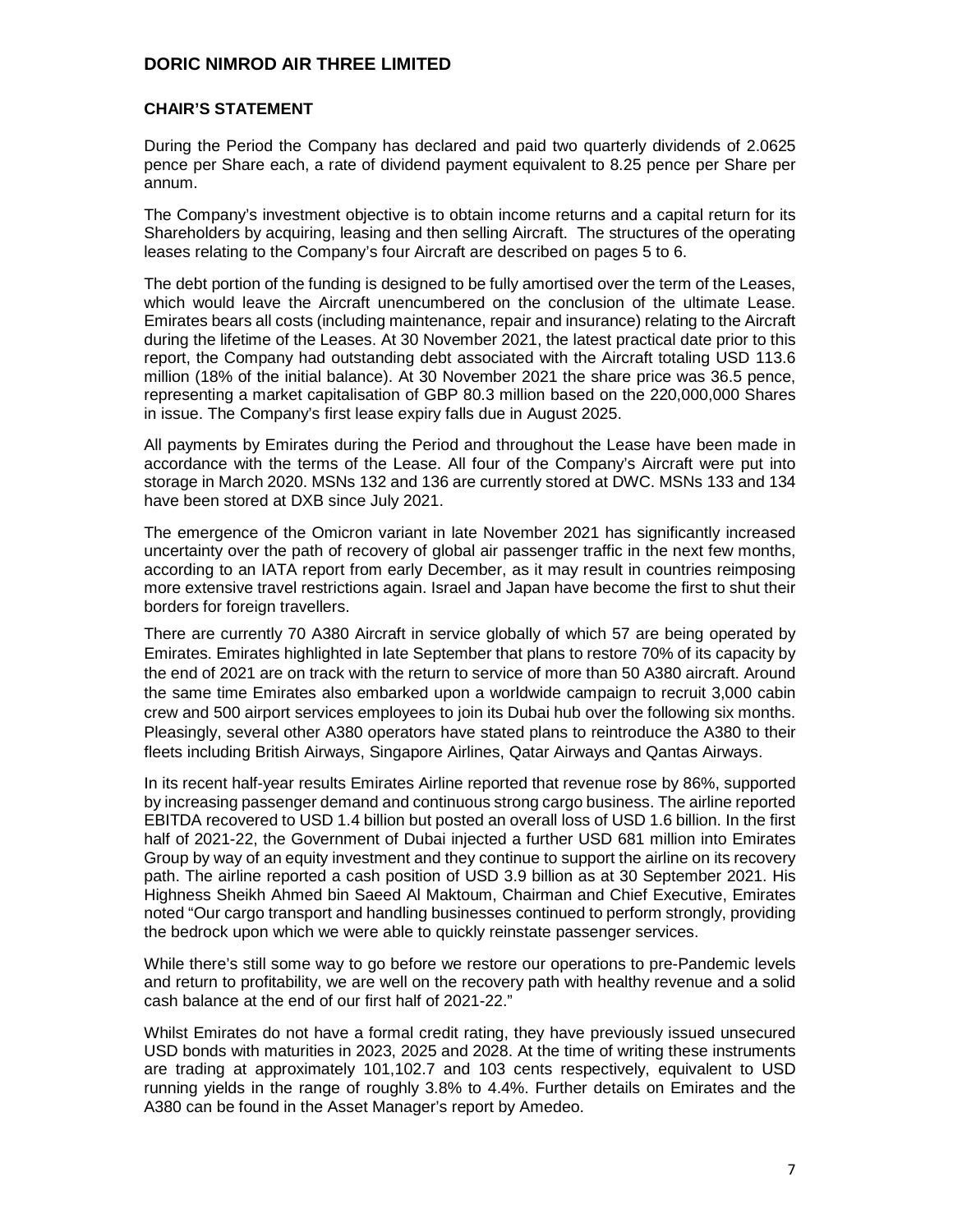The Company's first Lease with Emirates expires in August 2025, approximately three years and eight months from now.

The redelivery procedure for a widebody Aircraft is complex and highly technical and as we move closer to the first lease expiry your Board will provide more details on the high-level considerations and also the implications of the various potential outcomes for Shareholders.

Amedeo continues to monitor the Leases and is in frequent contact with the Lessee and reports regularly to the Board. Nimrod continues to liaise with Shareholders on behalf of the Board and has provided valuable feedback on the views of Shareholders in the current climate.

Shareholders should note that although the underlying cash flows received and paid during the Period have been received and paid as anticipated and in accordance with contractual obligations; it may not be obvious from the accounts that this is so because of the application of the accounting treatments for foreign exchange, rental income and finance costs mandated by IFRS.

For instance, the entirety of the rental income that is receivable under the 10-year Leases followed by an extension term of 2-years (including advance rental received as part of the initial acquisition of the Assets) is credited evenly over each of the 144 months of the Leases. However the actual rental income has been received in advance of this uniform pattern in order to match and fund the accelerated payment down of debt. Thus as at 30 September 2021, 86% of income receivable under the Leases has been received, which has funded the payment down to 82% initial borrowings, whereas under the relevant accounting standard only 65% may be recognised. This mismatch in timing between the receipt and recognition of rental income results in a deferred income creditor of £126.8 million or 58 pence per Share in the 30 September 2021 balance sheet. This is an artificial accounting adjustment in the sense that it does not represent a liability to pay £126.8 million to third parties. The faster that income is received and debt repaid the larger the resultant creditor producing a reduction in reported net asset value.

Similarly, the relevant accounting standards require that transactions denominated in currencies other than the presentation currency (including, most importantly, the cost of the Aircraft) are translated into the presentation currency at the exchange rate ruling at the date of the transaction whilst monetary items (including also very significantly, the outstanding borrowings and deferred income creditor) are translated at the rate prevailing on the reporting date. The result is that the figures sometimes show large mismatches which are reported as unrealised foreign exchange differences - although the distortive effect becomes less pronounced over time as debt is paid down.

On an on-going basis and assuming the lease rental is received, and the Bond payments are made as anticipated, such exchange differences do not reflect the commercial substance of the situation in the sense that the key transactions denominated in USD are in fact closely matched. Rental income received in USD is used to make Bond repayments due which are likewise denominated in USD. Furthermore, the USD lease rentals and Bond repayments are fixed at the inception of the respective Lease and are very similar in amount and timing.

The Board encourages Shareholders to read the Company's quarterly fact sheets which we believe provide a great deal of interesting information. We hope these regular reports, in addition to the communication you receive from Nimrod, are useful and informative. The directors welcome Shareholder engagement and feedback and encourage you to contact Nimrod to request a meeting or to relay any feedback.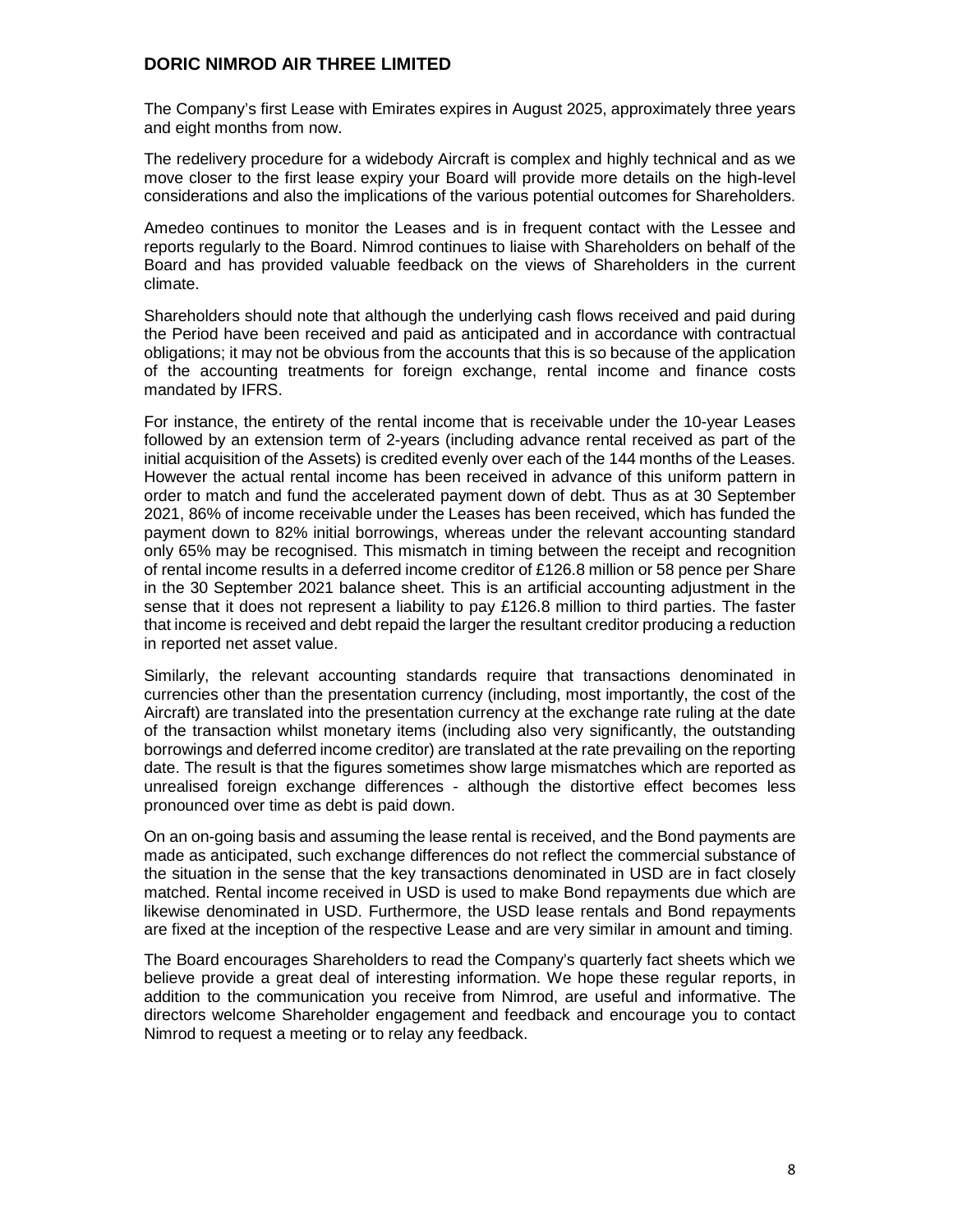Finally, on behalf of the Board, I would like to thank our service providers for all their help and, most importantly, all Shareholders for their continuing support of the Company during these difficult times. I look forward to keeping all Shareholders up to date with further progress.

**Charles Wilkinson Chair 16 December 2021**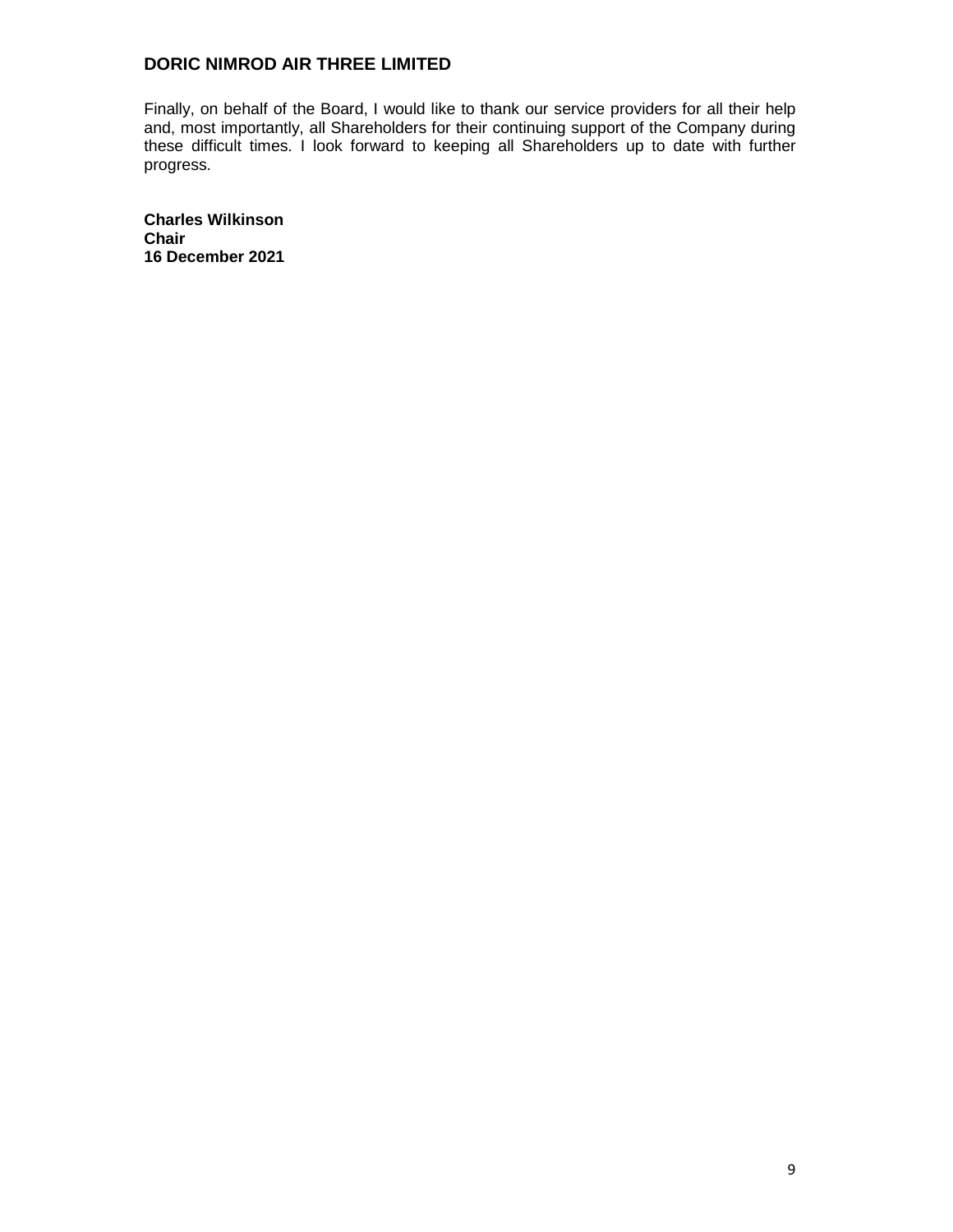#### **ASSET MANAGER'S REPORT**

At the request of the directors of the Company, this commentary has been provided by the Asset Manager of the Company. The report reflects the information available at the end of September 2021 unless otherwise noted.

#### **COVID-19**

The Pandemic continues to impact private and economic life worldwide. The consequences of COVID-19 are far reaching and changing at a significant pace. The impact of this Pandemic on the aviation sector has been significant with a large part of the global passenger aircraft fleet grounded. This Asset Manager's report is exclusively based on known facts at the time of writing and does not seek to draw on any speculation about any possible future, long-term impacts of the Pandemic on the aviation sector or the Company specifically and should be read in such context.

#### **1. The Assets**

The Company acquired four Airbus A380 Aircraft by the end of November 2013. Since delivery, each of the four Aircraft has been leased to Emirates – the national carrier owned by the Investment Corporation of Dubai, based in Dubai, UAE – for a term of 12 years based on an initial term of 10 years followed by an extension term of 2 years with fixed lease rentals for the duration. In order to complete the purchase of the Aircraft, DNA Alpha Ltd, a wholly owned subsidiary of the Company, issued two tranches (Class A & Class B) of EETC – a form of debt security – in July 2013 in the aggregate face amount of USD 630 million. The Certificates are admitted to the official list of the Euronext Dublin and to trading on the Main Securities market thereof. DNA Alpha used the proceeds from both the Equity and the Certificates to finance the acquisition of the four new Airbus A380 aircraft.

Due to the effects of COVID-19, all four Aircraft were put into storage in March 2020. MSNs 132 and 136 were temporarily transferred from DWC to DXB in June and July 2021, respectively, before being returned to DWC in July and August 2021, respectively. MSNs 133 and 134 returned to service in late November 2020 but were subsequently placed back into storage at DWC in late January 2021. Both Aircraft flew briefly within Dubai in July 2021 before returning to storage in DWC.

| <b>MSN</b> | <b>Delivery Date</b> | <b>Flight Hours</b> | <b>Flight Cycles</b> | <b>Flight</b><br>Average<br><b>Duration</b> |
|------------|----------------------|---------------------|----------------------|---------------------------------------------|
| 132        | 29/08/2013           | 31,010              | 3,622                | 8 h 35 min                                  |
| 133        | 27/11/2013           | 31,449              | 3,324                | 9 h 30 min                                  |
| 134        | 14/11/2013           | 29,867              | 3,183                | 9 h 25 min                                  |
| 136        | 29/10/2013           | 31,569              | 3,334                | 9 h 30 min                                  |

Aircraft utilisation for the period from delivery of each Airbus A380 until the end of September 2021 was as follows:

#### **Maintenance Status**

Emirates maintains its A380 aircraft fleet based on a maintenance programme according to which minor maintenance checks are performed every 1,500 flight hours, and more significant maintenance checks (C checks) at 36-month or 18,000-flight hour intervals, whichever occurs first.

Due to the continuing COVID-19 Pandemic, Emirates has stored the Aircraft owned by the Group in Dubai. The Lessee has "a comprehensive aircraft parking and reactivation programme [in place], that strictly follows manufacturer's guidelines and maintenance manuals".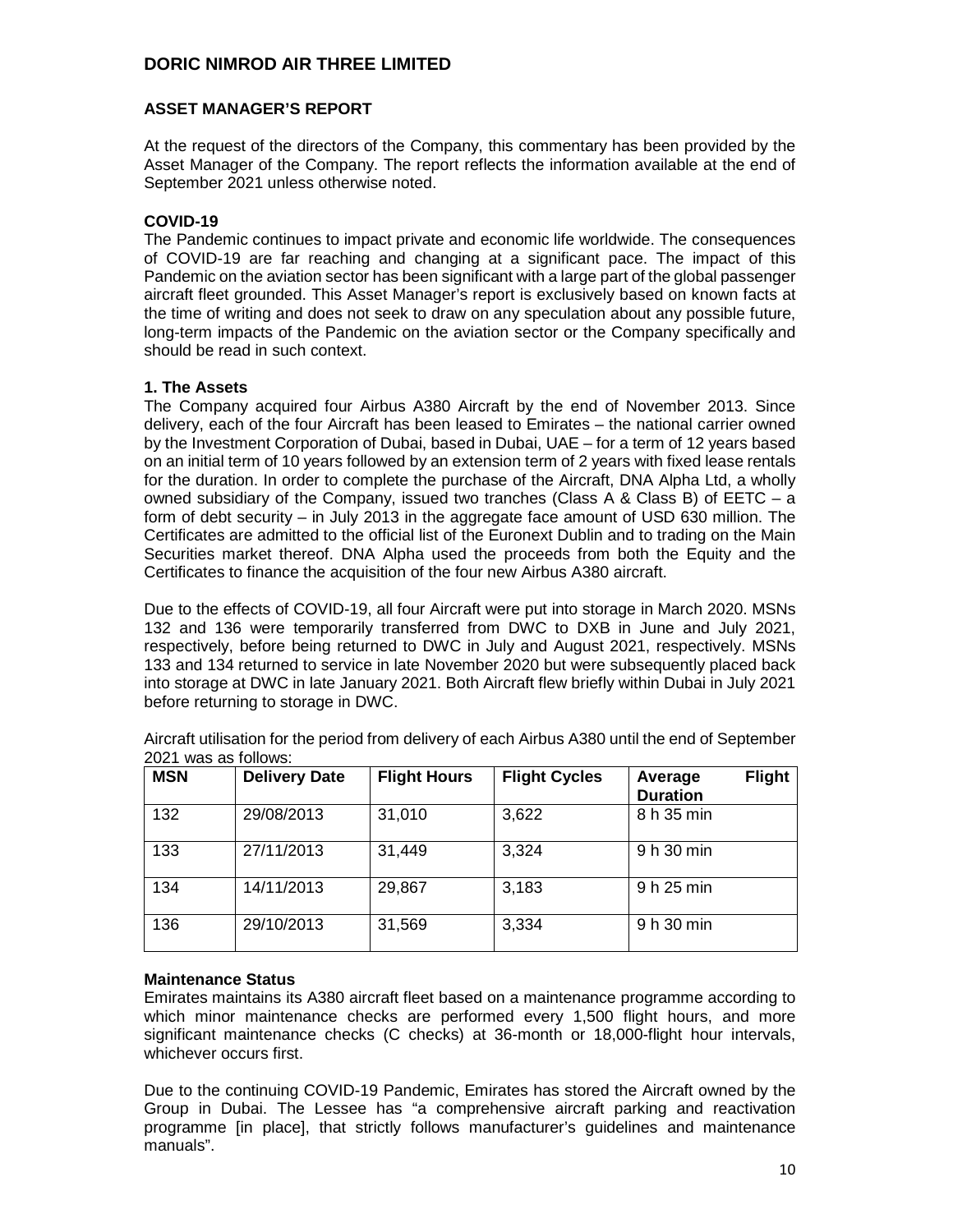In addition, Emirates has enhanced standards and protocols of their own, to protect and preserve the Assets during the downtime.

This includes the watertight sealing of all apertures and openings through which environmental factors – sand, water, birds, and insects – can find their way inside an aircraft. During parking, maintenance teams complete periodic checks at different intervals. Depending on the reactivation date of a specific aircraft, Emirates might defer due maintenance checks, which are calendar-based, until that time. This would allow the airline to make use of the full maintenance interval once the operation of a specific aircraft resumes. The Aircraft of the Company are in deep storage condition at this time and could be reactivated within weeks.

Emirates bears all costs relating to the Aircraft during the lifetime of the Leases (including for maintenance, repairs and insurance).

#### **Inspections**

The Asset Manager conducted physical inspections and records audits of the Aircraft as per the below table. Due to the storage of the Aircraft and the protective measures associated with this, the inspection of the Aircraft were limited to viewing the outside of the Aircraft from ground level. The condition of the Aircraft – to the extent visible – and their technical records were in compliance with the provisions of the respective lease agreements, taking into account that the Aircraft were in storage at the moment of the audit.

| <b>MSN</b> | <b>Last Inspection</b> | <b>MSN</b> | <b>Last Inspection</b> |
|------------|------------------------|------------|------------------------|
| 132        | 11/2020                | 134        | 01/2021                |
| 133        | 01/2021                | 136        | 01/2021                |

#### **2. Market Overview**

The impact of COVID-19 on the global economy has been severe, resulting in an estimated contraction in global GDP of 3.5% for 2020, according to the World Bank's latest revision. This is expected to be followed by a recovery in growth of between 5.6% and 6.0% in 2021. In its latest economic impact analysis from September 2021, the ICAO estimates that the full year 2021 could experience an overall reduction in seats offered by airlines of 39% to 40% compared with pre-crisis 2019 levels. However, the actual impact of COVID-19 on the airline industry will depend on several factors, including the duration and magnitude of the outbreak and containment measures, the degree of consumer confidence in air travel as well as general economic conditions.

The IATA anticipates an airline industry-wide net loss of USD 51.8 billion in 2021, after approximately USD 138 billion in the previous year, according to its latest estimates from October 2021.

The rebound in global air passenger traffic has continued through August 2021, supported by vaccine rollouts and a willingness to travel during the northern hemisphere summer.

In August 2021, industry-wide RPKs fell by 56% compared to pre-crisis 2019 levels, while industry-wide capacity, measured in ASKs, contracted by 46.2% compared to pre-crisis 2019 levels. This resulted in the PLF falling by 15.6 percentage points to 70%. In comparison to the year prior, RPKs were up 72.9%, ASKs were up 46.9%, and the PLF increased by 10.5 percentage points during the month of August 2021.

Due to their reliance on international long-haul routes, Middle Eastern carriers like Emirates continue to experience greater declines than other regions compared to pre-crisis levels. However, IATA points out that there was a broad-based improvement in international markets in August due to growing vaccination rates and less stringent international travel restrictions in some regions. RPKs fell 68% in August 2021 compared to pre-crisis 2019 levels. Capacity also fell by 53% during that period.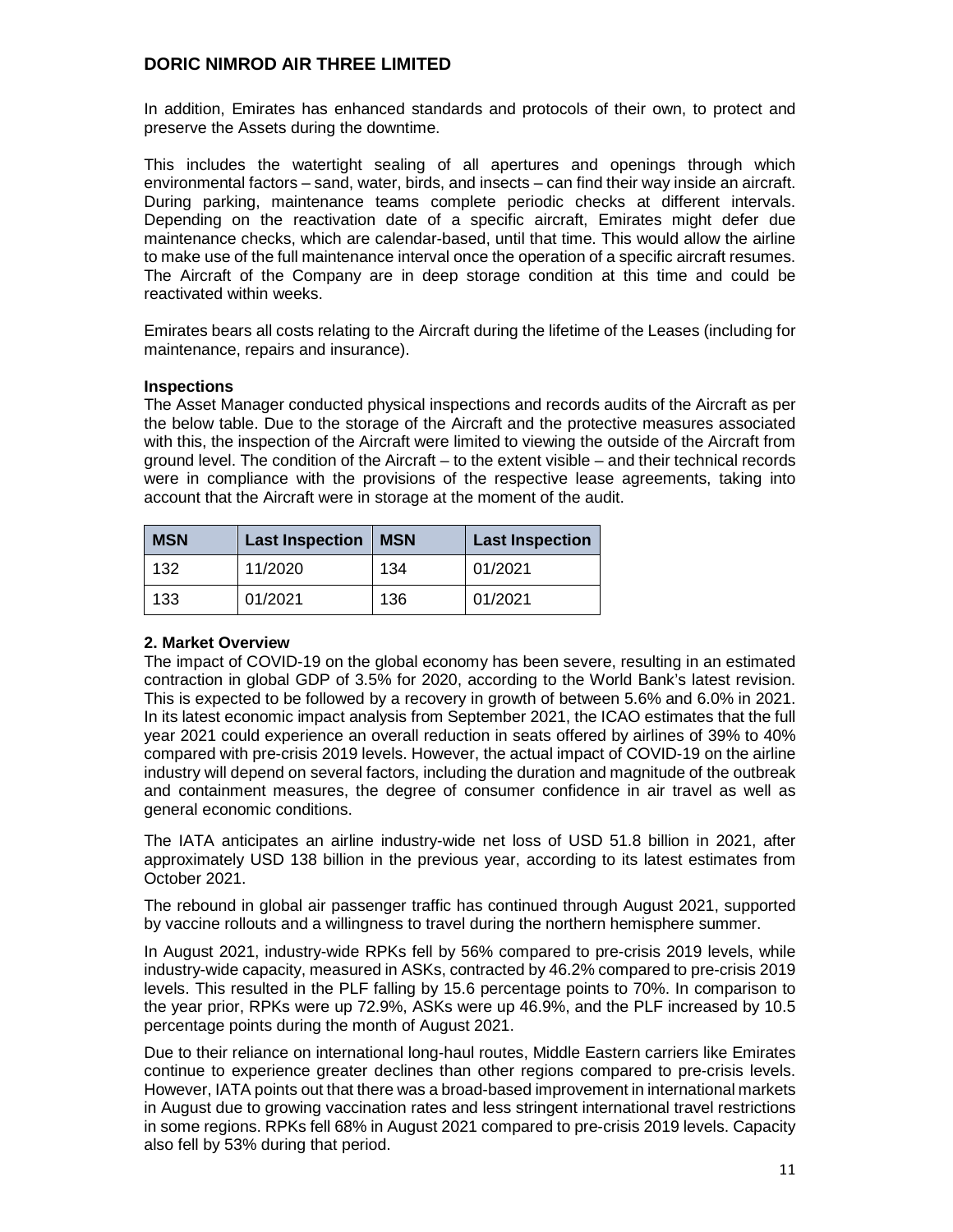The result was a 26 percentage points decrease in PLF to 56%. However, in comparison to the lowest point of the crisis a year prior, RPKs were up 229%, ASKs were up 123%, and the PLF increased by 18 percentage points in August 2021.

While IATA notes that the spread of the Delta variant globally did not have a strong impact on international RPKs in August, other macroeconomic factors could impact the speed of the recovery in air travel. IATA states that economic concerns, such as supply chain congestion, labour shortages, a slowdown in Chinese growth as well as inflation, could lead to reduced economic activity in the coming months.

In September 2021 the Biden Administration announced that travellers from 33 countries would be allowed to enter the US again from early November, if fully vaccinated and with a negative COVID-19 test result. The list of countries included the UK, Ireland, the Schengen Area, Brazil, South Africa, India, and China. IATA sees "a major step forward" in this announcement and expects support for the economic recovery, according to Willie Walsh, IATA's Director General.

The emergence of the Omicron variant in late November 2021 has significantly increased uncertainty over the path of recovery of global air passenger traffic in the next few months, according to an IATA report from early December, as it may result in countries reimposing more extensive travel restrictions again. Israel and Japan have become the first to shut their borders for foreign travellers.

#### Source: IATA, ICAO

#### **3. Lessee – Emirates**

#### Network

Emirates' recovery efforts continued through the third quarter of 2021, coinciding with the easing of entry requirements for travellers into the UAE. At the same time, other countries, such as the UK, have also been relaxing their own restrictions on travellers from the UAE, allowing for a general easing of restrictions for Emirates' passengers. As a result of such changes, Emirates has been actively scaling up its operations in key passenger markets. The carrier now intends to operate 73 weekly flights to the UK by mid-October and has also begun to restore routes to Saudi Arabia and Russia. From December, Emirates will restart flights to LGW with a daily Boeing 777 service, increasing the number of weekly flights to the UK to 84 by the end of December. Adnan Kazim, Emirates' Chief Commercial Officer, observed a surge in demand after the UK simplified travel and is prepared to accept international vaccination certificates from 55 countries starting on 4 October.

Emirates has further expanded its network in South Africa through new codeshare and interline agreements with Airlink and CemAir as well as in Brazil through a codeshare agreement with Azul.

On the day of the Biden Administration's decision to lift travel restrictions to the US from November 2021, Emirates announced plans to increase frequencies to six of its current 12 US destinations starting from October. This will result in 78 weekly flights. By early December Emirates expects to have restored 90% of its pre-COVID flight frequencies to the US.

#### Fleet

Throughout the crisis, Emirates' operations largely focused on the utilisation of its fleet to meet the global demand for cargo services. As travel restrictions have continued to ease, Emirates has been redeploying its Boeing 777-300ER and Airbus A380 Aircraft on newly resumed passenger services as well as up-gauging existing passenger routes.

<sup>©</sup> International Air Transport Association, 2021. Air Passenger Market Analysis August 2021. Outlook for the Global Airline Industry October 2021. Air Passenger Market Analysis October 2021. All Rights Reserved. Available on the IATA Economics page.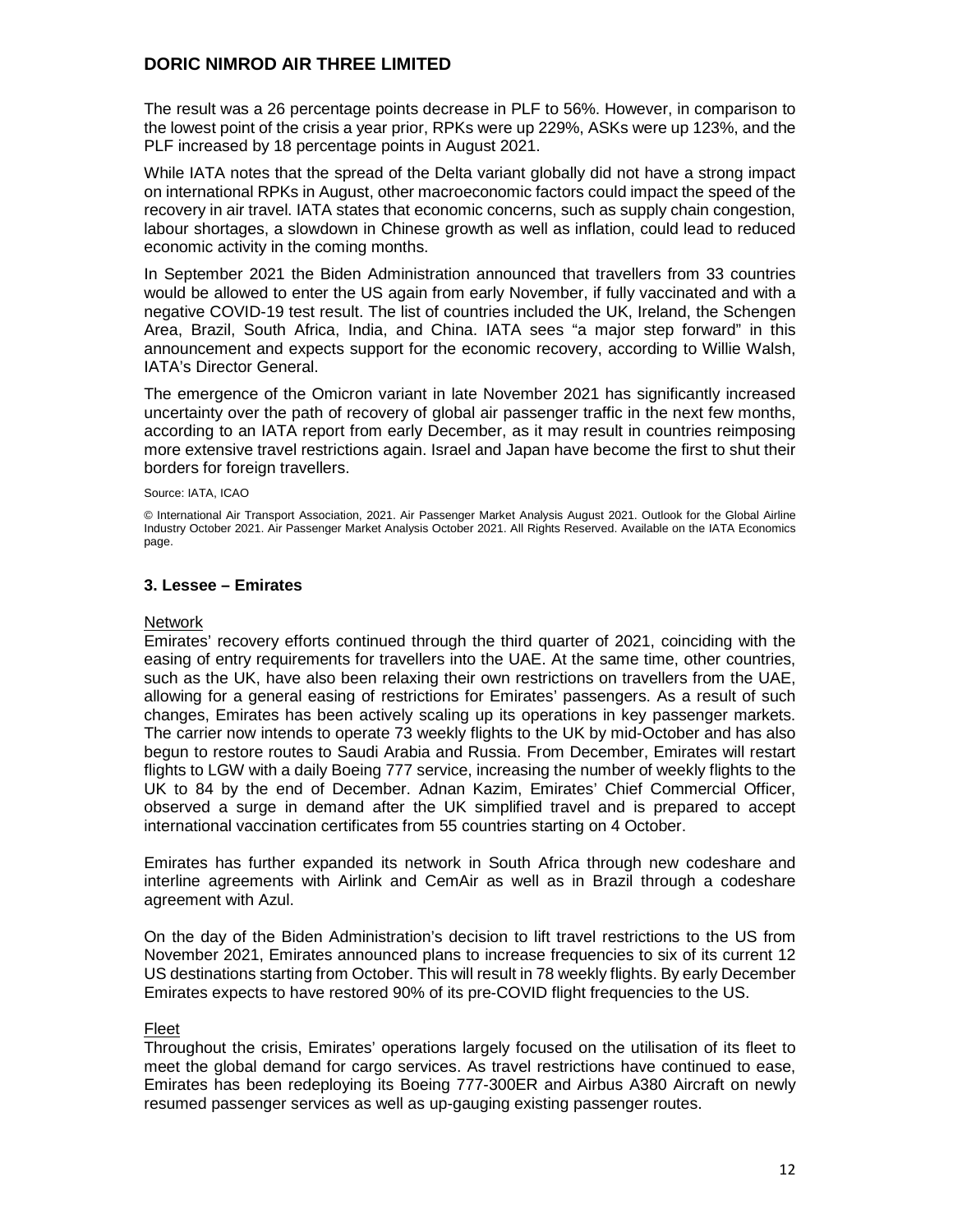A380s already returned to service are primarily of recent vintage as younger Aircraft usually benefit from more comprehensive warranty packages, which dwindle the older an Aircraft gets. Warranties can help an operator to reduce its maintenance costs.

The carrier has resumed passenger services to over 120 destinations, recovering approximately 90% of its pre-Pandemic network.

The number of pre-Pandemic A380 destinations is expected to increase from 16 at present to 27 by the end of November, including Amsterdam, Barcelona, Dusseldorf, Hamburg, Johannesburg, Madrid, Milan, Riyadh (subject to government approvals), Sao Paulo, and Zurich. In addition, Emirates will add Istanbul as an A380 destination for the first time, with services starting from 1 October. Recently restored or up-gauged passenger A380 destinations include Jeddah, London Heathrow, New York JFK, and Manchester.

By the end of the calendar year, the airline expects that more than 50 A380 Aircraft will have returned to service, which – together with its active Boeing 777-300ER fleet – will amount to 70% of its pre-Pandemic capacity.

| <b>Passenger Aircraft Fleet Activity</b> |          |            |  |
|------------------------------------------|----------|------------|--|
| <b>Aircraft Type</b>                     | Grounded | In Service |  |
| A380                                     | 80       | 39         |  |
| 777                                      |          | 117        |  |
| Total                                    | 81       | 156        |  |
| %                                        | 34%      | 66%        |  |

The table below details the passenger Aircraft fleet activity as of 30 September 2021:

Source: Cirium as of 30 September 2021

After reaching an agreement with Airbus, Emirates now intends to take delivery of its final Airbus A380 in November 2021, seven months ahead of the originally planned delivery date in June 2022. In total, the carrier will have taken delivery of three new A380s this year, which will bring the fleet to 118 of the type. The three new A380s will also be equipped with Emirates' new premium-economy seats in a four-class cabin configuration, giving the carrier a total of six A380s featuring premium-economy seats. Emirates' President Sir Tim Clark added: "Emirates will continue to be the largest operator of this spacious and modern Aircraft for the next two decades, and we're committed to ensuring that the Emirates A380 experience remains a customer favourite with ongoing investments to enhance our product and services."

#### Key Financials

In the first half of the financial year ending 31 March 2022, Emirates recorded a net loss of AED 5.8 billion (USD 1.6 billion) compared to AED 12.6 billion (USD 3.4 billion) loss for the same period in the previous year. However, revenues increased 86% to AED 21.7 billion (USD 5.9 billion), with the increasing passenger demand and strong cargo demand aiding the recovery.

During the first half of the 2021/22 financial year, Emirates carried 6.1 million passengers up 319% from the same period last year. As more countries eased travel and flight restrictions, Emirates increased capacity by 250% and its passenger traffic increased 335%. This resulted in the average passenger seat load factor recovering to 47.9% (compared with last year's Pandemic figure of 38.6%).

Given the substantial increase in flight operations during the six-month period up to end of September 2021, Emirates' operating costs increased by 22% against an overall capacity growth of 66%.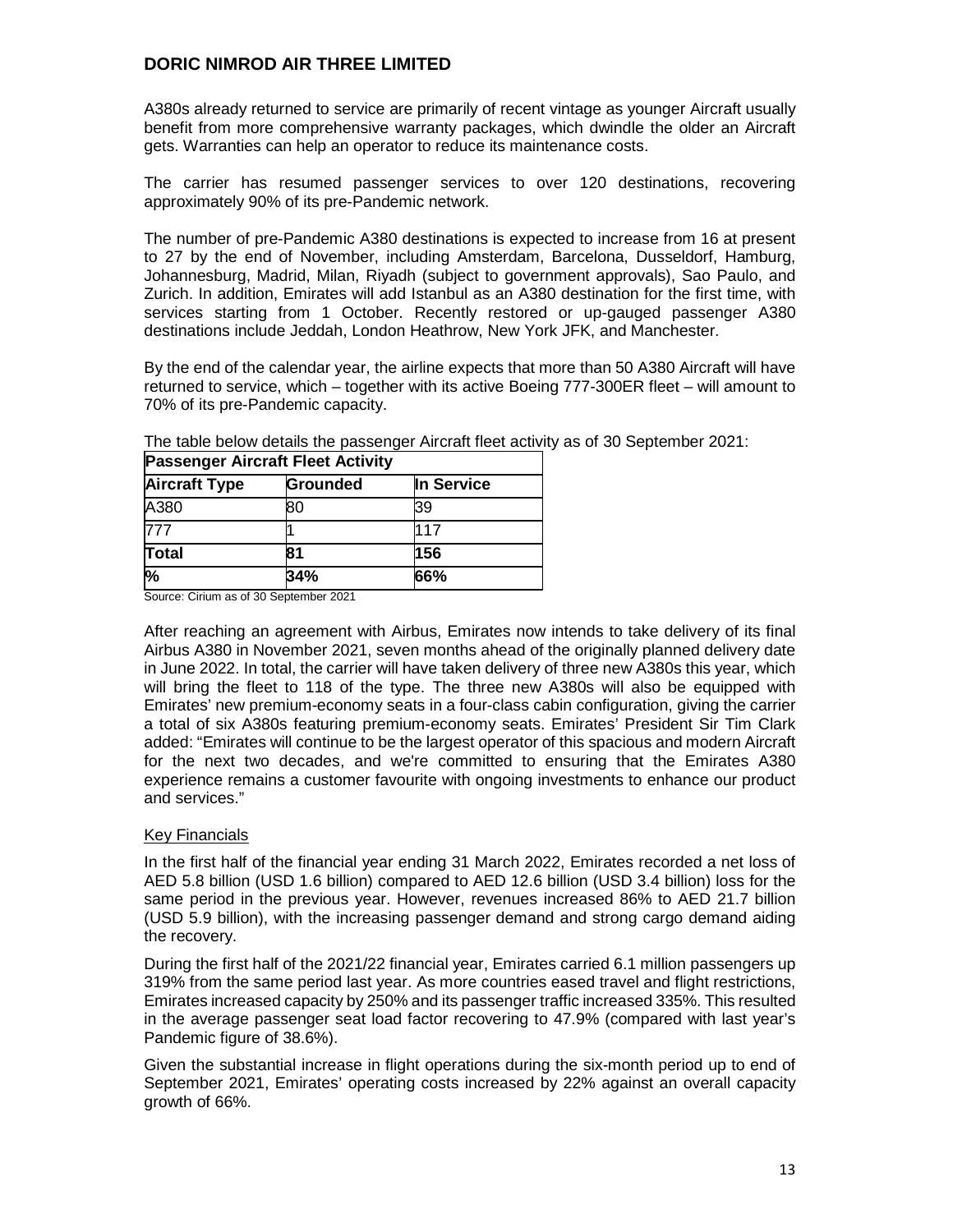The carrier's fuel costs more than doubled compared to the same period last year, primarily due to an 81% higher fuel uplift in line with increasing flight operations as well as an increase in average oil prices. Fuel, which had been the largest component of the Emirates' operating cost prior to the Pandemic, accounted for 20% of operating costs compared to only 11% in the same period last year.

The recovery in Emirates' operations during the first six months of the 2021/22 financial year led to an improved EBITDA of AED 5.0 billion (USD 1.4 billion) compared to AED 290 million (USD 79 million) for the same period last year.

Demand for air freight also remained strong. The volume of cargo uplifted between April and September 2021 increased by 39% to 1.1 million tonnes, restoring Emirates' cargo operation to 90% of its pre-Pandemic (2019) levels by volume handle.

As of 30 September 2021, Emirates' total liabilities decreased by 2.2% to AED 128.7 billion (USD 35.1 billion USD) compared to the end of the previous financial year. Total equity decreased by 14.7% to AED 17.2 billion (USD 4.7 billion). Emirates' equity ratio stood at 11.8% and its cash position amounted to AED 14.2 billion (USD 3.9 billion) at the end of September 2021. In comparison, the carrier had AED 15.1 billion (USD 4.1 billion) in cash assets at the end of the 2020/21 financial year. The cash flow from operating activities remained positive at AED 6.9 billion (USD 1.9 billion).

In the first half of the 2021/22 financial year, the carrier's ultimate shareholder, the Government of Dubai, injected a further AED 2.5 billion (USD 681 million) into the Emirates Group by way of an equity investment, demonstrating continued support for the airline on its recovery path. On the ongoing performance of Emirates in light of the global Pandemic, HH Sheikh Ahmed bin Saeed Al Maktoum, chairman and chief executive of Emirates, stated: "Our cargo transport and handling businesses continued to perform strongly, providing the bedrock upon which we were able to quickly reinstate passenger services. While there's still some way to go before we restore our operations to pre-Pandemic levels and return to profitability, we are well on the recovery path with healthy revenue and a solid cash balance at the end of our first half of 2021-22."

In mid-September 2021 the airline announced its intention to hire 3,000 flight attendants and 500 services personnel for its DXB operations over the next six months. After Emirates had reduced its workforce by about 15% of its pre-Pandemic level in an attempt to reduce the cost base during the Pandemic, additional staff are needed to support the ramp-up of its operations.

As at the end of September 2021, Emirates has outstanding USD debt issuances with maturities in 2023, 2025, and 2028. These respective bonds were all trading at above par (100 cents) and with running yields ranging from approximately 3.9% to 4.4% in USD. There has also been no upward pressure on yields. This level of yields does not appear to indicate any significant financial stress to the issuer. In its latest annual financial report, the auditor PricewaterhouseCoopers issued an unqualified audit report and the airline stated it "remains confident to meet our financial commitments as they fall due in the coming year and beyond through proactive working capital management and utilisation of available credit lines and facilities".

In early November 2021 Emirates' President Sir Tim Clark shared the news that the airline had just returned to profit and also achieved a cash surplus. With about 60,000 to 70,000 daily passengers the airline still has some way to go before reaching its pre-Pandemic level of 170,000 passengers. However, higher yields with its passenger and cargo operations allowed for the turnaround. During the Pandemic Emirates was also able to double its cargo operations, benefiting from a surge in demand for air cargo transport.

Source: Airline Ratings, Bloomberg, Cirium, Emirates, Khaleej Times, Simple Flying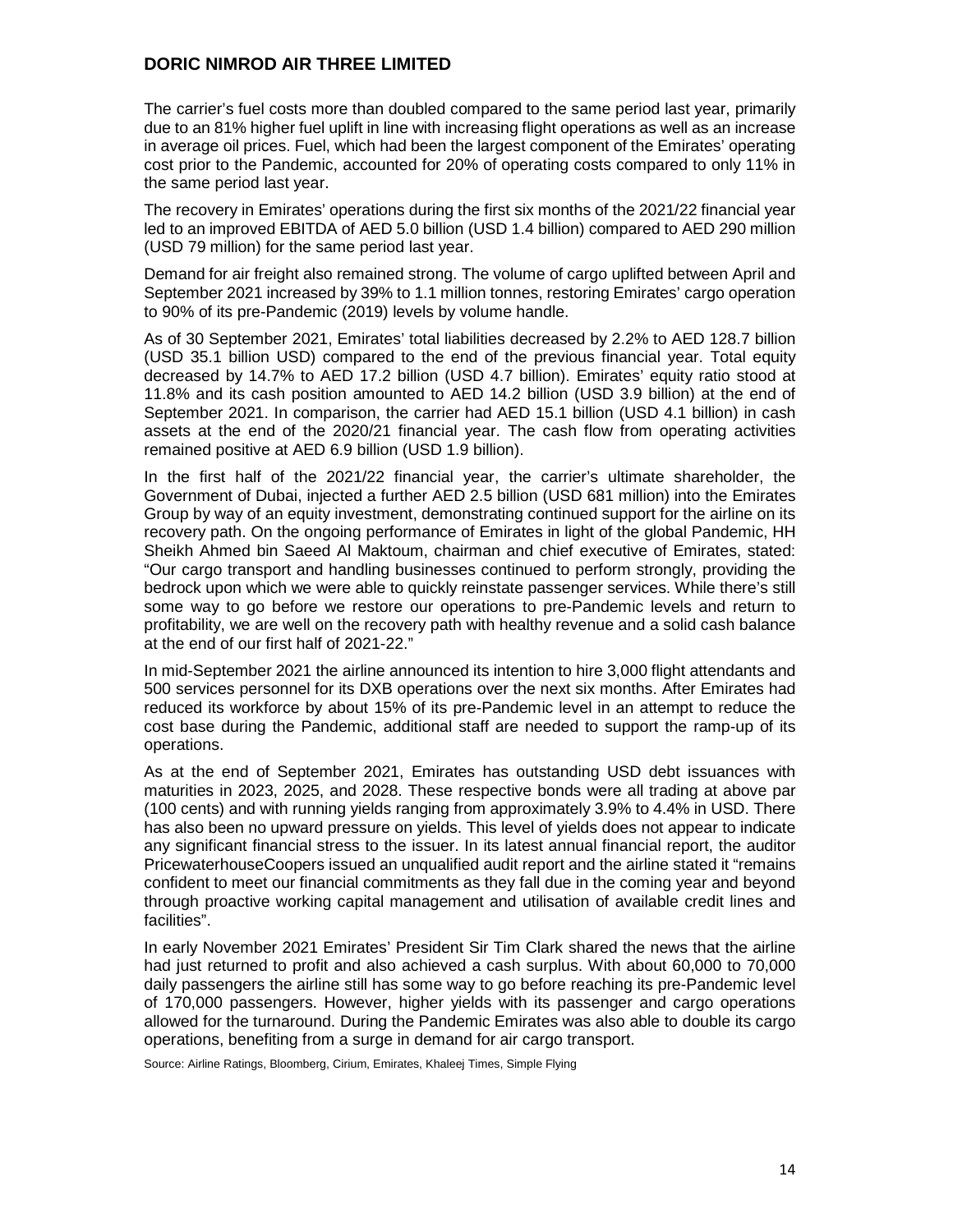#### **4. Aircraft – A380**

As of the end of September 2021, the global A380 fleet consisted of 240 planes with airline operators. Only 47 of these aircraft were in service. The remainder of the fleet is currently parked due to COVID-19. The fifteen operators are Emirates (119), Singapore Airlines (19), Deutsche Lufthansa (14), Qantas (12), British Airways (12), Korean Air Lines (10), Etihad Airways (10), Qatar Airways (10), Air France (8), Malaysia Airlines (6), Thai Airways (6), Asiana Airlines (6), China Southern Airlines (5), and All Nippon Airways (3). Another three aircraft are on order.

In April 2021, Etihad chief executive Tony Douglas disclosed that the carrier has decided to ground its 10 Airbus A380 "indefinitely" as it remodels its fleet around the Boeing 787 and the Airbus A350. He added that the A380 is "a wonderful product… but they are no longer commercially sustainable. So, we have taken the difficult decision to park those machines up indefinitely". As a part of its streamlining process, the carrier has also already removed its Airbus A330 aircraft from service and intends to remove its Boeing 777-300ER aircraft from service by the end of the year.

Also in April, British Airways chief executive Sean Doyle stated that the Airbus A380 will continue to play a role in the carrier's fleet strategy, following the retirement of British Airways' Boeing 747 aircraft in 2020, which represented a large portion of its pre-COVID capacity. The A380 will serve to offer flexibility on a range of routes, especially to the USA and Asia, while also maximising efficiency at carrier's slot-constrained London Heathrow base, according to Doyle.

In May 2021, MAG, Malaysia Airlines' parent company, announced its intention to retire its Airbus A380 fleet "in the coming months". The retirement of the A380 is a part of MAG's larger reorganisation plan, known as "Long-Term Business Plan 2.0". Under the plan, MAG's pilgrimage-focused subsidiary Amal will cease flying A380s and will instead operate A330- 200 aircraft.

In August 2021, Qantas announced plans to return five Airbus A380s to service in the second half of 2022, a year ahead of schedule. The aircraft are scheduled to operate between Sydney and Los Angeles from July 2022 as well as between Sydney and London (via Singapore) from November 2022. Qantas CEO Alan Joyce stated that the carrier could return five additional A380s to service by early 2024, depending on the market recovery, but its remaining two A380s will be retired "because they will be surplus to requirements".

In September 2021, Lufthansa's final Airbus A380 arrived in Teruel, Spain for storage. The German airline group previously confirmed that its 14 A380s will not be returning to service as it intends to use the Pandemic as an opportunity to implement a major reorganisation of its long-haul fleet.

SIA has repatriated three of its A380s in 2021 from storage in Alice Springs, Australia in order to conduct scheduled maintenance. The carrier stated: "This movement is part of the ongoing management of our fleet, ensuring we remain nimble, flexible, and prepared to deploy capacity to markets as the demand warrants."

After a Pandemic-related grounding of its entire A380 fleet for about 20 months, the carrier wants to return the superjumbo to the skies and intends to operate daily A380 flights between Singapore and London from 18 November 2021.

To get the crews certified for the A380 once again, SIA has scheduled daily flights between Singapore and Kuala Lumpur for a period of one month, starting in early November. The flight time between these two destinations is only about 30 minutes.

In late September 2021, Qatar announced that at least five of its ten Airbus A380s will resume service from November this year in order to address the increasing demand for flights while 13 of the carrier's Airbus A350 jets remain grounded over claims of fuselage degradation.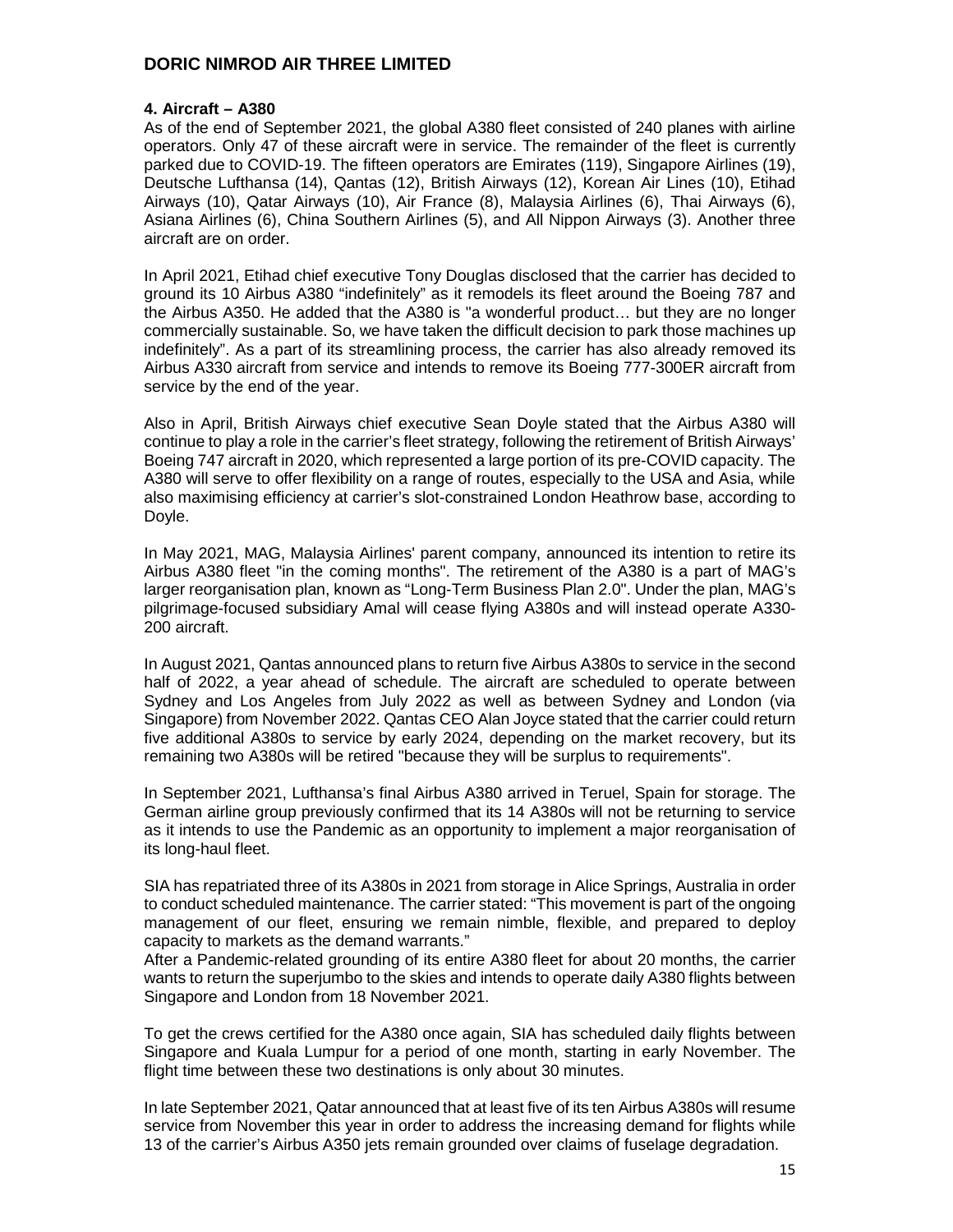Early in the Pandemic, the airline had withdrawn all of its A380s from service, declared a permanent retirement for five of them and later admitted that they never wanted to fly any of its A380s again.

However, given the latest capacity squeeze Qatar's CEO Akbar Al Baker didn't want to rule out that all ten A380s could be reactivated, as the shortfall in A350 capacity is leaving the carrier roughly 4,000 seats short of its required passenger capacity.

In October 2021, BA announced it will return some of its A380s to service before the end of this year. UK's flag carrier plans to re-familiarise its crews on short-haul European connections, before operating the superjumbos on routes to Los Angeles, Miami, and Dubai in December. This move is an acceleration of the airline's previous plans to reintroduce the A380 in March 2022. Recently BA extended its maintenance contract for all 12 of its A380s with Lufthansa Technik until at least August 2027.

Source: AeroTime, Cirium, Executive Traveller, One Mile at a Time, Simple Flying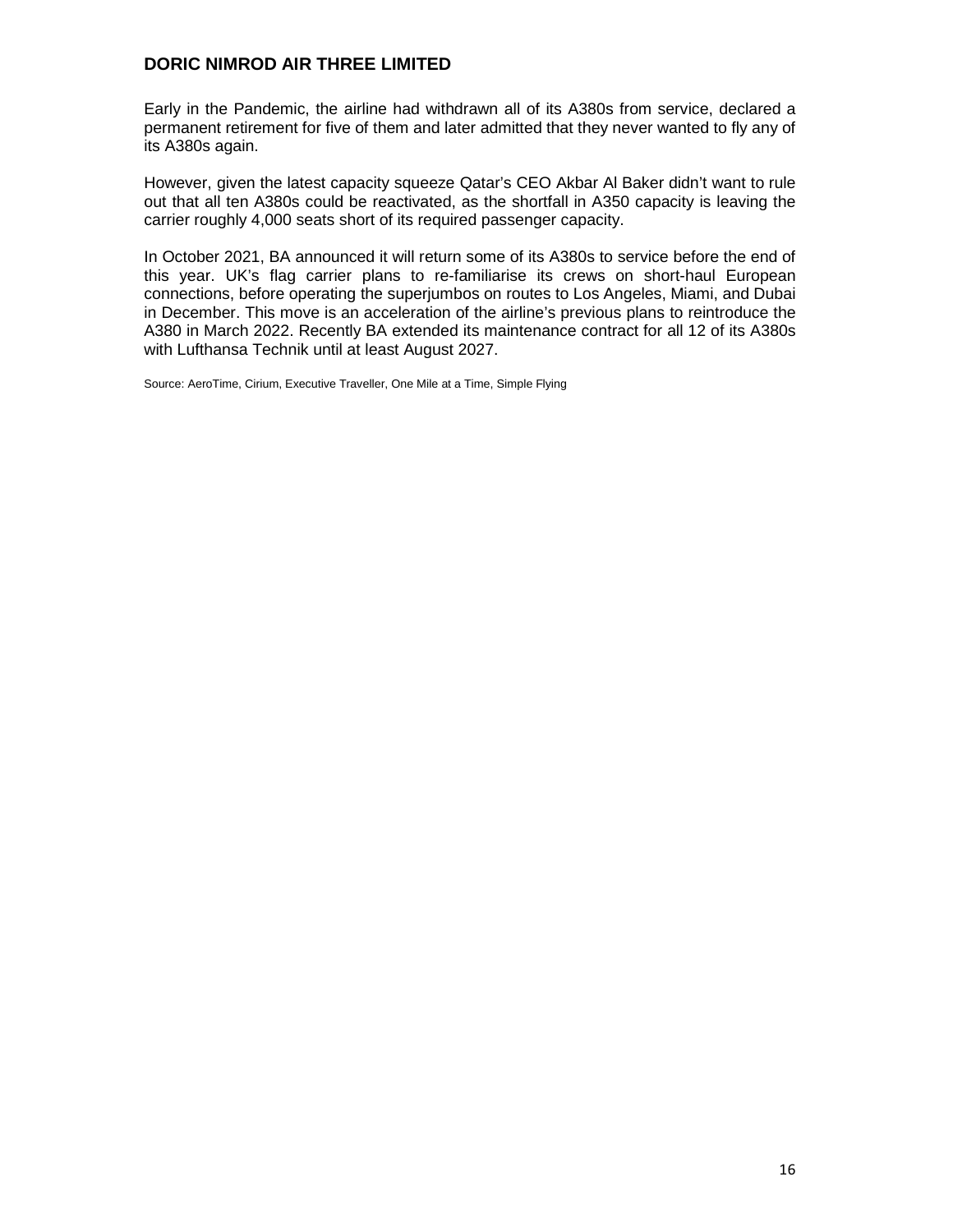#### **DIRECTORS**

As at 30 September 2021 the Company had four directors all of whom were independent and nonexecutive.

#### **Charles Edmund Wilkinson - Chair of the Company and of the Nomination Committee**

Charles Wilkinson is a solicitor who retired from Lawrence Graham LLP in March 2005. While at Lawrence Graham he specialised in corporate finance and commercial law, latterly concentrating on investment trust and fund work.

Charles is Chair of Doric Nimrod Air One Limited and a director of Doric Nimrod Air Two Limited. Charles is also a director of Landore Resources Ltd, a Guernsey based mining exploration company. He is resident in Guernsey.

#### **Geoffrey Alan Hall – Chair of the Audit Committee**

Geoffrey Hall has extensive experience in asset management, having previously been Chief Investment Officer of Allianz Insurance plc, a major UK general insurance company and an investment manager at HSBC Asset Management, County Investment Management, and British Railways Pension Funds. Geoffrey is also a director and Chair of the Audit Committee of Doric Nimrod Air One Limited and Chair of Doric Nimrod Air Two Limited.

Geoffrey earned his master's degree in Geography at the University of London and is an associate of the CFA Society of the UK. He is resident in the United Kingdom.

#### **Suzanne Elaine Procter – SID**

Suzanne Procter brings over 38 years' experience in financial markets, with specific expertise in asset management. She was previously a non-executive director of TR Property Investment Trust plc, an investment company listed on the FTSE 250 index. Her executive roles included Partner and member of the Executive Management Committee at Cantillon Capital Management LLC, Managing Director of Lazard Asset Management, Head of Institutional Sales at INVESCO Asset Management, Director and Head of Fixed Income Business at Pictet International Management Ltd and Head of Fixed Income at Midland Montagu Asset Management.

Suzanne is also the SID of Doric Nimrod Air One Limited and Doric Nimrod Air Two Limited. She is resident in the United Kingdom.

#### **Andreas Josef Tautscher**

Andreas Tautscher brings over 31 years' financial services experience. He serves as a nonexecutive director and member of the Audit Committee of MJ Hudson PLC, a Jersey based holding company whose shares are traded on the AIM Market of the London Stock Exchange. He is also a director of Arolla Partners Limited, a leading independent director services business in the Channel Islands. From 1994 to 2018 Andreas held various roles at Deutsche Bank and was most recently CEO of the Channel Islands and Head of Financial Intermediaries for EMEA. He was previously a non-executive director of the Virgin Group. Andreas qualified as a Chartered Accountant in 1994.

Andreas is also Chair of the Audit Committee of Doric Nimrod Air Two Limited and a director of Doric Nimrod Air Three Limited. He is resident in Guernsey.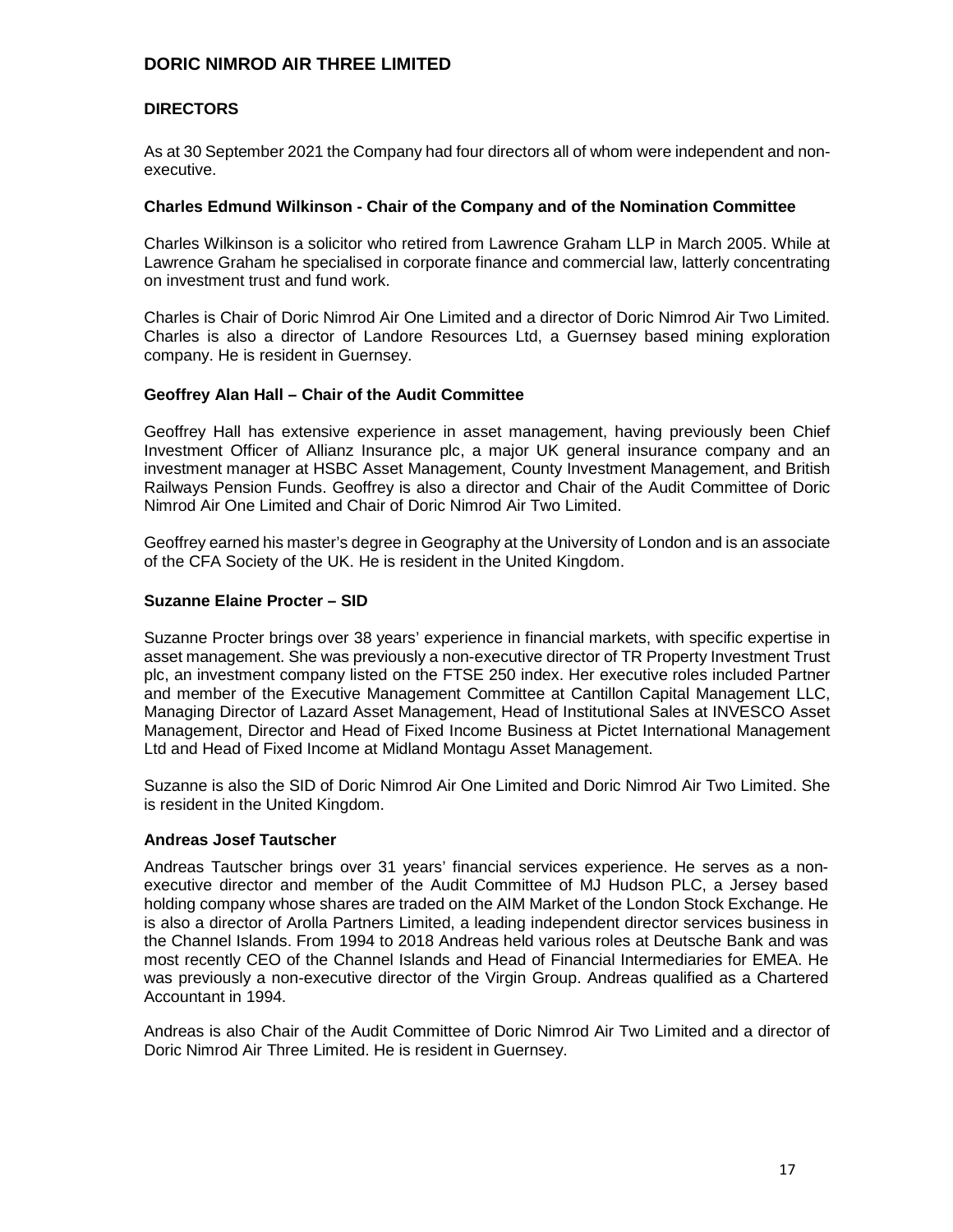#### **INTERIM MANAGEMENT REPORT**

A description of important events which have occurred during the Period their impact on the performance of the Group as shown in the Consolidated Financial Statements and a description of the principal risks and uncertainties facing the Group is given in the Chair's Statement, Asset Manager's Report, and the Notes to the Consolidated Financial Statements contained on pages 25 to 47 and are incorporated here by reference.

There were no material related party transactions which took place in the Period, other than those disclosed at note 23 of the Notes to the Consolidated Financial Statements.

#### **Principal Risks and Uncertainties**

The principal risks and uncertainties faced by the Company for the remaining six months of the financial year are unchanged from those disclosed in the Company's Consolidated Annual Financial Report for the year ended 31 March 2021.

#### **Going Concern**

The Group's principal activities are set out within the Company Overview on pages 5 to 6. The financial position of the Group is set out on page 22. In addition, note 20 to the Consolidated Financial Statements includes the Group's objectives, policies and processes for managing its capital, its financial risk management objectives and its exposures to credit risk and liquidity risk.

The directors in consultation with the Asset Manager are monitoring the continuous effect of the Pandemic generally on the aviation industry and specifically on the Group's Aircraft values and the financial wellbeing of its Lessee both now and in the future. The Pandemic continues to have a pervasive impact on the global economy and it remains possible that the Group's future performance could be impacted in this prolonged period of uncertainty. In many jurisdictions restrictions on the ability of people to travel still adversely affect the airline sector, and by extension the Aircraft leasing sector. The risk therefore remains that some airlines may not be able to pay rent as it falls due. The impact of the Pandemic on the aviation industry has been significant with more than 60% of the global passenger aircraft fleet temporarily grounded back in April 2020. This number has decreased to about 22% at the time of writing, but is still materially higher than the historical average. These factors, together with wider economic uncertainty and disruption, have had an adverse impact on the future value of the Aircraft owned by the Group, and could also negatively impact the sale, re-lease, refinancing or other disposition of the relevant Aircraft.

Given the prolonged impact of the Pandemic, increased lessee counterparty credit risk remains in existence and there could be requests for lease rental deferrals. Reduced rents receivable under the Leases may not be sufficient to meet the fixed loans or equipment note interest and regular repayments of debt scheduled during the life of each Bond and equipment note and may not provide surplus income to pay for the Group's expenses and permit the declaration of dividends.

The option to remarket the Aircraft following a potential event of default by the Lessee has not been taken into account. The period of time necessary to successfully complete such a process is beyond the twelve months forecasting horizon of the going concern considerations. This applies in particular in times of COVID-19, as various restrictions are still in place to contain the Pandemic.

The directors consider that the going concern basis of accounting remains appropriate. Based on current information the directors have a reasonable expectation that the Group has adequate resources to continue in operational existence for the foreseeable future, although the risk to this is clearly higher compared to a pre-COVID-19 environment.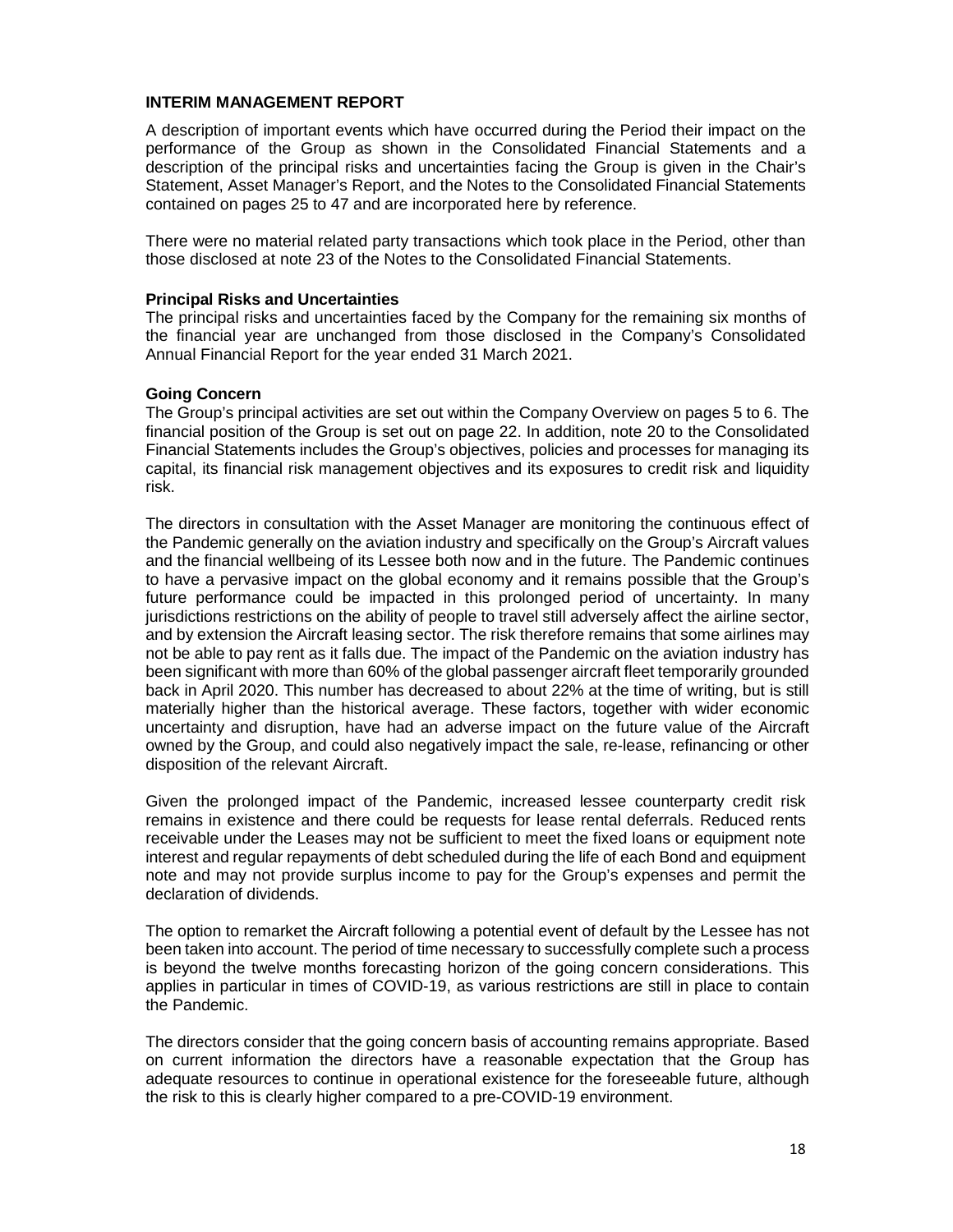Whilst there is some uncertainty as to the airline industry in general, and specifically Emirates' financial position and credit risk profile, on the basis that (i) Emirates has shown no intention of failing to meet its obligations (ii) Emirates has the financial backing to continue paying these rentals, the directors believe that it is appropriate to prepare these financial statements under the going concern basis of preparation.

The directors have considered Emirates' ability to continue paying the lease rentals over the next 12 months and are satisfied that the Group can meet its liabilities as they fall due over this period. In forming this conclusion, the directors considered the following evidence.

- Emirates continues to be a going concern as at the date of the Lessee's latest signed annual financial report for the financial year ended on March 31, 2021.
- Challenged by an unprecedented drop in passenger air travel during 2020, the Lessee reacted quickly and temporarily adjusted its business model with a particular focus on air cargo services. The high Pandemic-driven demand in this space helped the Lessee to offset some of its losses in the passenger segment.
- Although Emirates concluded its last financial year with the first net loss in more than 30 years and refunded already paid tickets in the amount of USD 2.3 billion, it still has a substantial cash position, which also benefited from the support of its ultimate shareholder.
- Emirates confirmed to have access to the capital markets and was able already able to secure committed offers for the financing of two upcoming aircraft deliveries.
- The ultimate shareholder of Emirates Airline has injected another AED 2.5 billion (USD 681 million) into Emirates Airline, during the Period. Together with the USD 3.1 billion already contributed during the previous financial year, this adds up to approximately USD 3.8 billion in total.
- Emirates' listed debt and CDS are trading at non-distressed levels, indicating the trust capital markets have in Emirates.
- As of the date of the half-yearly financial report, the Board is not aware of a formal request to the Group for a lease payment deferral or any other efforts that would result in the restructuring of the existing transaction.
- Emirates has paid all the lease rentals to the Group in a timely manner.
- If end of lease negotiations with Emirates have not been concluded by the end of the terms of each current Lease, the lease rentals due under the existing agreements must continue to be paid.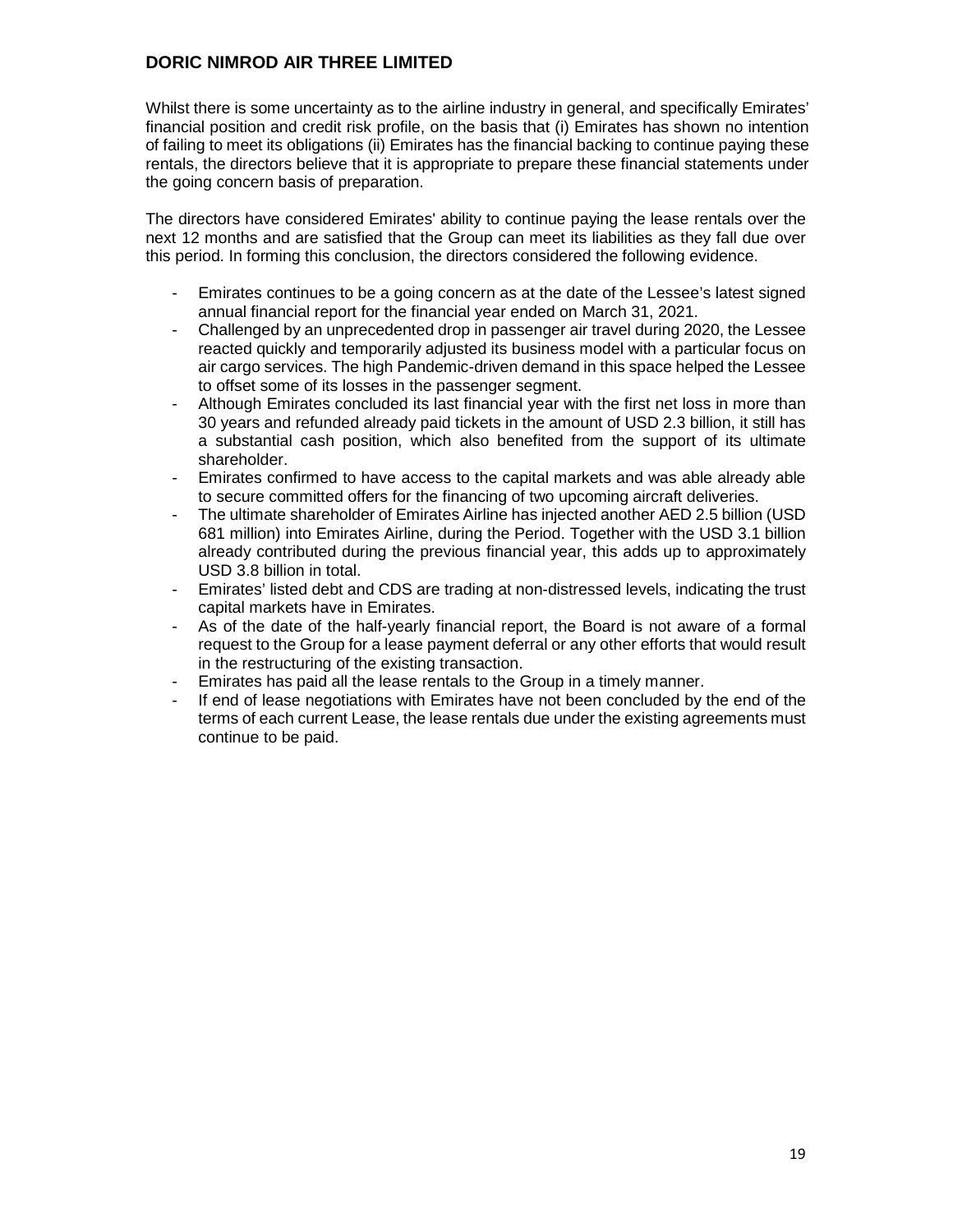### **Responsibility Statement**

The directors jointly and severally confirm that to the best of their knowledge:

- a) the Consolidated Financial Statements, prepared in accordance with IFRS give a fair, balanced and understandable view of the assets, liabilities, financial position and profits of the Company and performance of the Company; and
- b) this Interim Management Report includes or incorporates by reference:
	- i. an indication of important events that have occurred during the Period and their impact on the Consolidated Financial Statements;
	- ii. a description of the principal risks and uncertainties for the remaining six months of the financial year; and
	- iii. confirmation that there were no related party transactions in the Period that have materially affected the financial position or the performance of the Company during that Period.

Signed on behalf of the Board of Directors of the Company.

**Charles Wilkinson Geoffrey Hall Chair** Director

**16 December 2021**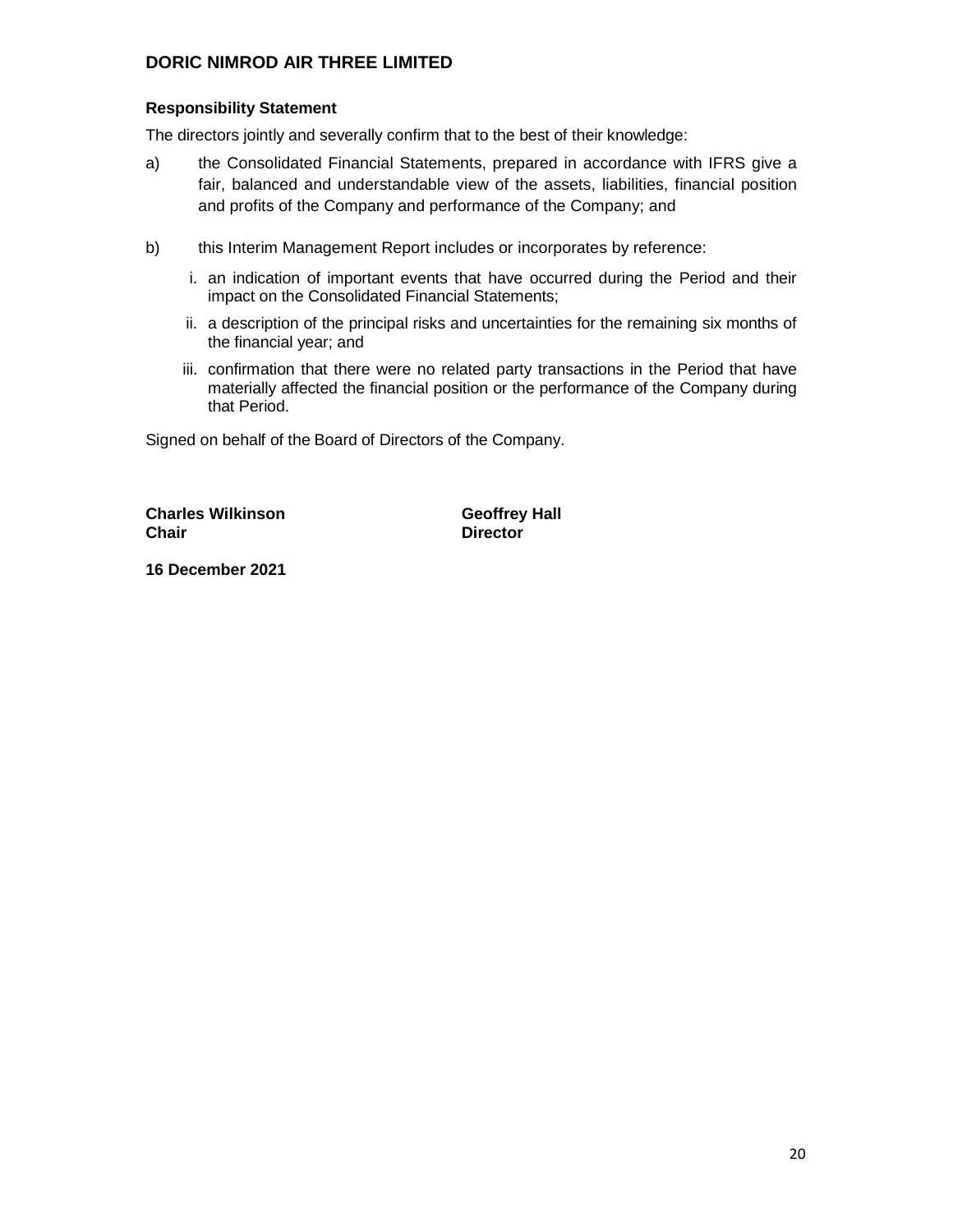#### **CONSOLIDATED STATEMENT OF COMPREHENSIVE INCOME For the period from 1 April 2021 to 30 September 2021**

|                                                                                | <b>Notes</b> | 1 Apr 2021 to<br>30 Sep 2021<br><b>GBP</b> | 1 Apr 2020 to<br>30 Sep 2020<br><b>GBP</b> |
|--------------------------------------------------------------------------------|--------------|--------------------------------------------|--------------------------------------------|
| <b>INCOME</b>                                                                  |              |                                            |                                            |
| A rent income                                                                  | 4            | 25,718,503                                 | 28,629,339                                 |
| <b>B</b> rent income                                                           | 4            | 10,264,236                                 | 10,264,236                                 |
| Bank interest received                                                         |              | 1,781                                      | 7,144                                      |
|                                                                                |              | 35,984,520                                 | 38,900,719                                 |
| <b>EXPENSES</b>                                                                |              |                                            |                                            |
| Operating expenses                                                             | 5            | (899, 183)                                 | (831, 248)                                 |
| Depreciation of Aircraft                                                       | 10           | (16,992,018)                               | (18,685,018)                               |
|                                                                                |              | (17, 891, 201)                             | (19,516,266)                               |
| Net profit for the period before finance<br>costs and foreign exchange gains   |              | 18,093,319                                 | 19,384,453                                 |
| Finance costs                                                                  | 11           | (2,722,574)                                | (4,095,314)                                |
| Net profit for the period after finance<br>costs before foreign exchange gains |              | 15,370,745                                 | 15,289,139                                 |
| Unrealised foreign exchange (loss)/gain                                        | 7            | (4, 137, 113)                              | 10,117,880                                 |
| Profit for the Period                                                          |              | 11,233,632                                 | 25,407,019                                 |
| Other Comprehensive Income                                                     |              |                                            |                                            |
| Total Comprehensive Income for the<br>Period                                   |              | 11,233,632                                 | 25,407,019                                 |
|                                                                                |              | <b>Pence</b>                               | <b>Pence</b>                               |
| Earnings per Share for the Period<br>- Basic and Diluted                       | 9            | 5.11                                       | 11.55                                      |

In arriving at the results for the financial period, all amounts above relate to continuing operations.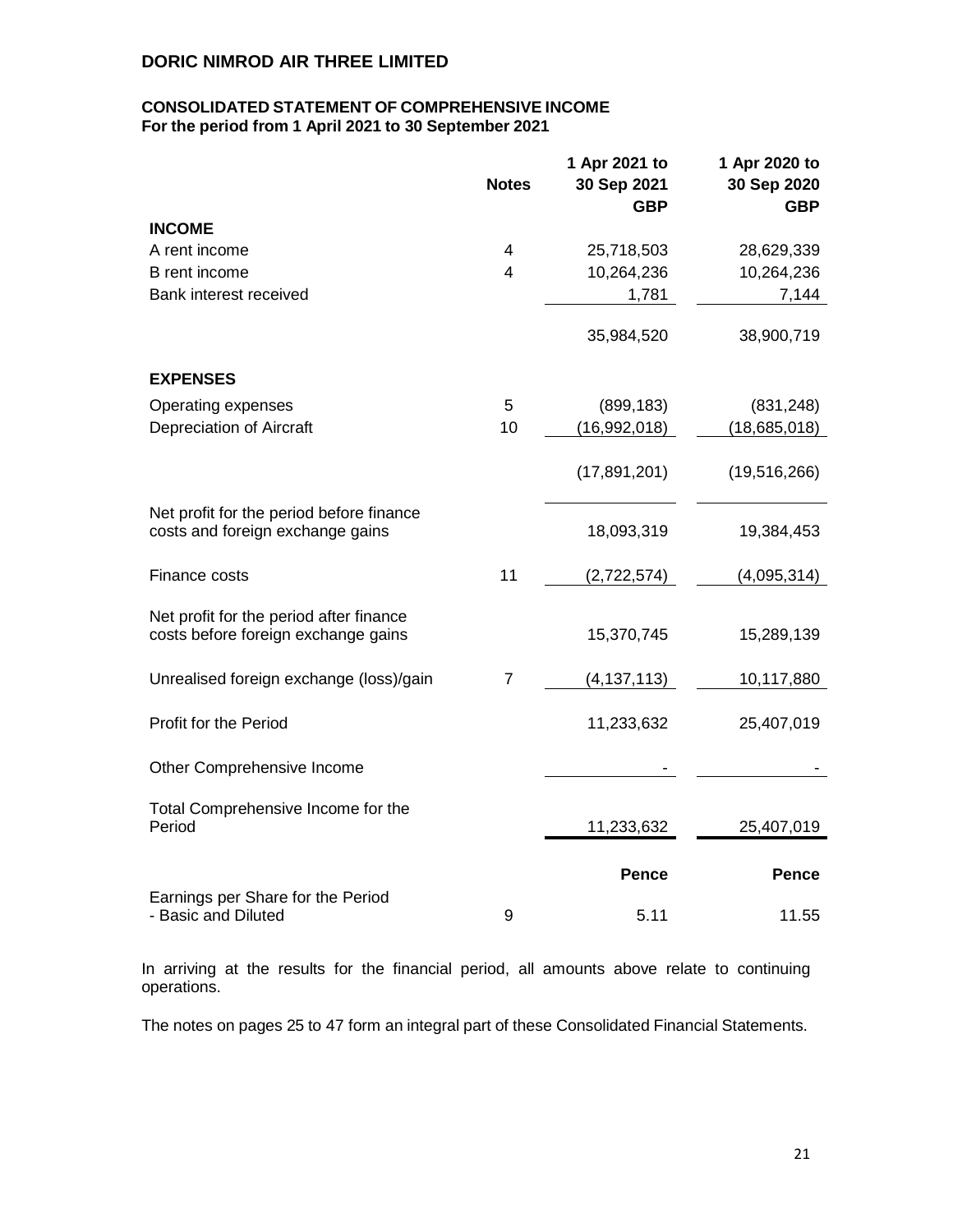# **CONSOLIDATED STATEMENT OF FINANCIAL POSITION**

**As at 30 September 2021**

|                                                                              | <b>Notes</b> | 30 Sep 2021<br><b>GBP</b> | 31 Mar 2021<br><b>GBP</b> |
|------------------------------------------------------------------------------|--------------|---------------------------|---------------------------|
| <b>NON-CURRENT ASSETS</b>                                                    |              |                           |                           |
| Aircraft                                                                     | 10           | 275,642,874               | 292,634,892               |
| <b>CURRENT ASSETS</b>                                                        |              |                           |                           |
| Receivables                                                                  | 13           | 220,425                   | 124,564                   |
| Cash and cash equivalents                                                    | 18           | 13,813,432                | 13,749,583                |
|                                                                              |              | 14,033,857                | 13,874,147                |
| <b>TOTAL ASSETS</b>                                                          |              | 289,676,731               | 306,509,039               |
| <b>CURRENT LIABILITIES</b>                                                   |              |                           |                           |
| <b>Borrowings</b>                                                            | 15           | 40,173,924                | 39,933,913                |
| Deferred income                                                              |              | 3,184,479                 | 3,184,479                 |
| Rebates                                                                      | 16           | 347,598                   | 339,805                   |
| Payables - due within one year                                               | 14           | 137,487                   | 99,211                    |
|                                                                              |              | 43,843,488                | 43,557,408                |
| <b>NON-CURRENT LIABILITIES</b>                                               |              |                           |                           |
| <b>Borrowings</b>                                                            | 15           | 43,908,783                | 61,758,176                |
| Deferred income                                                              |              | 123,656,545               | 124,922,062               |
| Rebates                                                                      | 16           | 347,597                   | 509,707                   |
|                                                                              |              | 167,912,925               | 187,189,945               |
| <b>TOTAL LIABILITIES</b>                                                     |              | 211,756,413               | 230,747,353               |
| <b>TOTAL NET ASSETS</b>                                                      |              | 77,920,318                | 75,761,686                |
|                                                                              |              |                           |                           |
| <b>EQUITY</b>                                                                |              |                           |                           |
| Share capital                                                                | 17           | 208,953,833               | 208,953,833               |
| <b>Retained loss</b>                                                         |              | (131, 033, 515)           | (133, 192, 147)           |
|                                                                              |              | 77,920,318                | 75,761,686                |
|                                                                              |              |                           |                           |
|                                                                              |              | <b>Pence</b>              | Pence                     |
| Net Asset Value per Share based on<br>220,000,000 (31 Mar 2021: 220,000,000) |              | 35.42                     | 34.44                     |

shares in issue

The consolidated financial statements were approved by the Board of Directors and authorised for issue on 16 December 2021 and are signed on its behalf by:

| <b>Charles Wilkinson</b> | <b>Geoffrey Hall</b> |
|--------------------------|----------------------|
| <b>Chair</b>             | <b>Director</b>      |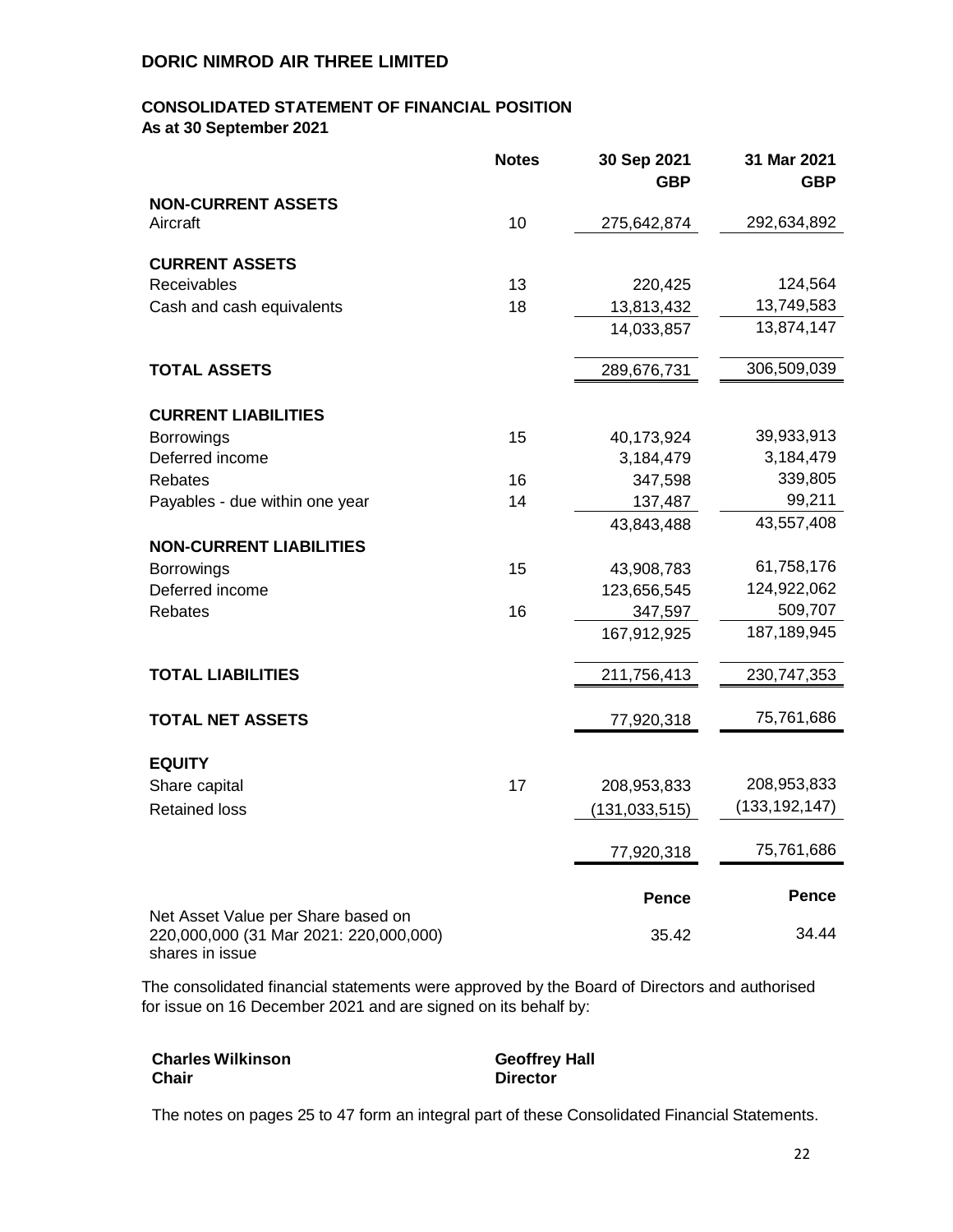# **CONSOLIDATED STATEMENT OF CASH FLOWS**

**For the period from 1 April 2021 to** 

| 30 September 2021                                                 | <b>Notes</b>   | 1 Apr 2021 to<br>30 Sep 2021<br><b>GBP</b> | 1 Apr 2020 to<br>30 Sep 2020<br><b>GBP</b> |
|-------------------------------------------------------------------|----------------|--------------------------------------------|--------------------------------------------|
| <b>OPERATING ACTIVITIES</b>                                       |                |                                            |                                            |
| Profit for the Period                                             |                | 11,233,632                                 | 25,407,019                                 |
| Movement in deferred income                                       |                | (4, 103, 829)                              | (3,286,568)                                |
| Interest received                                                 |                | (1,781)                                    | (7, 144)                                   |
| <b>Depreciation of Aircraft</b>                                   | 10             | 16,992,016                                 | 18,685,018                                 |
| Bond and EETC interest payable                                    | 11             | 2,528,373                                  | 3,901,114                                  |
| Increase/(decrease) in payables                                   |                | 38,277                                     | (9,825)                                    |
| Decrease in receivables                                           |                | (95, 861)                                  | (147,009)                                  |
| Foreign exchange movement                                         | $\overline{7}$ | 4,137,113                                  | (10, 117, 880)                             |
| Amortisation of debt arrangement costs                            | 11             | 194,200                                    | 194,200                                    |
| <b>NET CASH FROM OPERATING ACTIVITIES</b>                         |                | 30,922,140                                 | 34,618,925                                 |
| <b>INVESTING ACTIVITIES</b>                                       |                |                                            |                                            |
| Interest received                                                 |                | 1,781                                      | 7,144                                      |
|                                                                   |                |                                            |                                            |
| <b>NET CASH FROM INVESTING ACTIVITIES</b>                         |                | 1,781                                      | 7,144                                      |
| <b>FINANCING ACTIVITIES</b>                                       |                |                                            |                                            |
| Dividends paid                                                    | 8              | (9,075,000)                                | (9,075,000)                                |
| Repayments of capital on borrowings                               | 21             | (19, 367, 615)                             | (21,508,144)                               |
| Payments of interest on borrowings                                | 21             | (2,439,876)                                | (4,052,392)                                |
| <b>NET CASH USED IN FINANCING ACTIVITIES</b>                      |                | (30, 882, 491)                             | (34, 635, 536)                             |
|                                                                   |                |                                            |                                            |
| <b>CASH AND CASH EQUIVALENTS AT BEGINNING</b><br><b>OF PERIOD</b> |                | 13,749,583                                 | 13,719,497                                 |
| Increase/(decrease) in cash and cash equivalents                  |                | 41,430                                     | (9, 467)                                   |
| Effects of foreign exchange rates                                 | $\overline{7}$ | 22,419                                     | (65, 273)                                  |
|                                                                   |                |                                            |                                            |
| <b>CASH AND CASH EQUIVALENTS AT END OF</b><br><b>PERIOD</b>       | 18             | 13,813,432                                 | 13,644,757                                 |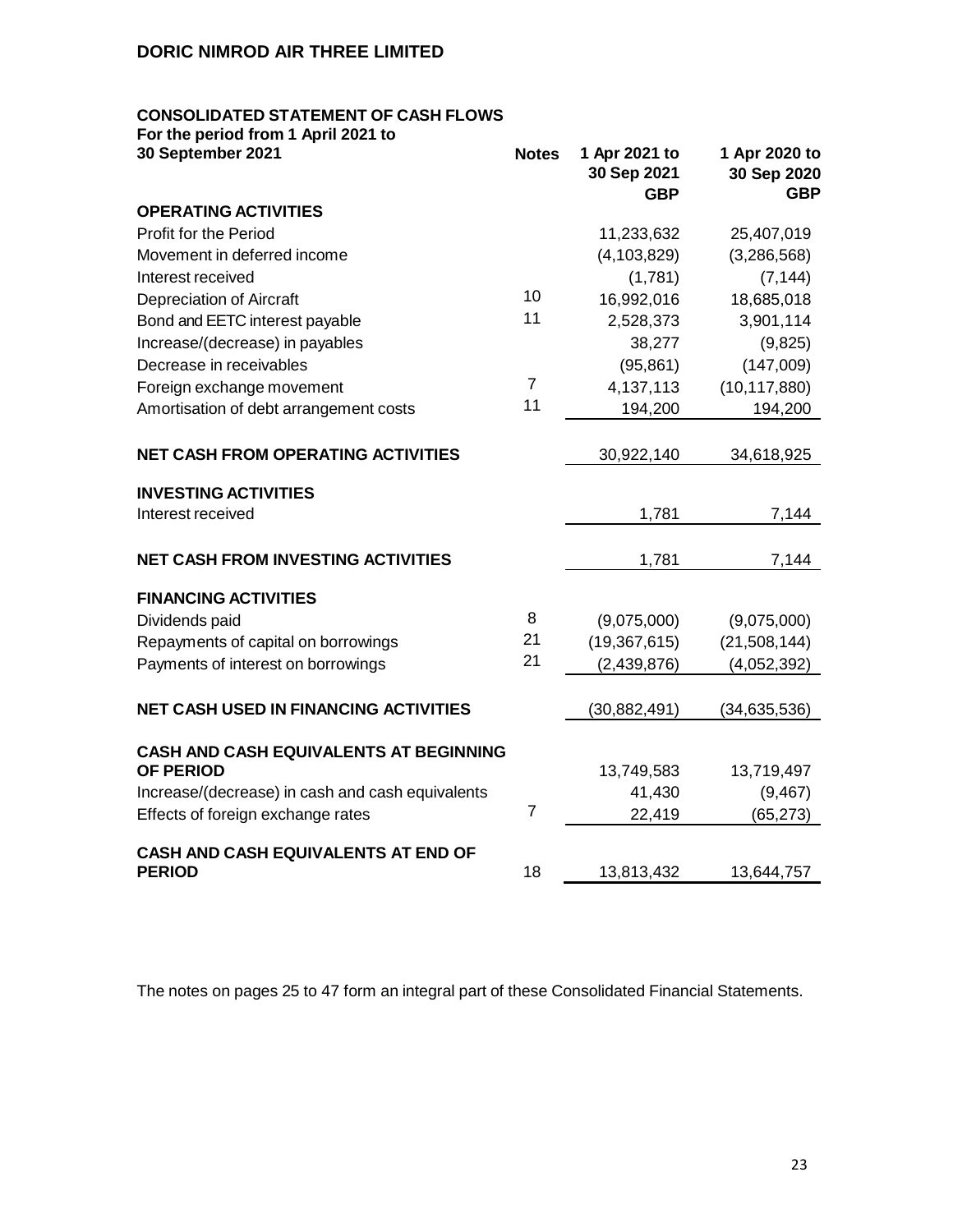# **CONSOLIDATED STATEMENT OF CHANGES IN EQUITY For the period from 1 April 2021 to 30 September 2021**

|                                                                       | <b>Notes</b> | <b>Share</b><br><b>Capital</b> | <b>Retained</b><br><b>Loss</b> | <b>Total</b>              |
|-----------------------------------------------------------------------|--------------|--------------------------------|--------------------------------|---------------------------|
|                                                                       |              | <b>GBP</b>                     | <b>GBP</b>                     | <b>GBP</b>                |
| Balance as at 1 April 2021                                            |              | 208,953,833                    | (133, 192, 147)                | 75,761,686                |
| <b>Total Comprehensive Income</b><br>for the Period<br>Dividends paid | 8            |                                | 11,233,632<br>(9,075,000)      | 11,233,632<br>(9,075,000) |
| Balance as at 30 September<br>2021                                    |              | 208,953,833                    | (131, 033, 515)                | 77,920,318                |
|                                                                       |              |                                |                                |                           |
|                                                                       |              | <b>Share</b>                   | <b>Retained</b><br>Loss        | <b>Total</b>              |
|                                                                       |              | <b>Capital</b><br><b>GBP</b>   | <b>GBP</b>                     | <b>GBP</b>                |
| Balance as at 1 April 2020                                            |              | 208,953,833                    | (113, 657, 684)                | 95,296,149                |
| <b>Total Comprehensive Income</b>                                     |              |                                |                                |                           |
| for the Period<br>Dividends paid                                      | 8            |                                | 25,407,019<br>(9,075,000)      | 25,407,019<br>(9,075,000) |
| Balance as at 30 September<br>2020                                    |              | 208,953,833                    | (97,325,665)                   | 111,628,168               |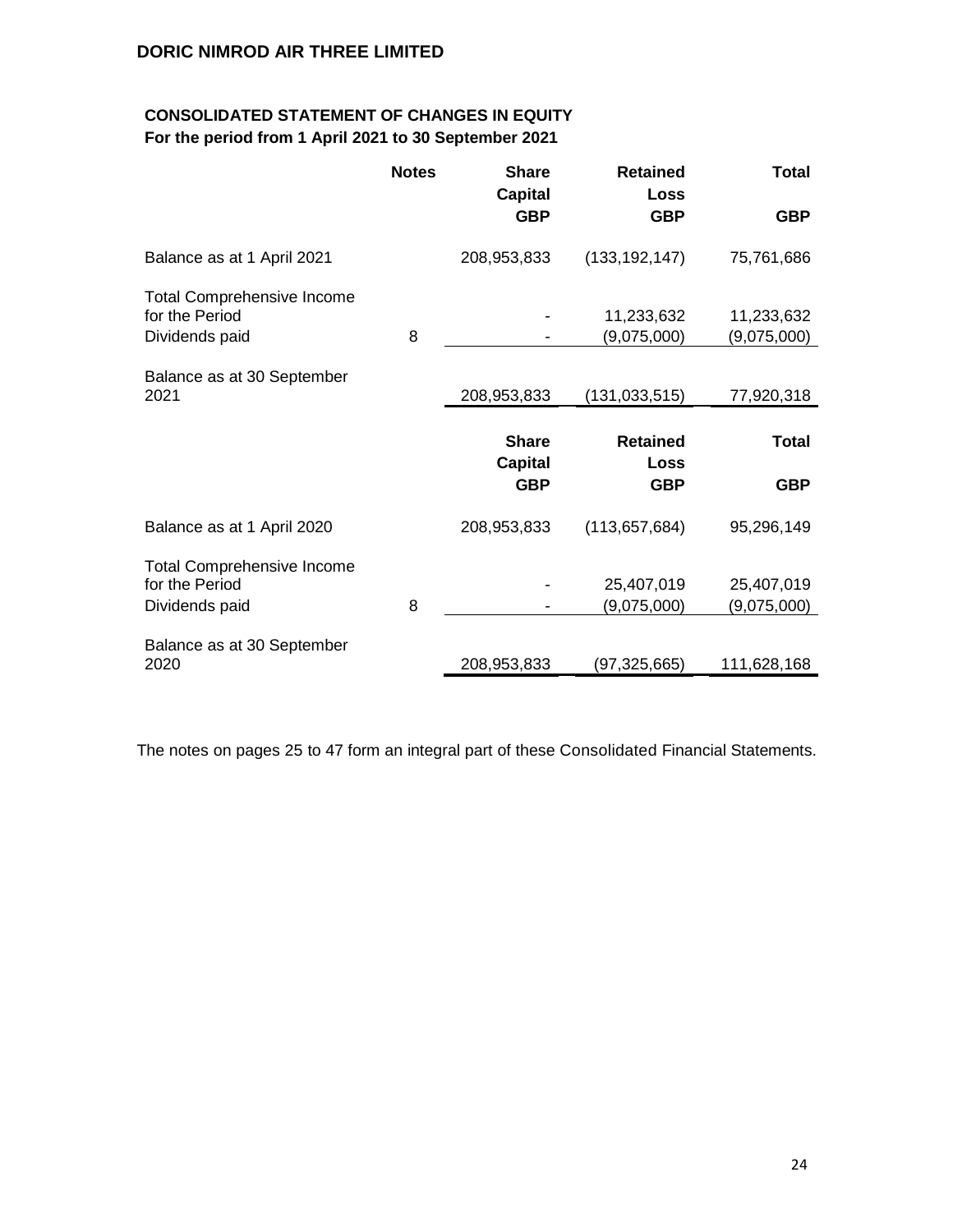### **NOTES TO THE CONSOLIDATED FINANCIAL STATEMENTS For the period from 1 April 2021 to 30 September 2021**

#### **1 GENERAL INFORMATION**

The Consolidated Financial Statements incorporate the results of Company, Subsidiary (together known as the Group).

The Company was incorporated in Guernsey on 29 March 2012 with registered number 54908. The address of the registered office is given on page 48. Its Share Capital consists of Shares and Administrative Shares. The Company's Shares have been admitted to trading on the SFS of the LSE Main Market.

The Company's investment objective is to obtain income returns and a capital return for its Shareholders by acquiring, leasing and then selling Aircraft. The principal activities of the Company are set out on pages 7 to 9 and 18 to 19.

#### **2 ACCOUNTING POLICIES**

The significant accounting policies adopted by the Group are as follows:

#### **(a) Basis of Preparation**

The Consolidated Financial Statements have been prepared in conformity with IFRS, as adopted by the EU, which comprise standards and interpretations approved by the IASB and IFRIC as adopted by the EU and applicable Guernsey law. The Consolidated Financial Statements have been prepared on a historical cost basis.

This report is to be read in conjunction with the Annual Financial Report for the year ended 31 March 2021 which is prepared in accordance with the IFRS as adopted by the EU and any public announcements made by the Group during the interim reporting period.

The accounting policies adopted are consistent with those of the previous financial year and corresponding interim reporting period, except for the adoption of new and amended standards as set out below:

#### **(b) Adoption of new and revised Standards**

#### **New and amended IFRS Standards that are effective for the current period**

The following Standard and Interpretation issued by the IASB and IFRIC has been adopted in the current period. The adoption has not had any impact on the amounts reported in these financial statements and is not expected to have any impact on future financial periods:

• IFRS 16 – COVID-19 related rent concessions. As a result of the coronavirus (COVID-19) Pandemic, rent concessions have been granted to lessees. Such concessions might take a variety of forms, including payment holidays and deferral of lease payments. Lessees can elect to account for such rent concessions in the same way as they would if they were not lease modifications. In many cases, this will result in accounting for the concession as variable lease payments in the period(s) in which the event or condition that triggers the reduced payment occurs. The standard is not expected to have a material impact on the financial statements or performance of the Group as it is applicable to lessees. The effective date is for annual periods beginning on or after June 2020. The standard has not had a material impact on the financial statements or performance of the Company.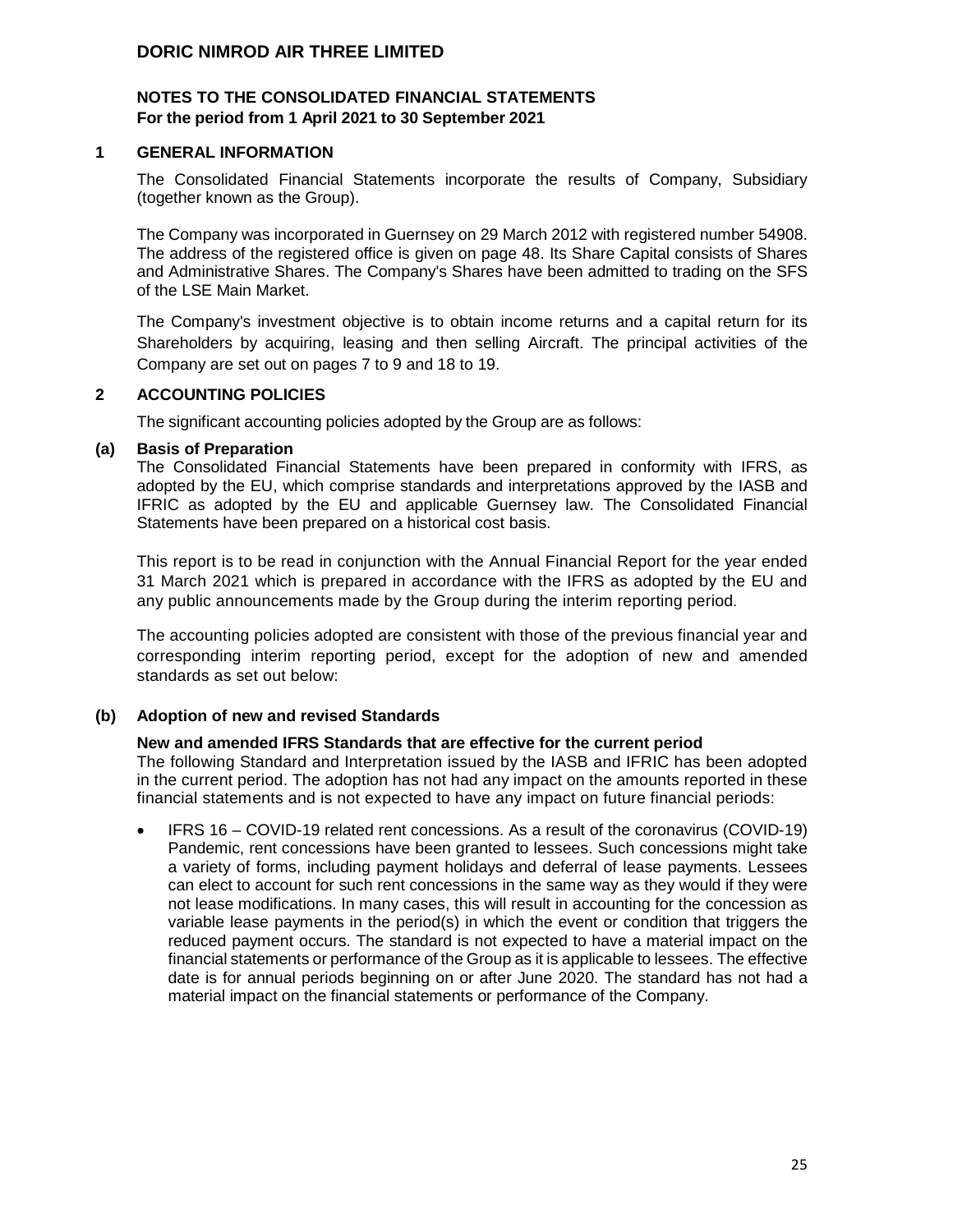# **NOTES TO THE CONSOLIDATED FINANCIAL STATEMENTS (continued) For the period from 1 April 2021 to 30 September 2021**

#### **2 ACCOUNTING POLICIES (continued)**

#### **(b) Adoption of new and revised Standards (continued)**

#### **New and Revised Standards in issue but not yet effective**

IAS 1 'Presentation of financial statements' Classification of Liabilities as Current or Noncurrent. The IASB issued amendments to paragraphs 69 to 76 of IAS 1 to specify the requirements for classifying liabilities as current or non-current. The effective date is for annual periods beginning on or after 1 January 2023. The standard is not expected to have a material impact on the financial statements or performance of the Group and is not endorsed by the EU.

#### **(c) Basis of Consolidation**

The Consolidated Financial Statements incorporate the results of the Company and its Subsidiary.

The Company owns 100 per cent. of all the shares in the Subsidiary and has the power to govern the financial and operating policies of the Subsidiary so as to obtain benefits from its activities. Intra-group balances and transactions, and any unrealised income and expenses arising from intra-group transactions, are eliminated in preparing the Consolidated Financial Statements.

#### **(d) Taxation**

The Company and its Subsidiary have been assessed for tax at the Guernsey standard rate of 0 per cent.

#### **(e) Share Capital**

Shares are classified as equity. Incremental costs directly attributable to the issue of Shares are recognised as a deduction from equity.

#### **(f) Expenses**

All expenses are accounted for on an accruals basis.

#### **(g) Interest Income**

Interest income is accounted for on an accruals basis.

#### **(h) Foreign Currency Translation**

The currency of the primary economic environment in which the Group operates (the functional currency) is GBP,  $E$  or Sterling which is also the presentation currency. Transactions denominated in foreign currencies are translated into Sterling at the rate of exchange ruling at the date of the transaction.

Monetary assets and liabilities denominated in foreign currencies at the reporting date are translated into the functional currency at the foreign exchange rate ruling at that date. Foreign exchange differences arising on translation are recognised in the Consolidated Statement of Comprehensive Income.

#### **(i) Cash and Cash Equivalents**

Cash at bank and short term deposits which are held to maturity are carried at cost. Cash and cash equivalents are defined as call deposits, short term deposits with a term of no more than three months from the start of the deposit and highly liquid investments readily convertible to known amounts of cash and subject to insignificant risk of changes in value.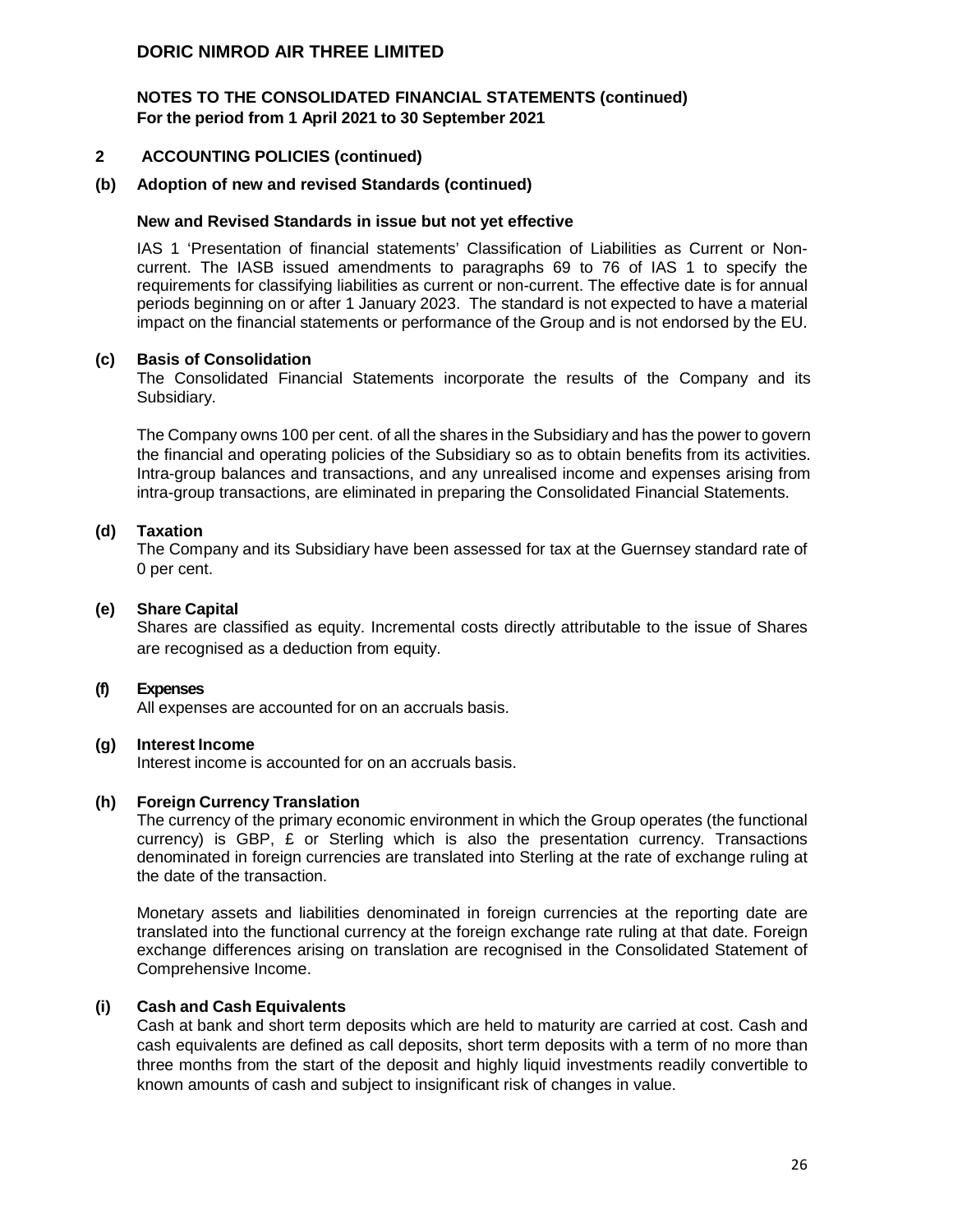#### **NOTES TO THE CONSOLIDATED FINANCIAL STATEMENTS (continued) For the period from 1 April 2021 to 30 September 2021**

#### **2 ACCOUNTING POLICIES (continued)**

#### **(j) Segmental Reporting**

The directors are of the opinion that the Group is engaged in a single segment of business, being acquiring, leasing and then selling of the Aircraft.

#### **(k) Going Concern**

The directors have prepared these half yearly financial statements for the period ended 30 September 2021 on the going concern basis.

The directors in consultation with the Asset Manager are monitoring the continuous effect of the Pandemic generally on the aviation industry and specifically on the Group's Aircraft values and financial wellbeing of its lessee both now and in the future. The Pandemic continues to have a pervasive impact on the global economy, and it remains possible that the Group's future performance could be impacted in this prolonged period of uncertainty. In many jurisdictions restrictions on the ability of people to travel still adversely affect the airline sector, and by extension the Aircraft leasing sector. The risk therefore remains that some airlines may not be able to pay rent as it falls due. The impact of the Pandemic on the aviation industry has been significant with more than 60% of the global passenger aircraft fleet temporarily grounded back in April 2020. This number has decreased to about 22% at the time of writing, but is still materially higher than the historical average. These factors, together with wider economic uncertainty and disruption, have had an adverse impact on the future value of the Aircraft assets owned by the Group, and could also negatively impact the sale, re-lease or other disposition of the relevant Aircraft.

Given the prolonged impact of the Pandemic, increased lessee counterparty credit risk remains in existence and there could be requests for Lease rental deferrals. Reduced rents receivable under the Leases may not be sufficient to meet the debt interest and regular repayments of debt scheduled during the life of each Bond and the EETC, and may not provide surplus income to pay for the Group's expenses and permit the declaration of dividends.

The option to remarket the Aircraft following a potential event of default by the Lessee has not been taken into account. The period of time necessary to successfully complete such a process is beyond the twelve months forecasting horizon of the going concern considerations. This applies in particular in times of COVID-19, as various restrictions are still in place to contain the Pandemic.

The directors consider that the going concern basis of accounting remains appropriate. Based on current information the directors have reasonable expectation that the Group has adequate resources to continue in operational existence for the foreseeable future, although the risk to this is clearly higher since the Pandemic hit the sector.

The Board will continue to actively monitor the financial impact on Group from the evolving position with its Aircraft lessee and lenders whilst bearing in mind its fiduciary obligations and the requirements of Guernsey law which determine the ability of the Company to make dividends and other distributions.

Note 15 ('Borrowings') describes the borrowings obtained by the Group to part-finance the acquisition of its Aircraft. The Group has obligations under the Bonds to make scheduled repayments of principal and interest, which are serviced by the receipt of lease payments from Emirates. The equipment notes were issued by DNAFA to Wilmington Trust and the proceeds from the sale of the equipment notes financed a portion of the purchase price of the four Airbus A380-861 Aircraft, with the remaining portion being financed through contribution from the Company of the C Share issue proceeds.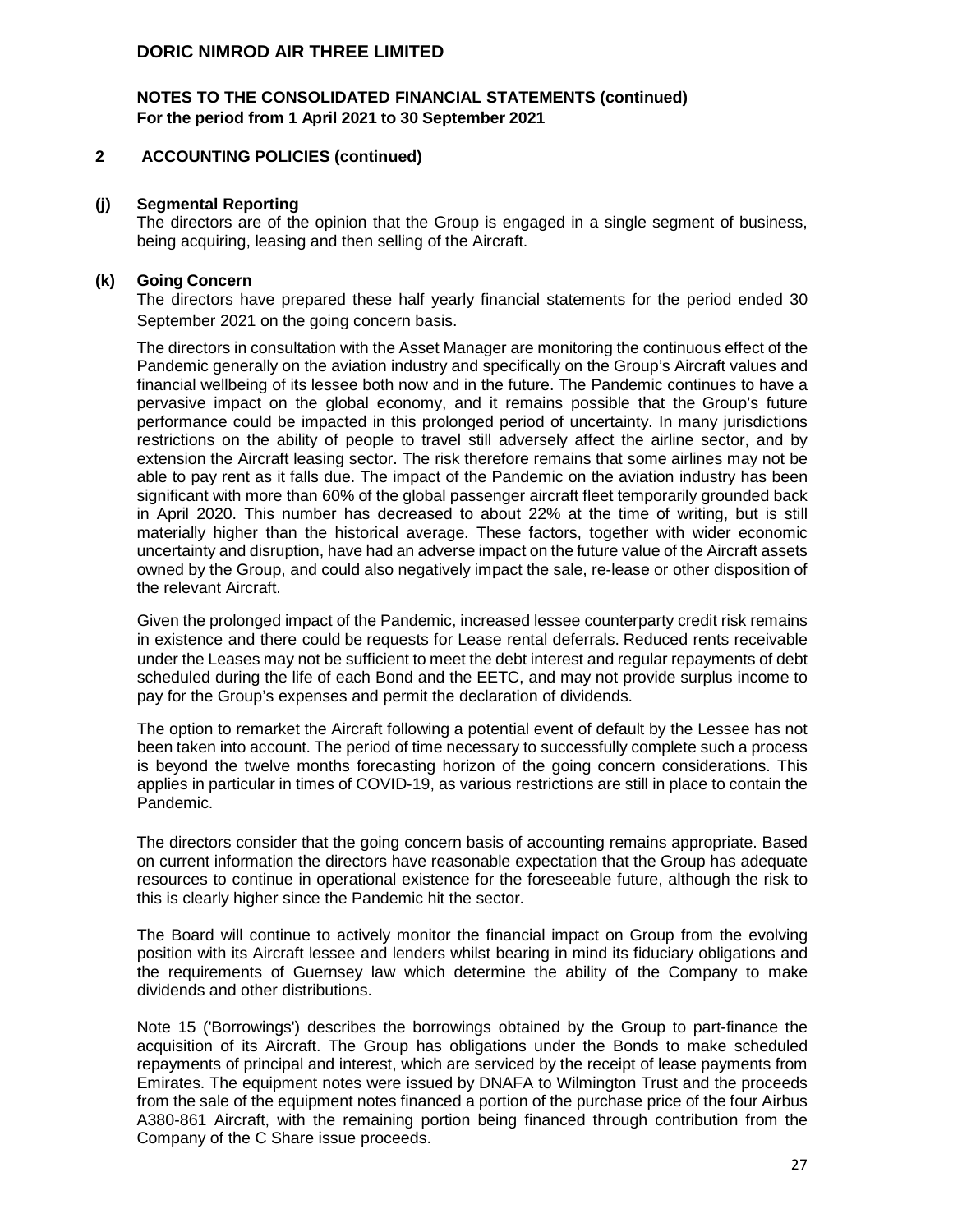# **NOTES TO THE CONSOLIDATED FINANCIAL STATEMENTS (continued) For the period from 1 April 2021 to 30 September 2021**

#### **2 ACCOUNTING POLICIES (continued)**

#### **(k) Going Concern (continued)**

The Group's Aircraft with carrying values of £275,642,874 are pledged as security for the Group's borrowings (see note 15).

The directors, with the support of its Asset Manager, believe that it is reasonable to assume as of date of approval of half-yearly financial statements that Emirates will continue with the contracted lease rental payments due to the following:

- Emirates continues to be a going concern as at the date of the Lessee's latest signed annual financial report for the financial year ended on March 31, 2021.
- Challenged by an unprecedented drop in passenger air travel during 2020, the Lessee reacted quickly and temporarily adjusted its business model with a particular focus on air cargo services. The high Pandemic-driven demand in this space helped the Lessee to offset some of its losses in the passenger segment.
- Although Emirates concluded its last financial year with the first net loss in more than 30 years and refunded already paid tickets in the amount of USD 2.3 billion, it still has a substantial cash position, which also benefited from the support of its ultimate shareholder.
- Emirates confirmed to have access to the capital markets and was able already able to secure committed offers for the financing of two upcoming aircraft deliveries.
- The ultimate shareholder of Emirates Airline has injected another AED 2.5 billion (USD 681 million) into Emirates Airline, during the Period. Together with the USD 3.1 billion already contributed during the previous financial year, this adds up to approximately USD 3.8 billion in total.
- Emirates' listed debt and CDS are trading at non-distressed levels, indicating the trust capital markets have in Emirates.
- As of the date of the half-yearly financial report, the Board is not aware of a formal request to the Group for a lease payment deferral or any other efforts that would result in the restructuring of the existing transaction.
- Emirates has paid all the lease rentals to the Group in a timely manner.
- If end of lease negotiations with Emirates have not been concluded by the end of the terms of each current Lease, the lease rentals due under the existing agreements must continue to be paid.

Whilst there is some uncertainty as to the airline industry in general, and specifically Emirates' financial position and credit risk profile, on the basis that (i) Emirates has shown no intention of failing to meet its obligations (ii) Emirates has the financial backing to continue paying these rentals, the directors believe that it is appropriate to prepare these financial statements under the going concern basis of preparation.

The directors have considered Emirates' ability to continue paying the lease rentals over the next 12 months and are satisfied that the Group can meet its liabilities as they fall due over this period.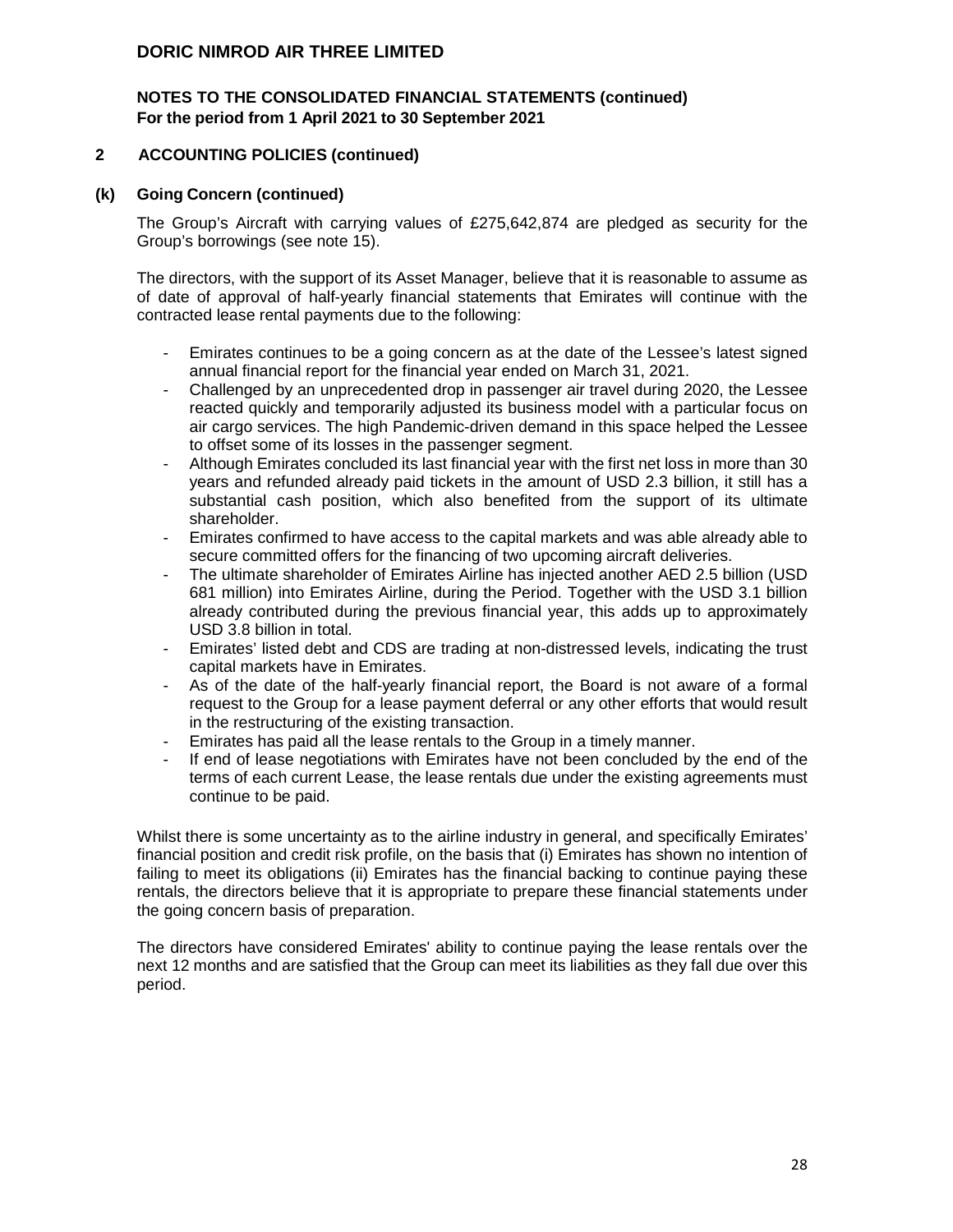# **NOTES TO THE CONSOLIDATED FINANCIAL STATEMENTS (continued) For the period from 1 April 2021 to 30 September 2021**

#### **2 ACCOUNTING POLICIES (continued)**

#### **(l) Leasing and Rental Income**

The leases relating to the Assets have been classified as operating leases as the terms of the leases do not transfer substantially all the risks and rewards of ownership to the lessee. The Assets are shown as non-current assets in the Consolidated Statement of Financial Position. Further details of the leases are given in note 12.

Rental income and advance lease payments from operating leases are recognised on a straightline basis over the term of the relevant lease. Initial direct costs incurred in negotiating and arranging an operating lease are added to the carrying amount of the leased Asset and amortised on a straight-line basis over the lease term.

#### **(m) Property, Plant and Equipment - Aircraft**

In line with IAS 16, each Asset is initially recorded at the fair value of the consideration paid. The cost of the Asset is made up of the purchase price of the Assets plus any costs directly attributable to bringing it into working condition for its intended use. Costs incurred by the Lessee in maintaining, repairing or enhancing the Aircraft are not recognised as they do not form part of the costs to the Group. Accumulated depreciation and any recognised impairment losses are deducted from cost to calculate the carrying amount of the Asset.

Depreciation is recognised so as to write off the cost of each Asset less the estimated residual value over the estimated useful life of the Asset of 12 years, using the straight line method. The estimated residual value of the four planes ranges from £34.4 million to £34.8 million (2020: £44.4 million to £45.1 million). Residual values have been arrived at by taking the average amount of three independent external valuers and after taking into account disposition fees where applicable. During the annual financial report for the year ended 31 March 2021, it was determined that the use of soft values excluding inflation best approximates residual value as required by IAS 16.

The depreciation method reflects the pattern of benefit consumption. The residual value is reviewed annually and is an estimate of the fair amount the entity would receive today. Useful life is also reviewed annually and for the purposes of the financial statements represents the likely period of the Group's ownership of these Assets. Depreciation starts when the Assets are available for use.

At each audited Consolidated Statement of Financial Position date, the Group reviews the carrying amounts of its Aircraft to determine whether there is any indication that those Assets have suffered an impairment loss. If any such indication exists, the recoverable amount of the Asset is estimated to determine the extent of the impairment loss (if any). Further details are given in note 3.

Recoverable amount is the higher of fair value less costs to sell and the value in use. In assessing value in use, the estimated future cash flows are discounted to their present value using a pre-tax discount rate that reflects current market assessments of the time value of money and the risks specific to the Asset for which the estimates of future cash flows have not been adjusted.

If the recoverable amount of an Asset is estimated to be less than its carrying amount, the carrying amount of the Asset is reduced to its recoverable amount. An impairment loss is recognised immediately in profit or loss.

Where an impairment loss subsequently reverses, the carrying amount of the Asset is increased to the revised estimate of its recoverable amount, but so that the increased carrying amount does not exceed the carrying amount that would have been determined had no impairment loss been recognised for the Asset in prior periods. A reversal of an impairment loss is recognised immediately in profit or loss.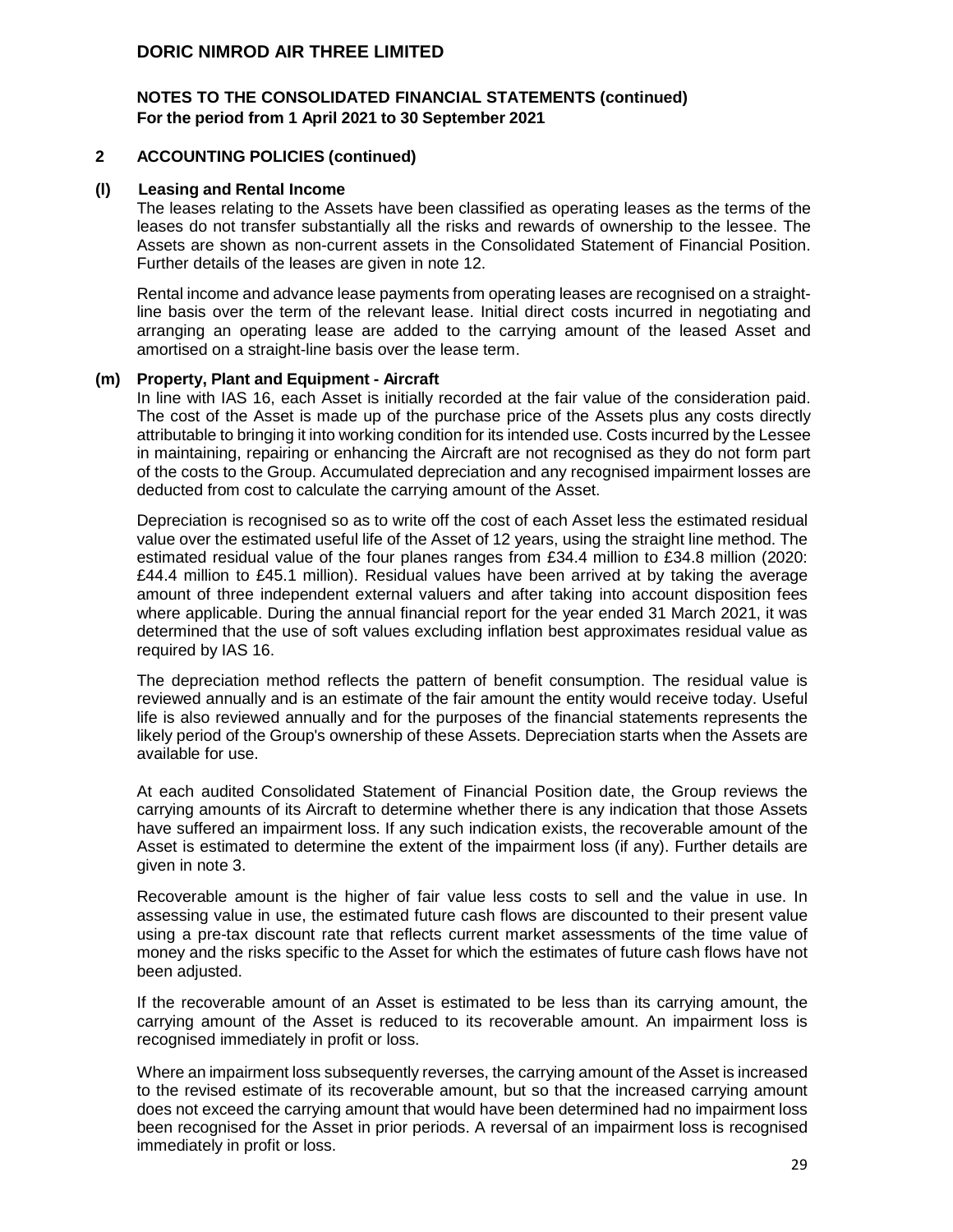# **NOTES TO THE CONSOLIDATED FINANCIAL STATEMENTS (continued) For the period from 1 April 2021 to 30 September 2021**

#### **2 ACCOUNTING POLICIES (continued)**

#### **(n) Financial instruments**

A financial instrument is recognised when the Group becomes a party to the contractual provisions of the instrument. Financial liabilities are derecognised if the Group's obligations, specified in the contract, expire or are discharged or cancelled. Financial assets are derecognised if the Group's contractual rights to the cash flows from the financial assets expire, are extinguished, or if the Group transfers the financial assets to a third party and transfers all the risks and rewards of ownership of the asset, or if the Group does not retain control of the asset and transfers substantially all the risk and rewards of ownership of the asset.

Under IFRS 9, on initial recognition, a financial asset is classified as measured at:

- Amortised cost:
- FVOCI; or
- FVTPL.

The classification of financial assets under IFRS 9 is generally based on the business model in which a financial asset is managed and its contractual cash flow characteristics. The Group only has financial assets that are classified as amortised cost.

#### *i) Financial assets held at amortised cost*

A financial asset is measured at amortised cost if it meets both of the following conditions and is not designated as at FVTPL:

- it is held within a business model whose objective is to hold Assets to collect contractual cash flows; and
- its contractual terms give rise on specified dates to cash flows that are solely payments of principal and interest on the principal amount outstanding.

Assets that are held for collection of contractual cash flows where those cash flows represent solely payments of principal and interest are measured at amortised cost.

These Assets are subsequently measured at amortised cost using the effective interest method. The effective interest method calculates the amortised cost of financial instruments and allocates the interest over the period of the instrument.

The Group's financial assets held at amortised cost include trade and other receivables and cash and cash equivalents.

The Group assesses on a forward looking basis the expected credit losses associated with its financial assets held at amortised cost. The impairment methodology applied depends on whether there has been a significant increase in credit risk.

#### *ii) Financial liabilities held at amortised cost*

Financial liabilities consist of payables and borrowings. The classification of financial liabilities at initial recognition depends on the purpose for which the financial liability was issued and its characteristics. All financial liabilities are initially measured at fair value, net of transaction costs. All financial liabilities are recorded on the date on which the Group becomes party to the contractual requirements of the financial liability. Financial liabilities are subsequently measured at amortised cost using the effective interest method, with interest expense recognised on an effective yield basis.

The effective interest method is a method of calculating the amortised cost of the financial liability and of allocating interest expense over the relevant period.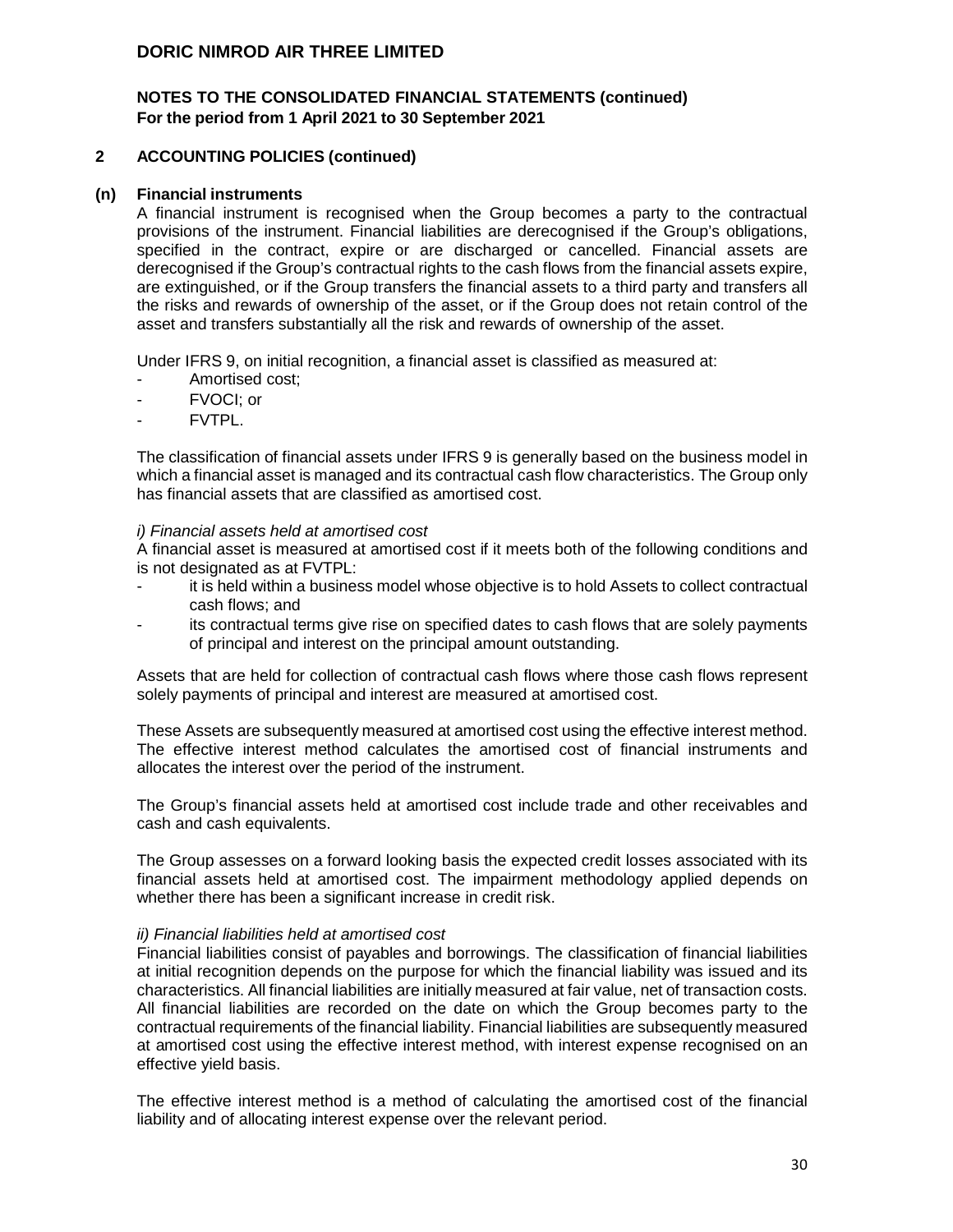# **NOTES TO THE CONSOLIDATED FINANCIAL STATEMENTS (continued) For the period from 1 April 2021 to 30 September 2021**

#### **2 ACCOUNTING POLICIES (continued)**

#### **(n) Financial instruments (continued)**

*ii) Financial liabilities held at amortised cost (continued)*  The effective interest rate is the rate that exactly discounts estimated future cash payments through the expected life of the financial liability, or, where appropriate, a shorter period, to the net carrying amount on initial recognition.

The Group derecognises financial liabilities when, and only when, the Group's obligations are discharged, cancelled or they expire.

#### **3 SIGNIFICANT JUDGEMENTS AND ESTIMATES**

In the application of the Group's accounting policies, which are described in note 2, the directors are required to make judgements, estimates and assumptions about the carrying amounts of assets and liabilities that are not readily apparent from other sources. The estimates and associated assumptions are based on historical experience and other factors that are considered to be relevant. Actual results may differ from these estimates.

The estimates and underlying assumptions are reviewed on an ongoing basis. Revisions to accounting estimates are recognised in the period in which the estimate is revised if the revision affects only that period or in the period of the revision and future periods if the revision affects both current and future periods.

The following are the critical judgements and estimates that the Directors have made in the process of applying the Group's accounting policies and that have the most significant effect on the amounts recognised in the consolidated financial statements.

#### **Estimates**

#### **Residual Value and Useful Life of Aircraft**

As described in note 2 (m), the Group depreciates the Assets on a straight line basis over the estimated useful life of the Assets after taking into consideration the estimated residual value.

IAS 16 requires the residual value to be determined as an estimate of the amount that the Group would currently obtain from the disposal of the Asset, after deducting the estimated costs of disposal, if the Asset were of the age and condition expected at the end of its useful life. However, there are currently no aircraft of a similar type of sufficient age for the Directors to make a direct market comparison in making this estimation. During the annual financial report for the year ended 31 March 2021, it was determined that the use of soft values excluding inflation best approximates residual value as required by IAS 16.

In estimating residual value for the year, the directors refer to future soft values (excluding inflationary effects) for the Asset obtained from three independent expert aircraft valuers. Details of which have been disclosed in note 10.

The Group's future performance can potentially be impacted should COVID-19 have a pervasive and prolonged impact on the aviation industry and on the business of its Lessee and also affect the residual values of the Aircraft it owns. This together with the wider economic uncertainty, disruption and illiquid market for the A380, are likely to have an adverse impact on the future value of the Aircraft assets owned by the Group, as well as on the sale, re-lease, or other disposition of the relevant aircraft. Therefore, the estimation of residual value remains subject to material uncertainty.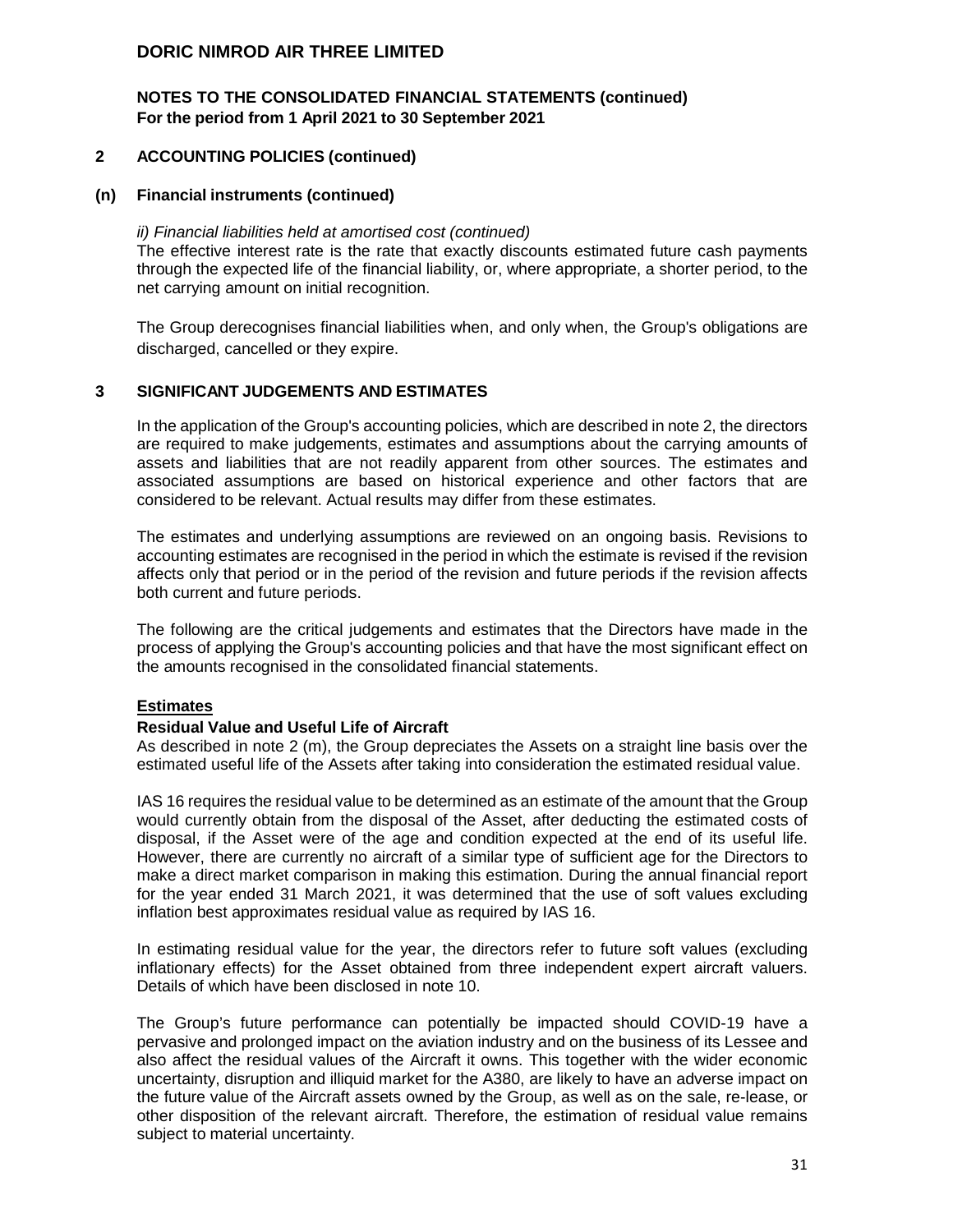### **NOTES TO THE CONSOLIDATED FINANCIAL STATEMENTS (continued) For the period from 1 April 2021 to 30 September 2021**

#### **3 SIGNIFICANT JUDGEMENTS AND ESTIMATES (continued)**

#### **Estimates (continued)**

#### **Residual Value and Useful Life of Aircraft (continued)**

If the estimate of uninflated residual value for use in calculating depreciation had been decreased by 30 per cent. (30 September 2020: 20 per cent.) with effect from the beginning of this year, the depreciation charge for the Period would have increased by approximately £4.7 million (30 September 2020: £3.2 million).

An increase in residual value by 30 per cent.(30 September 2020: 20 per cent.) would have had an equal but opposite effect. This reflects the range of estimates of residual value that the Directors believe would be reasonable at this time. The useful life of each Asset, for the purpose of depreciation of the Asset under IAS 16, is estimated based on the expected period for which the Group will own and lease the Aircraft. The Board of directors expects that the Aircraft will have a working life in excess of this period.

#### **Impairment**

As described in note 2(m), an impairment loss exists when the carrying value of an asset or cash generating unit exceeds its recoverable amount, which is the higher of its current fair value less costs to sell and its value-in-use. The Directors review the carrying amount of its Assets at each audited Statement of Financial Position date and monitor the Assets for any indications of impairment as required by IAS 16 and IAS 36.

The directors review the carrying amount of its assets at each audited Statement of Financial Position date and monitor the assets for any indications of impairment as required by IAS 16 Property, Plant and Equipment and IAS 36 Impairment of Assets.

The Board together with the Asset Manager have conducted an impairment review in the 31 March 2021 year as the below items resulted in pricing changes for the Aircraft:

• The impact of COVID-19 on the business of airlines and indirectly aircraft values, as well as on the credit risk profile of the Company's Lessee could indicate the need for impairment.

Based on the impairment review performed, an impairment loss of £48,655,256 was recognised in the 31 March 2021 year, with the impairment test resulting in an updated carrying value of the Aircraft in total to £292,634,890 at that year end, as reflected in note 10.

For the current period 1 April 2021 to 30 September 2021, the Board has considered if there are any further impairment triggers as set out under IAS 36 and concluded that an interim impairment review at the 30 September 2021 period end was not practicable. The Company will again be carrying out a full and thorough appraisal of residual values come the next March financial year end.

#### **Judgements**

#### **Operating Lease Commitments - Group as Lessor**

The Group has entered into operating leases on four (31 March 2021: four) Assets. The Group has determined, based on an evaluation of the terms and conditions of the arrangements, that it retains all the significant risks and rewards of ownership of these Assets and accounts for the contracts as operating leases.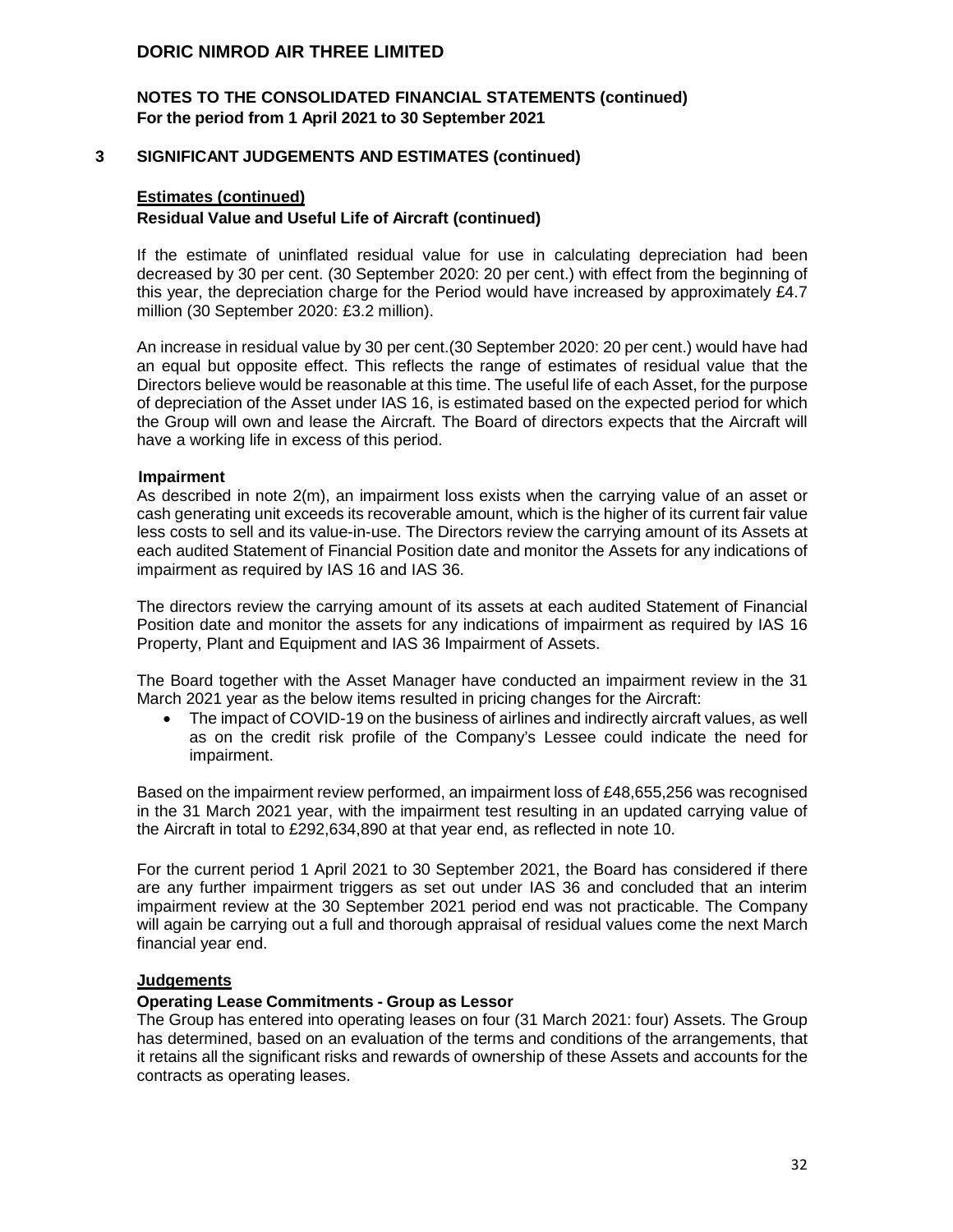### **NOTES TO THE CONSOLIDATED FINANCIAL STATEMENTS (continued) For the period from 1 April 2021 to 30 September 2021**

#### **3 SIGNIFICANT JUDGEMENTS AND ESTIMATES (continued)**

#### **Judgements (continued)**

#### **Functional Currency**

The currency of the primary economic environment in which the Group operates (the functional currency) is GBP, which is also the presentation currency.

This judgement is made on the basis that this is representative of the operations of the Group due to the following:

- the Company's Share Capital was issued in GBP;
- its dividends are paid to Shareholders in GBP, and that certain of the Group's significant operating expenses as well as portion of the Groups' rental income are incurred/earned in GBP.

In addition, the set-up of the leasing structures was designed to offer a GBP return to GBP investors.

#### **4 RENTAL INCOME**

|                                       | 1 Apr 2021 to | 1 Apr 2020 to  |
|---------------------------------------|---------------|----------------|
|                                       | 30 Sep 2021   | 30 Sep 2020    |
|                                       | <b>GBP</b>    | <b>GBP</b>     |
| A rent income                         | 21,642,718    | 25,370,815     |
| Revenue received but not yet earned   | (9,995,965)   | (11, 343, 224) |
| Revenue earned but not received       | 12,613,791    | 13,154,661     |
| Amortisation of advance rental income | 1,596,602     | 1,596,602      |
| Deduction of rebate monies            | (138, 643)    | (149, 515)     |
|                                       | 25,718,503    | 28,629,339     |
|                                       |               |                |
| B rent income                         | 10,236,192    | 10,236,192     |
| Revenue received but not yet earned   | (14, 022)     | (14, 022)      |
| Revenue earned but not yet received   | 42,066        | 42,066         |
|                                       | 10,264,236    | 10,264,236     |
| Total rental income                   | 35,982,739    | 38,893,575     |
|                                       |               |                |

Rental income is derived from the leasing of the Assets. Rent is split into A rent, which is received in US dollars and B rent, which is received in Sterling. Rental income received in US dollars is translated into the functional currency (Sterling) at the date of the transaction.

An adjustment has been made to spread the actual total income receivable over the term of the Leases on an annual basis. In addition, advance rentals received have also been spread over the full term of the Leases.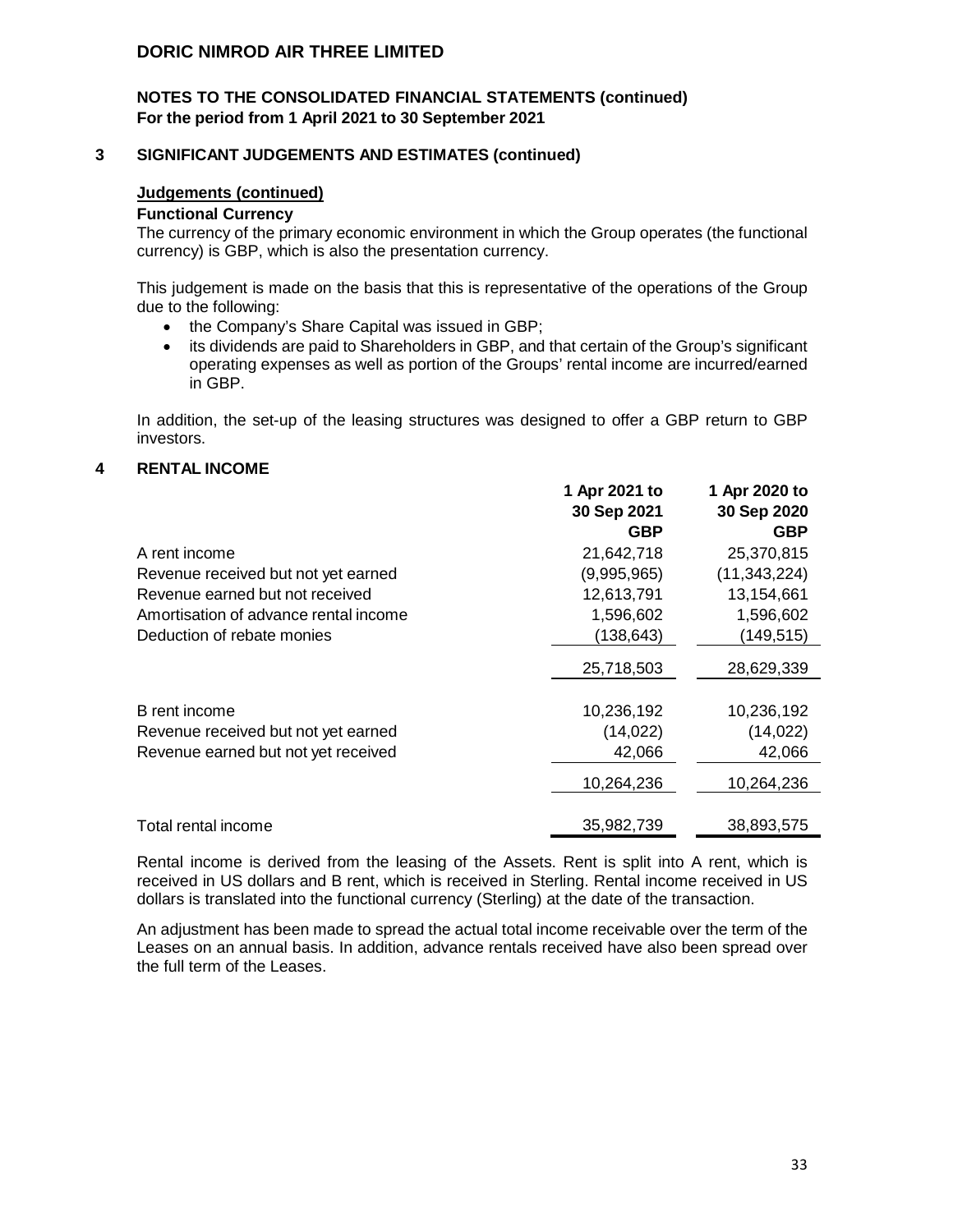### **NOTES TO THE CONSOLIDATED FINANCIAL STATEMENTS (continued) For the period from 1 April 2021 to 30 September 2021**

### **5 OPERATING EXPENSES**

|                                                 | 1 Apr 2021 to | 1 Apr 2020 to |
|-------------------------------------------------|---------------|---------------|
|                                                 | 30 Sep 2021   | 30 Sep 2020   |
|                                                 | <b>GBP</b>    | <b>GBP</b>    |
| Corporate shareholder and advisor fee (note 23) | 243,678       | 237,736       |
| Asset management fee (note 23)                  | 328,969       | 321,005       |
| Liaison agent fee (note 23)                     | 36,652        | 35,661        |
| Administration fees                             | 48,159        | 42,995        |
| Bank interest & charges                         | 419           | 2,567         |
| Accountancy fees (note 23)                      | 10,821        | 10,740        |
| Registrar fees (note 23)                        | 4,930         | 8,991         |
| Audit fees                                      | 21,900        | 16,950        |
| Directors' remuneration (note 6)                | 51,000        | 51,000        |
| Directors' and officers' insurance              | 125,564*      | 63,252        |
| Legal and professional expenses                 | 20,674        | 11,291        |
| Annual fees                                     | 1,994         | 3,892         |
| Marketing expenses                              |               | 6,460         |
| Other operating expenses                        | 4,423         | 18,708        |
|                                                 | 899,183       | 831,248       |

\* Due to market conditions at renewal, the directors' and officers' insurance premium was subject to a large increase.

#### **6 DIRECTORS' REMUNERATION**

Under their terms of appointment, each director is paid a fee of £23,000 per annum by the Group, except for the Chair, who receives £29,000 per annum and the Chair of Audit, who receives £27,000 per annum. The rate of remuneration per director has remained unchanged.

#### **7 UNREALISED FOREIGN EXCHANGE (LOSSES)/GAINS**

|                   | 1 Apr 2021 to<br>30 Sep 2021<br><b>GBP</b> | 1 Apr 2020 to<br>30 Sep 2020<br><b>GBP</b> |
|-------------------|--------------------------------------------|--------------------------------------------|
| Cash at bank      | 22,415                                     | (65, 273)                                  |
| Deferred income   | (2,838,312)                                | 5,443,785                                  |
| <b>Borrowings</b> | (1,310,760)                                | 4,696,763                                  |
| Rebates           | (10, 456)                                  | 42,605                                     |
|                   | (4, 137, 113)                              | 10,117,880                                 |

The foreign exchange loss in the Period reflects the 2.24 per cent. movement in the Sterling/US dollar exchange rate from 1.378 as at 31 March 2021 to 1.347 as at 30 September 2021.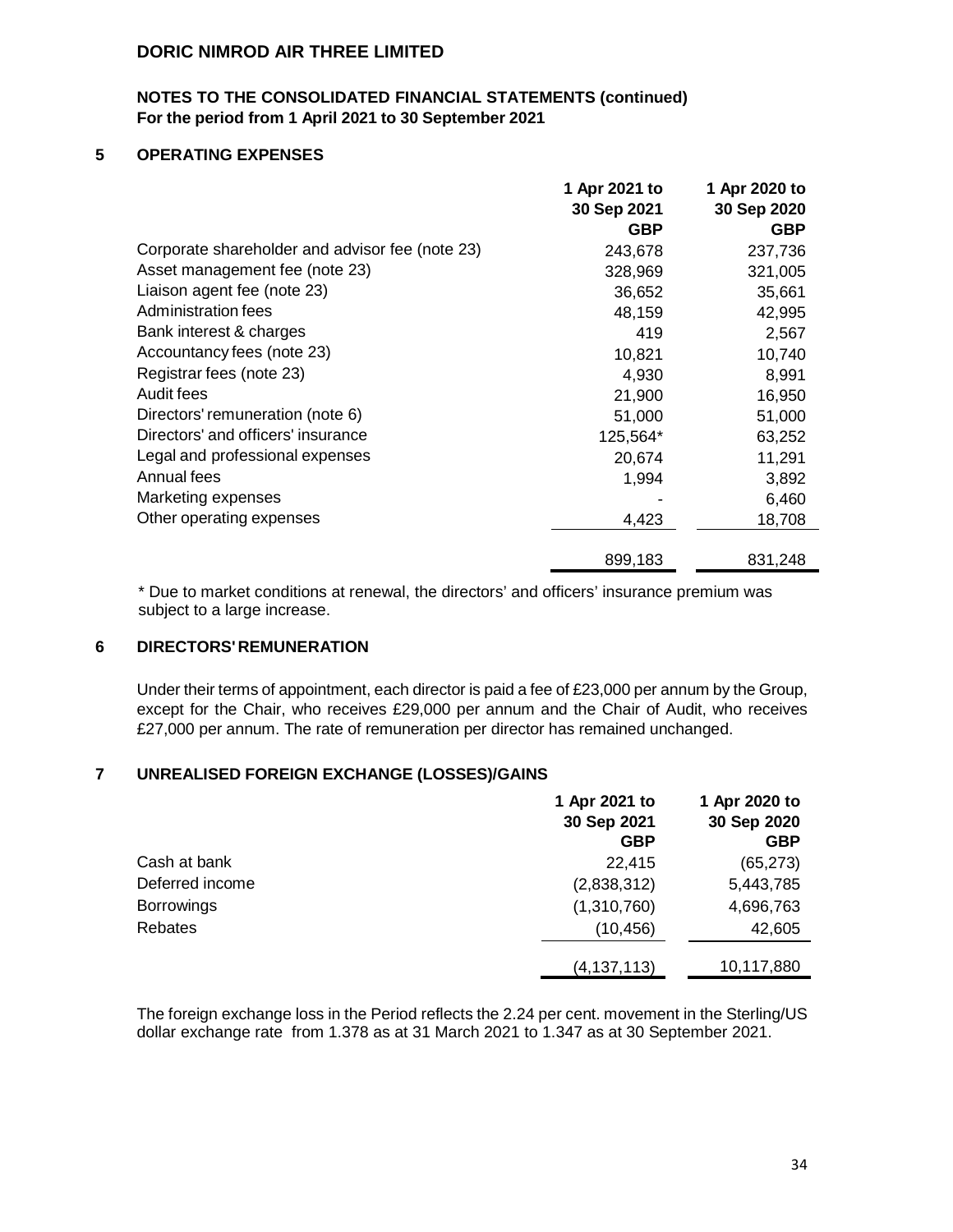#### **NOTES TO THE CONSOLIDATED FINANCIAL STATEMENTS (continued) For the period from 1 April 2021 to 30 September 2021**

#### **8 DIVIDENDS IN RESPECT OF EQUITY SHARES**

| <b>Dividends in respect of Shares</b>             | 1 Apr 2021 to<br>30 Sep 2021 |                           |  |
|---------------------------------------------------|------------------------------|---------------------------|--|
|                                                   | <b>GBP</b>                   | Pence per<br><b>Share</b> |  |
| First interim dividend                            | 4,537,500                    | 2.06                      |  |
| Second interim dividend                           | 4,537,500                    | 2.06                      |  |
|                                                   | 9,075,000                    | 4.12                      |  |
|                                                   | 1 Apr 2020 to<br>30 Sep 2020 |                           |  |
| <b>Dividends in respect of Shares</b>             |                              |                           |  |
|                                                   | <b>GBP</b>                   | Pence per<br><b>Share</b> |  |
|                                                   |                              |                           |  |
| First interim dividend<br>Second interim dividend | 4,537,500<br>4,537,500       | 2.06<br>2.06              |  |

Refer to Subsequent Events in note 24 in relation to dividends declared in October 2021.

#### **9 EARNINGS PER SHARE**

EPS is based on the net profit for the Period attributable to holders of Shares of the Company of £11,233,632 (30 September 2020: profit for the Period of £25,407,019) and 220,000,000 (30 September 2020: 220,000,000) Shares being the weighted average number of Shares in issue during the Period.

There are no dilutive instruments and therefore basic and diluted EPS are identical.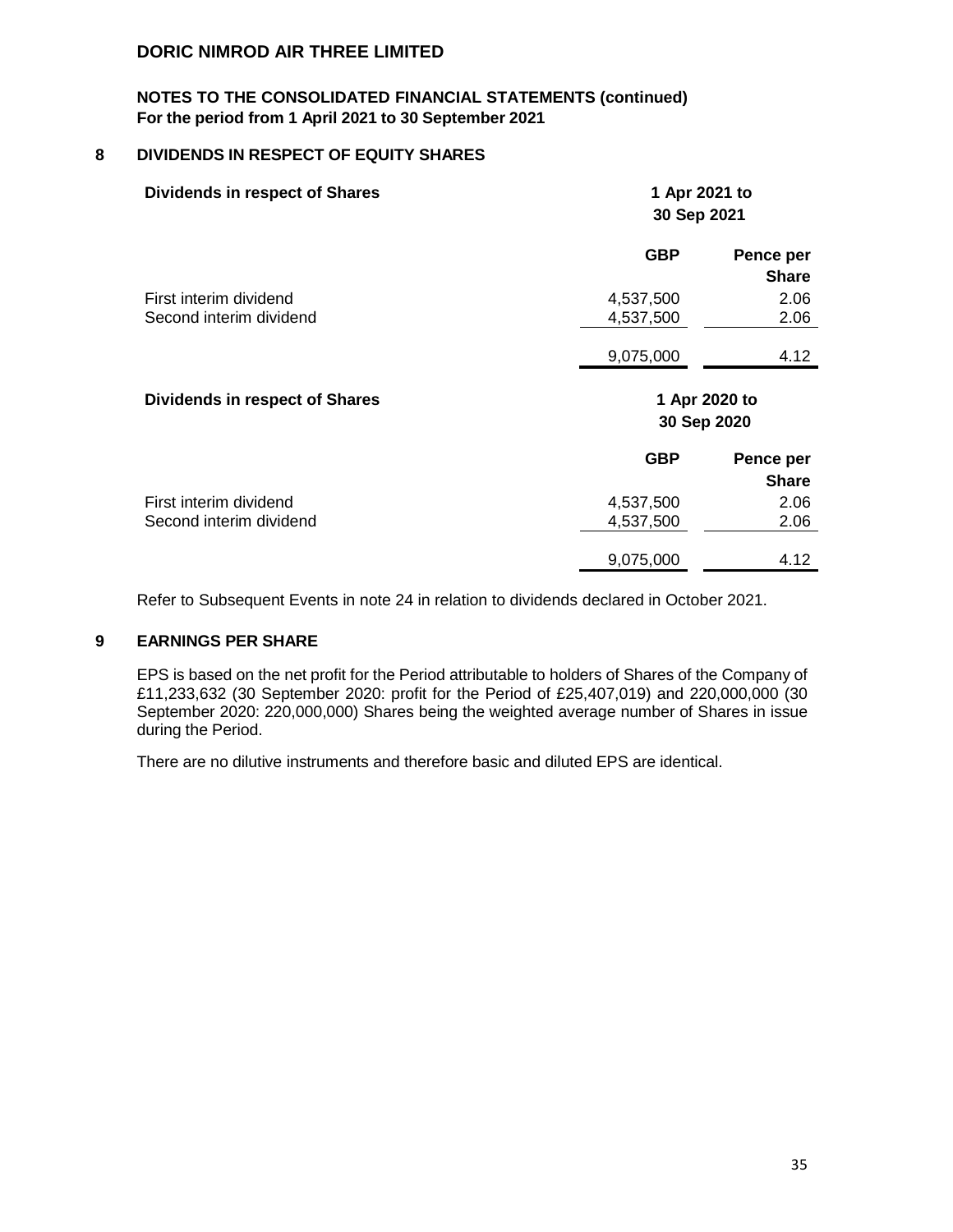#### **NOTES TO THE CONSOLIDATED FINANCIAL STATEMENTS (continued) For the period from 1 April 2021 to 30 September 2021**

#### **10 PROPERTY, PLANT AND EQUIPMENT - AIRCRAFT**

|                                                   | <b>TOTAL</b><br><b>GBP</b> |
|---------------------------------------------------|----------------------------|
| <b>COST</b>                                       |                            |
| As at 1 Apr 2021                                  | 618,050,915                |
| As at 30 Sep 2021                                 | 618,050,915                |
| <b>ACCUMULATED DEPRECIATION</b>                   |                            |
| As at 1 Apr 2021                                  | 276,760,767                |
| Depreciation charge for the period                | 16,992,018                 |
| As at 30 Sep 2021                                 | 293,752,785                |
| <b>ACCUMULATED IMPAIRMENT</b><br>As at 1 Apr 2021 | 48,655,256                 |
| Impairment loss for the period                    |                            |
| As at 30 Sep 2021                                 | 48,655,256                 |
| <b>CARRYING AMOUNT</b>                            |                            |
| As at 30 Sep 2021                                 | 275,642,874                |
|                                                   |                            |
| As at 31 Mar 2021                                 | 292,634,892                |

The Group is depreciating its Aircraft so as to ensure that the carrying value of its Aircraft at the termination of its lease equals the uninflated residual dollar value determined at 31 March 2021 in accordance with methodology set out in note 3, translated into Sterling at the exchange rate prevailing at 31 March 2021.

The Group can sell the Assets during the term of the leases (with the lease attached and in accordance with the terms of the transfer provisions contained therein).

Under IFRS 16 the direct costs attributed in negotiating and arranging the lease have been added to the carrying amount of the Asset and will be recognised as an expense over the lease term. The costs have been allocated to each Aircraft based on the proportional cost of the Asset.

Refer to note 3 for details on the impairment review conducted by the Company as at the 31 March 2021 year end.

### **11 FINANCE COSTS**

|                                   | 30 Sep 2021 | 30 Sep 2020 |
|-----------------------------------|-------------|-------------|
|                                   | GBP         | GBP         |
| Amortisation of debt arrangements |             |             |
| costs                             | 194,200     | 194,200     |
| Interest payable                  | 2,528,374   | 3,901,114   |
|                                   |             |             |
|                                   | 2,722,574   | 4,095,314   |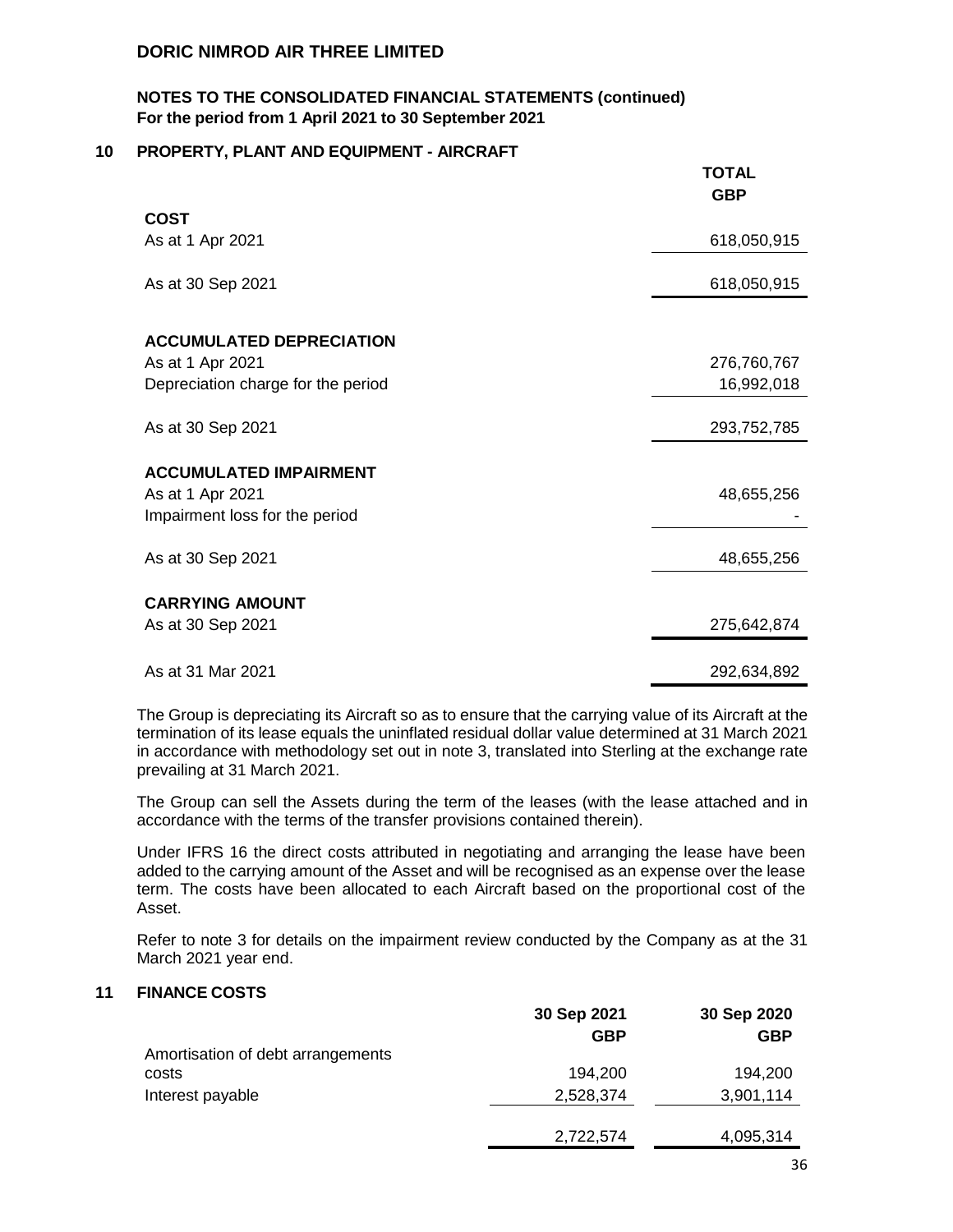#### **NOTES TO THE CONSOLIDATED FINANCIAL STATEMENTS (continued) For the period from 1 April 2021 to 30 September 2021**

#### **12 OPERATING LEASES**

The amounts of minimum future lease receipts at the reporting date under non-cancellable operating leases are detailed below:

| 30 September 2021            | Next 12              |                     | After 5             |                     |
|------------------------------|----------------------|---------------------|---------------------|---------------------|
|                              | months               | 1 to 5 years        | years               | Total               |
|                              | <b>GBP</b>           | GBP                 | <b>GBP</b>          | <b>GBP</b>          |
| Aircraft- A rent             |                      |                     |                     |                     |
| receipts<br>Aircraft- B rent | 44,847,834           | 44,809,034          |                     | 89,656,868          |
| receipts                     | 20,472,384           | 61,426,536          |                     | 81,898,920          |
|                              | 65,320,218           | 106,235,570         |                     | 171,555,788         |
|                              |                      |                     |                     |                     |
| 31 March 2021                | Next 12              |                     | After 5             |                     |
|                              | months<br><b>GBP</b> | 1 to 5 years<br>GBP | vears<br><b>GBP</b> | Total<br><b>GBP</b> |
| Aircraft- A rent<br>receipts | 44,025,219           | 65,853,895          |                     | 109,879,114         |
| Aircraft- B rent<br>receipts | 20,472,384           | 71,662,728          |                     | 92,135,112          |
|                              | 64,497,603           | 137,516,623         |                     | 202,014,226         |

The operating leases are for four Airbus A380-861 Aircraft. The terms of the leases are as follows:

MSN132 - term of the Lease is for 12 years ending August 2025. The initial lease is for 10 years ending August 2023, with an extension period of two years ending August 2025, in which rental payments reduce. The present value of the remaining rentals in the extension period at the end of the initial 10 year lease must be paid even if the option is not taken.

MSN133 - term of the Lease is for 12 years ending November 2025. The initial lease is for 10 years ending November 2023, with an extension period of two years ending November 2025, in which rental payments reduce. The present value of the remaining rentals in the extension period at the end of the initial 10 year lease term must be paid even if the option is not taken.

MSN134 - term of the Lease is for 12 years ending November 2025. The initial lease is for 10 years ending November 2023, with an extension period of two years ending November 2025, in which rental payments reduce. The present value of the remaining rentals in the extension period at the end of the initial 10 year lease term must be paid even if the option is not taken.

MSN136 - term of the Lease is for 12 years ending October 2025. The initial lease is for 10 years ending October 2023, with an extension period of two years ending October 2025, in which rental payments reduce. The present value of the remaining rentals in the extension period at the end of the initial 10 year lease term must be paid even if the option is not taken.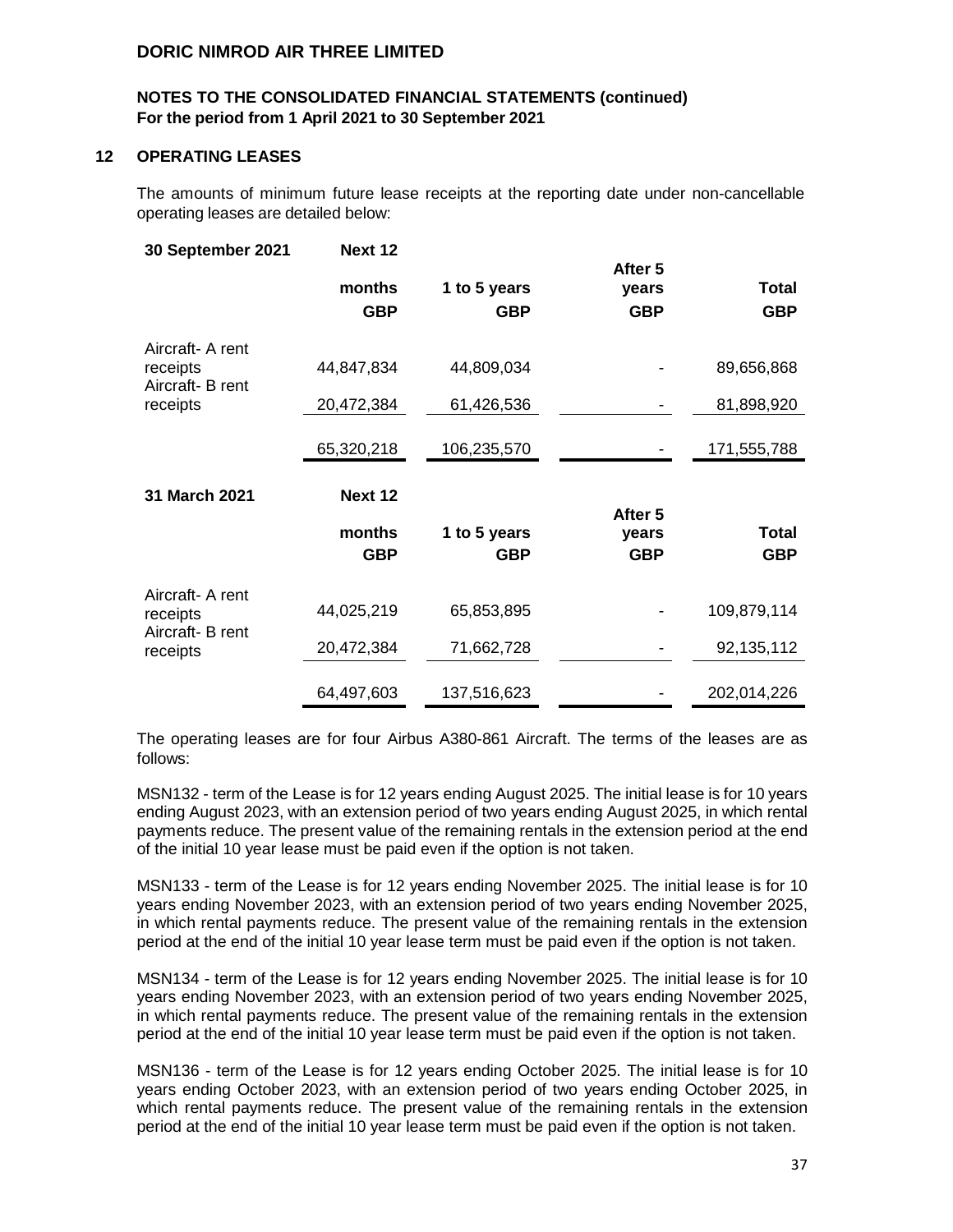# **NOTES TO THE CONSOLIDATED FINANCIAL STATEMENTS (continued) For the period from 1 April 2021 to 30 September 2021**

#### **13 RECEIVABLES**

|                | 30 Sep 2021 | 31 Mar 2021 |
|----------------|-------------|-------------|
|                | <b>GBP</b>  | <b>GBP</b>  |
| Prepayments    | 220,385     | 124,524     |
| Sundry debtors | 40          | 40          |
|                |             |             |
|                | 220,425     | 124,564     |
|                |             |             |

The above carrying value of receivables is equivalent to fair value.

#### **14 PAYABLES (amounts falling due within one year)**

|                                  | 30 Sep 2021<br><b>GBP</b> | 31 Mar<br>2021<br><b>GBP</b> |
|----------------------------------|---------------------------|------------------------------|
| Accrued administration fees      | 58,980                    | 9,838                        |
| Accrued audit fee                | 18,500                    | 33,200                       |
| Accrued registrar fees (note 23) | 4,248                     | 4,259                        |
| Other accrued expenses           | 55,759                    | 51,914                       |
|                                  | 137,487                   | 99,211                       |

The above carrying value of payables is equivalent to the fair value.

#### **15 BORROWINGS**

|                        | 30 Sep 2021<br><b>GBP</b> | 31 Mar 2021<br><b>GBP</b> |
|------------------------|---------------------------|---------------------------|
| <b>Equipment Notes</b> | 85,656,465                | 103,460,047               |
| Associated costs       | (1,573,758)               | (1,767,958)               |
|                        | 84,082,706                | 101,692,089               |
| Current portion        | 40,173,924                | 39,933,913                |
| Non-current portion    | 43,908,783                | 61,758,176                |

Notwithstanding the fact that £19.4 million capital was repaid during the Period, as per the Consolidated Statement of Cash Flow, the closing value of the outstanding equipment notes decreased by £17.9 million due to the 2.24 per cent. movement in the Sterling / US dollar exchange rate for the Period from 1.378 as at 31 March 2021 to 1.347 at 30 September 2021.

The amounts below detail the future contractual undiscounted cash flows in respect of the Bonds and equipment notes, including both the principal and interest payments, and will not agree directly to the amounts recognised in the Consolidated Statement of Financial Position: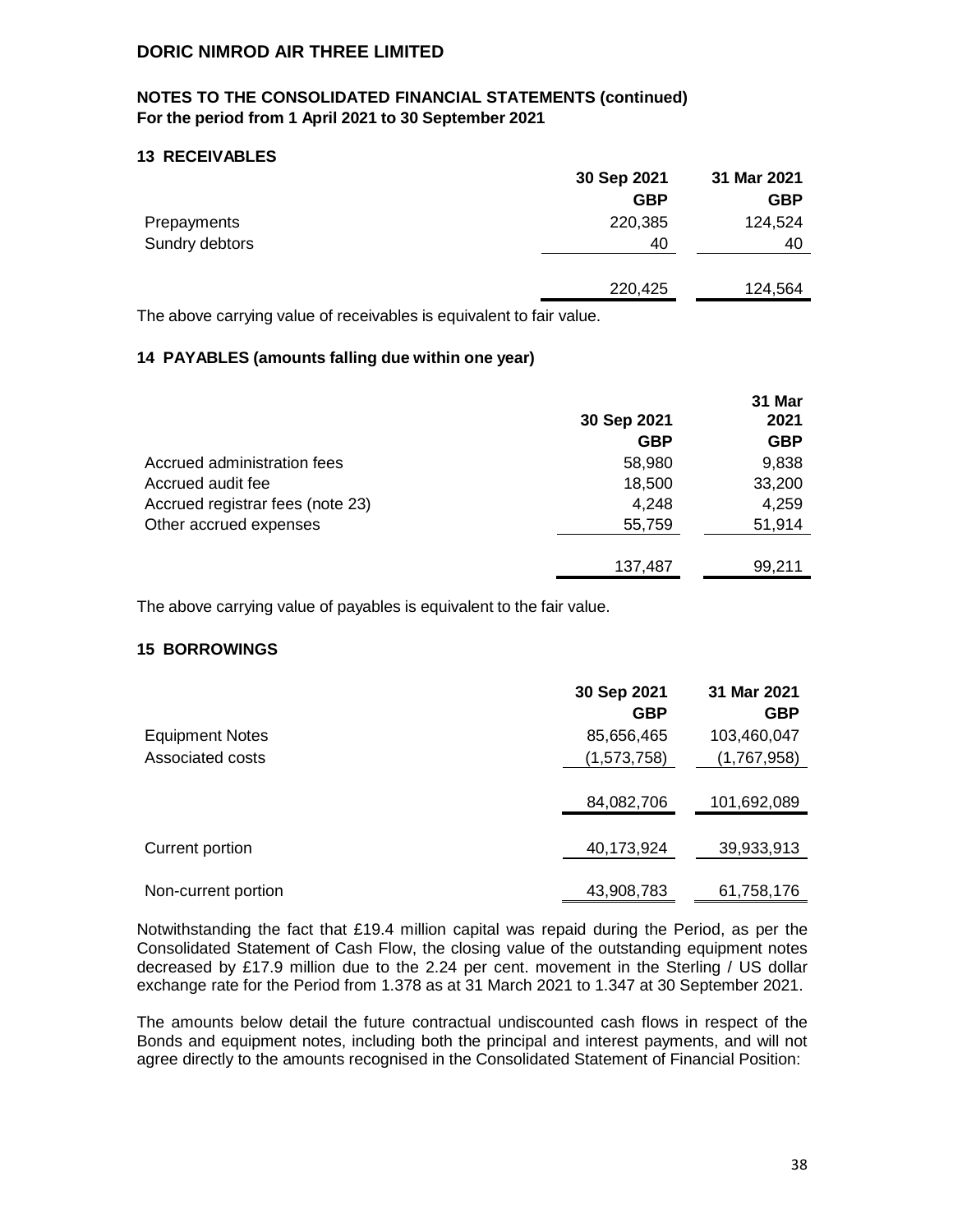# **NOTES TO THE CONSOLIDATED FINANCIAL STATEMENTS (continued) For the period from 1 April 2021 to 30 September 2021**

#### **15 BORROWINGS (continued)**

|                                            | 30 Sep 2021<br><b>GBP</b> | 31 Mar 2021<br>GBP |
|--------------------------------------------|---------------------------|--------------------|
| Amount due for settlement within 12 months | 45,186,146                | 44,355,945         |
| Amount due for settlement after 12 months  | 44,799,749                | 65,835,747         |

In order to finance the acquisition of the Assets, the Subsidiary used the Certificates. The Certificates have an aggregate face amount of approximately \$630 million, made up of "Class A" certificates and "Class B" certificates. The Class A certificates in aggregate have a face amount of \$462 million with an interest rate of 5.250 per cent. and a final expected distribution date of 30 May 2023. The Class B certificates in aggregate have a face amount of \$168 million with an interest rate of 6.125 per cent. and were repaid on 30 November 2019. There is a separate trust for each class of Certificate. The trusts used the funds from the Certificates to acquire equipment notes. The equipment notes were issued to Wilmington Trust, National Association as pass through trustee in exchange of the consideration paid by the purchasers of the Certificates.

The equipment notes were issued by the Subsidiary and the proceeds from the sale of the equipment notes financed a portion of the purchase price of the four airbus A380-861 Aircraft, with the remaining portion being financed through contribution from the Group of the Share issue proceeds. The holders of the equipment notes issued for each Aircraft have the benefit of a security interest in such Aircraft. The remaining balance is being repaid by continuing to amortise borrowings that pays both principal and interest through periodic payments.

In the directors' opinion, the carrying values of the equipment notes are approximate to their fair value.

#### **16 REBATES**

Upon entering into the leases it was agreed that the Lessee would pay to the Group such amount as estimated to be necessary to fund the payment by the Group of certain costs, fees and expenses associated with the transactions arising from the leases. Following payment of the costs, fees and expenses, it was agreed that such amount paid by the lessee exceeded the amount actually necessary. It was agreed that the Group would return the excess to the lessee over the remaining life of the Leases in May and November of each year. Upon any termination of a lease prior to its end the Group shall pay the entire remaining unpaid excess relating to such Aircraft to such account as is directed by the Lessee, but without any interest accrued thereon.

#### **17 SHARE CAPITAL**

The Share Capital of the Company is represented by an unlimited number of shares.

| <b>Issued</b>                                                    | Administrative<br><b>Shares</b> | <b>Shares</b> |
|------------------------------------------------------------------|---------------------------------|---------------|
| Issued shares as at 30 September 2021 and as at<br>31 March 2021 |                                 | 220,000,000   |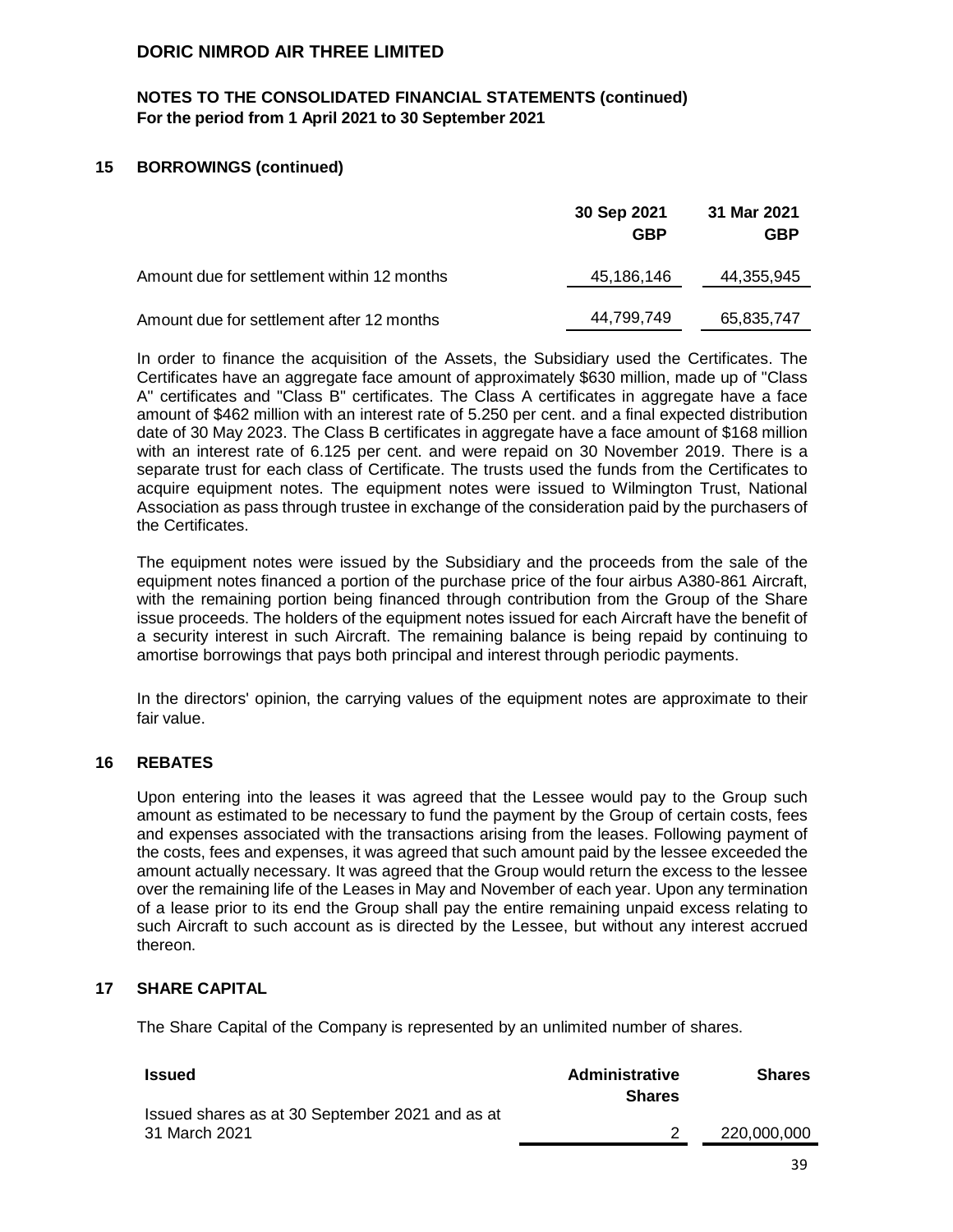# **NOTES TO THE CONSOLIDATED FINANCIAL STATEMENTS (continued) For the period from 1 April 2021 to 30 September 2021**

#### **17 SHARE CAPITAL (continued)**

| <b>Issued</b>                                                                              | <b>Administrative</b><br><b>Shares</b><br><b>GBP</b> | <b>Shares</b><br>GBP | Total<br><b>GBP</b> |
|--------------------------------------------------------------------------------------------|------------------------------------------------------|----------------------|---------------------|
| <b>Ordinary Shares</b><br>Share Capital as at 30 September<br>2021 and as at 31 March 2021 | $\blacksquare$                                       | 208,953,833          | 208,953,833         |
|                                                                                            |                                                      |                      |                     |

Members holding Shares are entitled to receive and participate in any dividends out of income attributable to the Shares; other distributions of the Group available for such purposes and resolved to be distributed in respect of any accounting period; or other income or right to participate therein.

Upon winding up, Shareholders are entitled to the surplus assets attributable to the Share class remaining after payment of all the creditors of the Group.

The holders of Administrative Shares are not entitled to receive, and participate in, any dividends out of income; other distributions of the Group available for such purposes and resolved to be distributed in respect of any accounting period; or other income or right to participate therein. On a winding up, holders are entitled to a return of capital paid up on them after the Shares have received a return of their capital paid up but ahead of the return of all additional capital to the holders of Shares.

The holders of Administrative Shares shall not have the right to receive notice of and no right to attend, speak and vote at general meetings of the Group, except for the Liquidation Proposal Meeting (general meeting convened six months before the end term of the lease where the Liquidation Resolution will be proposed) or if there are no Shares in existence.

#### **18 CASH AND CASH EQUIVALENTS**

|              | 30 Sep 2021 | 31 Mar 2021 |
|--------------|-------------|-------------|
|              | <b>GBP</b>  | <b>GBP</b>  |
| Cash at bank | 13,813,432  | 13,749,583  |
|              |             |             |
|              | 13,813,432  | 13,749,583  |

Cash and cash equivalents are highly liquid, readily convertible and are subject to insignificant risk of changes in value.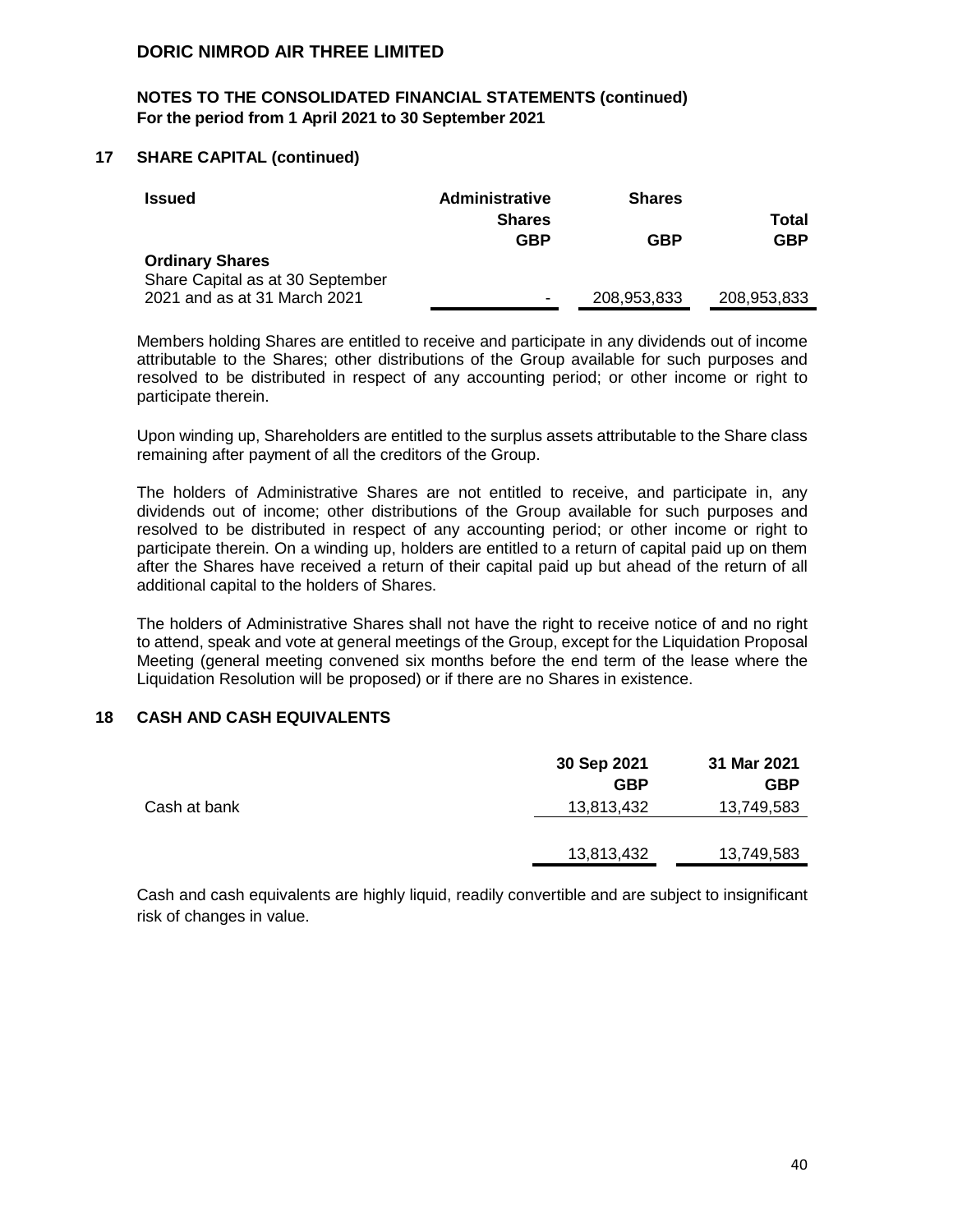# **NOTES TO THE CONSOLIDATED FINANCIAL STATEMENTS (continued) For the period from 1 April 2021 to 30 September 2021**

#### **19 FINANCIAL INSTRUMENTS**

The Group's main financial instruments comprise:

- (a) Cash and cash equivalents that arise directly from the Group's operations; and
- (b) The debt secured on non-current assets.

#### **20 FINANCIAL RISK MANAGEMENT OBJECTIVES AND POLICIES**

The Group's objective is to obtain income and returns and a capital return for its Shareholders by acquiring, leasing and then selling Aircraft.

The following table details the categories of financial assets and liabilities held by the Group at the reporting date:

|                                                  | 30 Sep 2021<br><b>GBP</b> | 31 Mar 2021<br><b>GBP</b> |
|--------------------------------------------------|---------------------------|---------------------------|
| <b>Financial assets</b>                          |                           |                           |
| Cash and cash equivalents                        | 13,813,432                | 13,749,583                |
| Receivables (excluding prepayments)              | 40                        | 40                        |
|                                                  |                           |                           |
| Financial assets measured at amortised cost      | 13,813,472                | 13,749,623                |
|                                                  |                           |                           |
| <b>Financial liabilities</b>                     |                           |                           |
| Payables                                         | 137,487                   | 99,209                    |
| <b>Borrowings</b>                                | 84,082,707                | 101,692,089               |
|                                                  |                           |                           |
| Financial liabilities measured at amortised cost | 84,220,194                | 101,791,298               |

The main risks arising from the Group's financial instruments are capital management risk, foreign currency risk, credit risk, liquidity risk and interest rate risk. The Board regularly reviews and agrees policies for managing each of these risks and these are summarised below:

#### **(a) Capital Management**

The Group manages its capital to ensure that the Group will be able to continue as a going concern while maximising the return to Shareholders through the optimisation of the debt and equity balance.

The capital structure of the Group consists of debt, which includes the borrowings disclosed in note 15, cash and cash equivalents disclosed in note 18 and equity attributable to equity holders, comprising issued capital and retained earnings.

The Group's Board of Directors reviews the capital structure on a bi-annual basis.

Equity includes all capital and reserves of the Group that are managed as capital.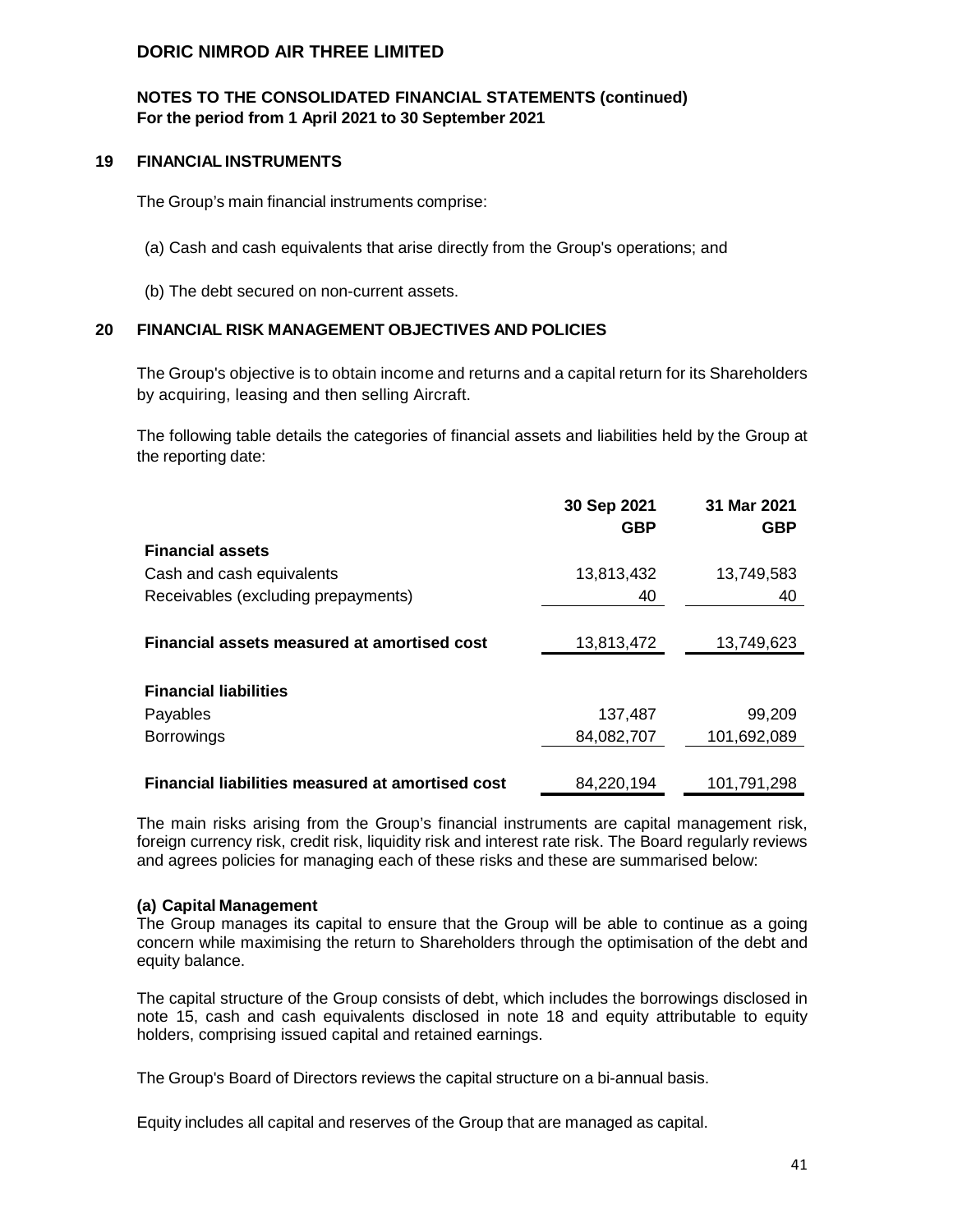#### **NOTES TO THE CONSOLIDATED FINANCIAL STATEMENTS (continued) For the period from 1 April 2021 to 30 September 2021**

#### **20 FINANCIAL RISK MANAGEMENT OBJECTIVES AND POLICIES (continued)**

No changes were made in the objectives, policies or processes for managing capital during the period from 1 April 2021 to 30 September 2021 (None for the period from 1 April 2020 to 30 September 2020).

#### **(b) Foreign Currency Risk**

The Group's accounting policy under IFRS requires the use of a Sterling historic cost of the Assets and the value of the US dollar debt as translated at the spot exchange rate on every reporting date.

In addition, US dollar operating lease receivables are not immediately recognised in the statement of financial position and are accrued over the period of the Leases. The directors consider that this introduces an artificial variance due to the movement over time of foreign exchange rates. In actuality, the US dollar operating lease should offset the US dollar payables on amortising debt. The foreign exchange exposure in relation to the equipment notes is thus almost entirely hedged.

Lease rentals (as detailed in notes 4 and 12) are received in US dollar and Sterling. Those lease rentals received in US dollars are used to pay the equipment note repayments due, also in US dollars (as detailed in note 15). Both US dollar lease rentals and equipment note repayments are fixed and are for similar sums and similar timings. The matching of lease rentals to settle equipment note repayments therefore minimise risks caused by foreign exchange fluctuations.

The carrying amounts of the Group's foreign currency denominated monetary assets and liabilities at the reporting date are as follows:

|                                               | 30 Sep 2021  | 31 Mar 2021 |
|-----------------------------------------------|--------------|-------------|
|                                               | GBP          | <b>GBP</b>  |
| Debt (US dollar) - Liabilities                | (85,656,465) | 103.460.047 |
| Cash and cash equivalents (US dollar) - Asset | 1.217.200    | 1.363.793   |

The following table details the Group's sensitivity to a 25 per cent. (31 March 2021: 25 per cent.) appreciation in Sterling against US dollar. 25 per cent. (31 March 2021: 25 per cent.) represents the directors' assessment of the reasonably possible change in foreign exchange rates. The sensitivity analysis includes only outstanding foreign currency denominated monetary items and adjusts their translation at the period end for a 25 per cent. (31 March 2021: 25 per cent.) change in foreign currency rates. A positive number below indicates an increase in profit and other equity where Sterling strengthens 25 per cent. (31 March 2021: 25 per cent.) against US dollar. For a 25 per cent. (31 March 2021: 25 per cent.) weakening of the Sterling against US dollar, there would be a comparable but opposite impact on the profit and other equity:

|                | 30 Sep 2021<br><b>US Dollar</b><br>impact | 31 Mar 2021<br><b>US Dollar</b><br>impact |  |
|----------------|-------------------------------------------|-------------------------------------------|--|
|                | <b>GBP</b>                                | <b>GBP</b>                                |  |
| Profit or loss | 16,887,853                                | (20, 964, 768)                            |  |
| Assets         | (243, 440)                                | (272, 759)                                |  |
| Liabilities    | 17, 131, 293                              | (20,692,009)                              |  |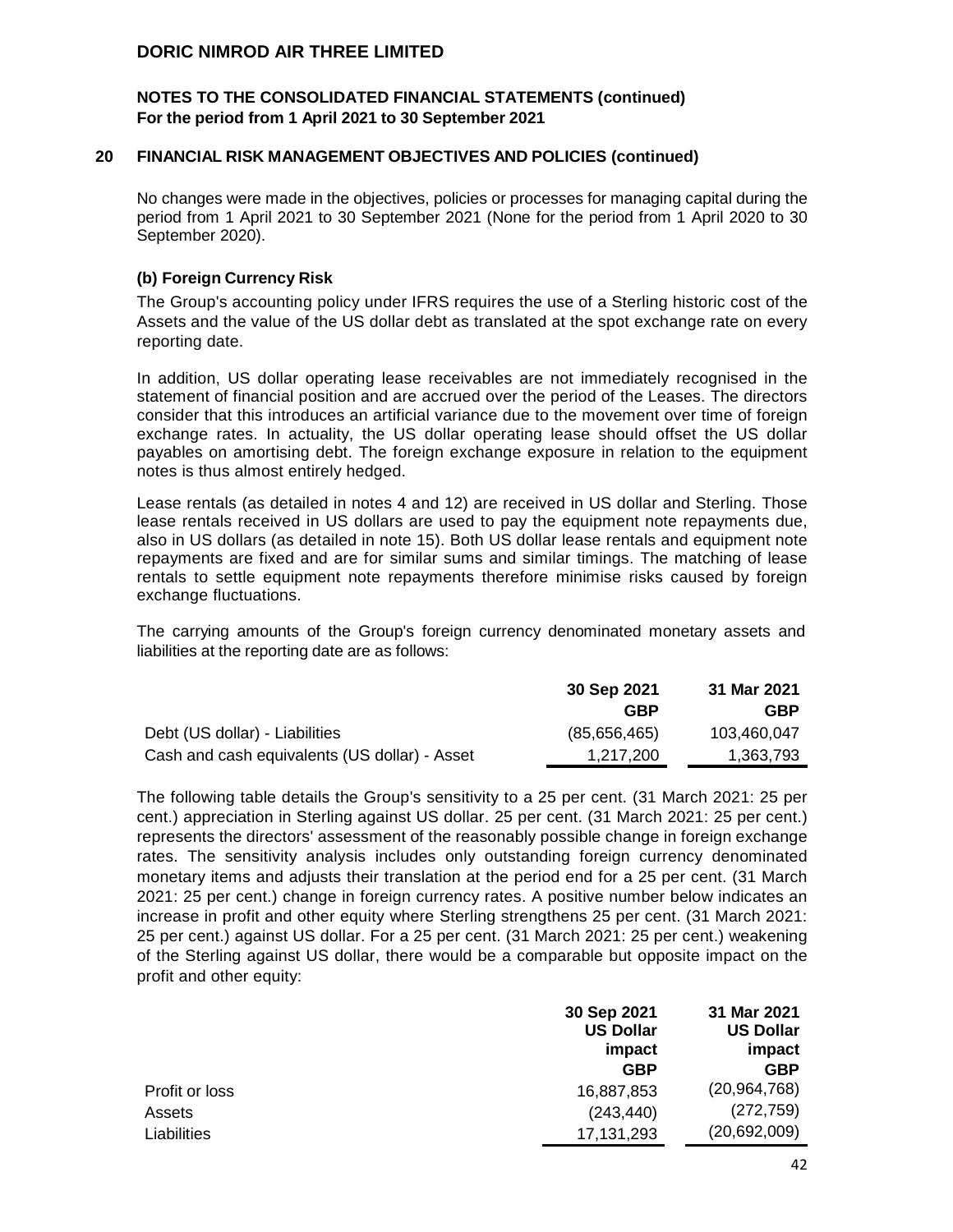#### **NOTES TO THE CONSOLIDATED FINANCIAL STATEMENTS (continued) For the period from 1 April 2021 to 30 September 2021**

#### **20 FINANCIAL RISK MANAGEMENT OBJECTIVES AND POLICIES (continued)**

#### **(b) Foreign Currency Risk (continued)**

On the eventual sale of the Assets, the Group will be subject to foreign currency risk if settled in a currency other than Sterling. Transactions in similar assets are typically priced in US dollars.

#### **(c) Credit Risk**

Credit risk refers to the risk that a counterparty will default on its contractual obligations resulting in financial loss to the Group.

Refer to the going concern section on pages 28 where an assessment of Emirates is made.

The credit risk on cash transactions is mitigated by transacting with counterparties that are regulated entities subject to prudential supervision, or with high credit ratings assigned by international credit rating agencies.

The Group's financial assets exposed to credit risk are as follows:

|                                     | 30 Sep 2021 | 31 Mar 2021 |
|-------------------------------------|-------------|-------------|
|                                     | GBP         | GBP         |
| Receivables (excluding prepayments) | 40          | 40          |
| Cash and cash equivalents           | 13,813,432  | 13,749,583  |
|                                     |             |             |
|                                     | 13,813,472  | 13,749,623  |

Surplus cash in the Company is held with RBSI. Surplus cash in the Subsidiary is held in accounts with RBSI and Wilmington Trust. The banks have credit ratings given by Moody's of A3 and A3 respectively.

There is a contractual credit risk arising from the possibility that the lessee may default on the lease payments. This risk is mitigated, as under the terms of the lease agreements between the lessee and the Group, any non payment of the lease rentals constitutes a "**Special Termination Event**", under which the lease terminates and the Group may either choose to sell the Asset or lease the Assets to another party.

At the inception of each Lease, the Group selected a Lessee with a strong balance sheet and financial outlook. The financial strength of Emirates is regularly reviewed by the Board and the Asset Manager.

#### **(d) Liquidity Risk**

Liquidity risk is the risk that the Group will encounter difficulty in realising Assets or otherwise raising funds to meet financial commitments. The Group's main financial commitments are its ongoing operating expenses and payments on equipment notes.

Ultimate responsibility for liquidity risk management rests with the Board, which established an appropriate liquidity management framework at the incorporation of the Group, through the timings of lease rentals and debt repayments. The Group manages liquidity risk by maintaining adequate reserves by monitoring forecast and actual cash flows, and by matching profiles of financial assets and liabilities.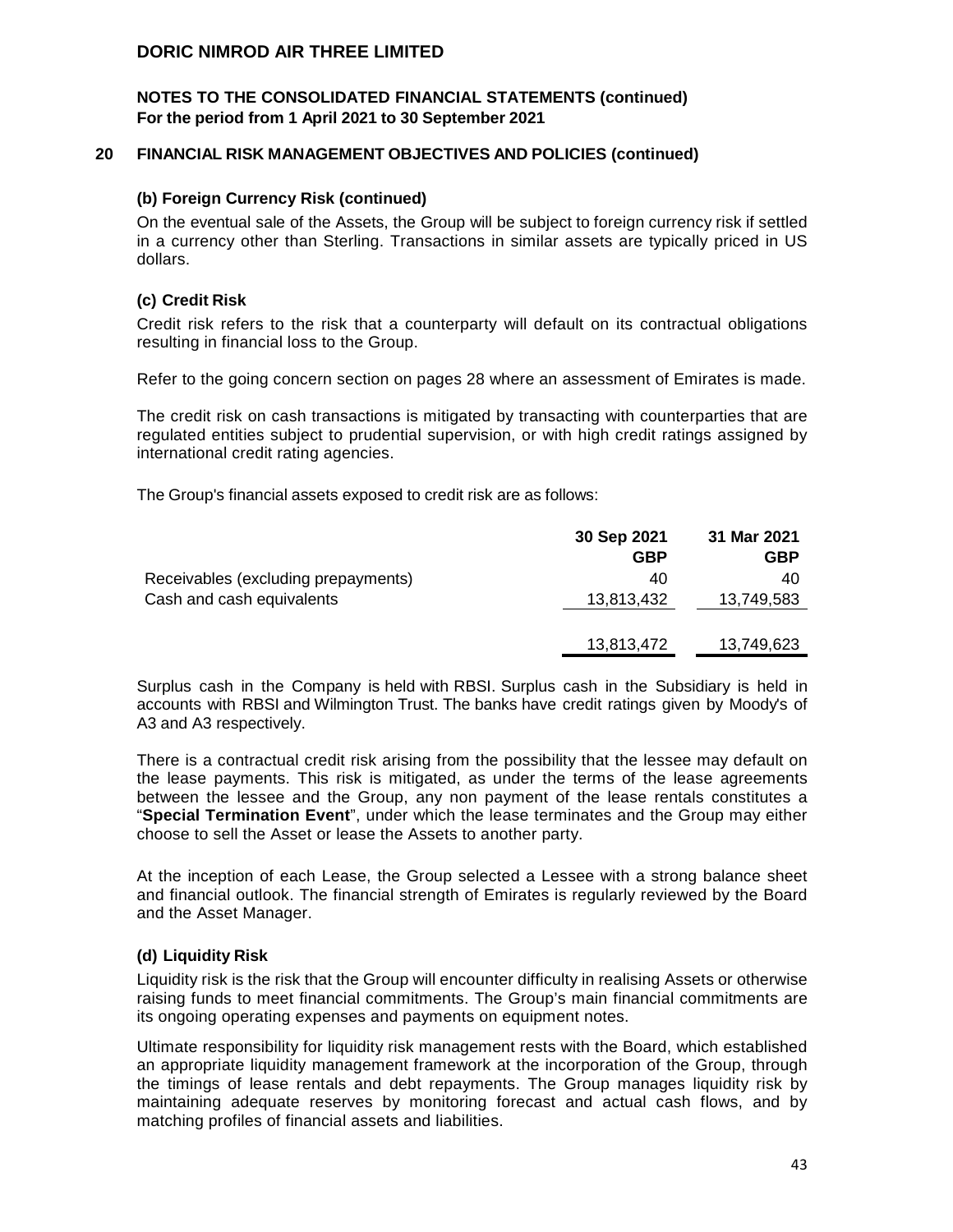#### **NOTES TO THE CONSOLIDATED FINANCIAL STATEMENTS (continued) For the period from 1 April 2021 to 30 September 2021**

#### **20 FINANCIAL RISK MANAGEMENT OBJECTIVES AND POLICIES (continued)**

#### **(d) Liquidity Risk (continued)**

The table below details the residual contractual maturities of financial liabilities. The amounts below are contractual undiscounted cash flows, including both the principal and interest payments, and will not agree directly to the amounts recognised in the Consolidated Statement of Financial Position:

|                                                | $1 - 3$<br>months               | $3 - 12$<br>months               | $1 - 2$<br>years               | $2 - 5$<br>years               | over 5<br>years               |
|------------------------------------------------|---------------------------------|----------------------------------|--------------------------------|--------------------------------|-------------------------------|
| 30 Sep 2021<br><b>Financial</b><br>liabilities | <b>GBP</b>                      | <b>GBP</b>                       | <b>GBP</b>                     | <b>GBP</b>                     | <b>GBP</b>                    |
| Payables - due<br>within one year<br>Equipment | 137,487                         |                                  |                                |                                |                               |
| notes                                          | 22,640,333                      | 22,545,813                       | 44,799,749                     |                                |                               |
|                                                | 22,777,820                      | 22,545,813                       | 44,799,749                     |                                |                               |
|                                                |                                 |                                  |                                |                                |                               |
| 31 Mar 2021<br><b>Financial</b><br>liabilities | $1 - 3$<br>months<br><b>GBP</b> | $3 - 12$<br>months<br><b>GBP</b> | $1 - 2$<br>years<br><b>GBP</b> | $2 - 5$<br>years<br><b>GBP</b> | over 5<br>years<br><b>GBP</b> |
| Payables - due<br>within one year              | 99,209                          |                                  |                                |                                |                               |
| Equipment<br>notes                             | 22,223,184                      | 22,132,761                       | 43,986,298                     | 21,849,450                     |                               |

#### **(e) Interest Rate Risk**

Interest rate risk arises from the possibility that changes in interest rates will affect future cash flows. It is the risk that fluctuations in market interest rates will result in a reduction in deposit interest earned on bank deposits held by the Group.

The Group mitigates interest rate risk by fixing the interest rate on the equipment notes debt and the lease rentals.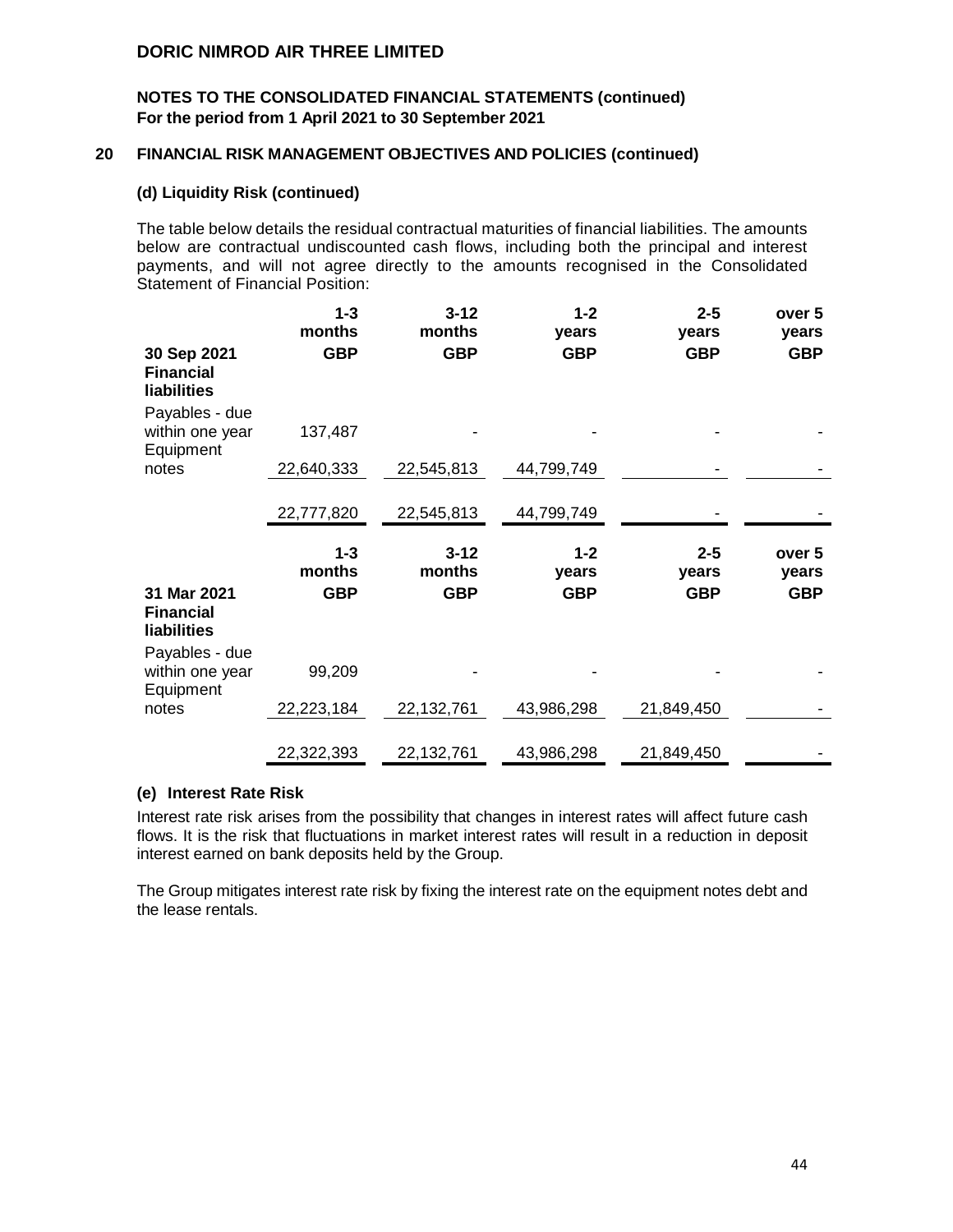# **NOTES TO THE CONSOLIDATED FINANCIAL STATEMENTS (continued) For the period from 1 April 2021 to 30 September 2021**

# **20 FINANCIAL RISK MANAGEMENT OBJECTIVES AND POLICIES (continued)**

#### **(e) Interest Rate Risk (continued)**

The following table details the Group's exposure to interest rate risks:

| 30 Sep 2021                                                                                                                       | <b>Variable</b><br>interest<br><b>GBP</b> | <b>Fixed</b><br>interest<br><b>GBP</b> | Non-<br>interest<br>bearing<br><b>GBP</b> | <b>Total</b><br><b>GBP</b>     |
|-----------------------------------------------------------------------------------------------------------------------------------|-------------------------------------------|----------------------------------------|-------------------------------------------|--------------------------------|
| <b>Financial Assets</b><br>Receivables (excluding<br>prepayments)                                                                 |                                           |                                        | 40                                        | 40                             |
| Cash and cash<br>equivalents<br><b>Total Financial Assets</b>                                                                     | 13,813,432<br>13,813,432                  |                                        | 40                                        | 13,813,432<br>13,813,472       |
| <b>Financial Liabilities</b><br>Payables                                                                                          |                                           |                                        | 137,487                                   | 137,487                        |
| Equipment notes<br><b>Total Financial</b><br><b>Liabilities</b>                                                                   |                                           | 85,656,465<br>85,656,465               | 137,487                                   | 85,656,465<br>85,793,952       |
| <b>Total interest</b><br>sensitivity gap                                                                                          | 13,813,432                                | 85,656,465                             |                                           |                                |
| 31 Mar 2021                                                                                                                       | Variable<br>interest<br><b>GBP</b>        | <b>Fixed</b><br>interest<br><b>GBP</b> | Non-<br>interest<br>bearing<br><b>GBP</b> | <b>Total</b><br><b>GBP</b>     |
| <b>Financial Assets</b><br>Receivables (excluding<br>prepayments<br>Cash and cash<br>equivalents<br><b>Total Financial Assets</b> | 13,749,583<br>13,749,583                  |                                        | 40<br>40                                  | 40<br>13,749,583<br>13,749,623 |
| <b>Financial Liabilities</b><br>Payables<br><b>Equipment notes</b>                                                                |                                           | 103,460,047                            | 99,209                                    | 99,209<br>103,460,047          |
| <b>Total Financial</b><br><b>Liabilities</b>                                                                                      |                                           | 103,460,047                            | 99,209                                    | 103,559,256                    |
| <b>Total interest</b><br>sensitivity gap                                                                                          | 13,749,583                                | 103,460,047                            |                                           |                                |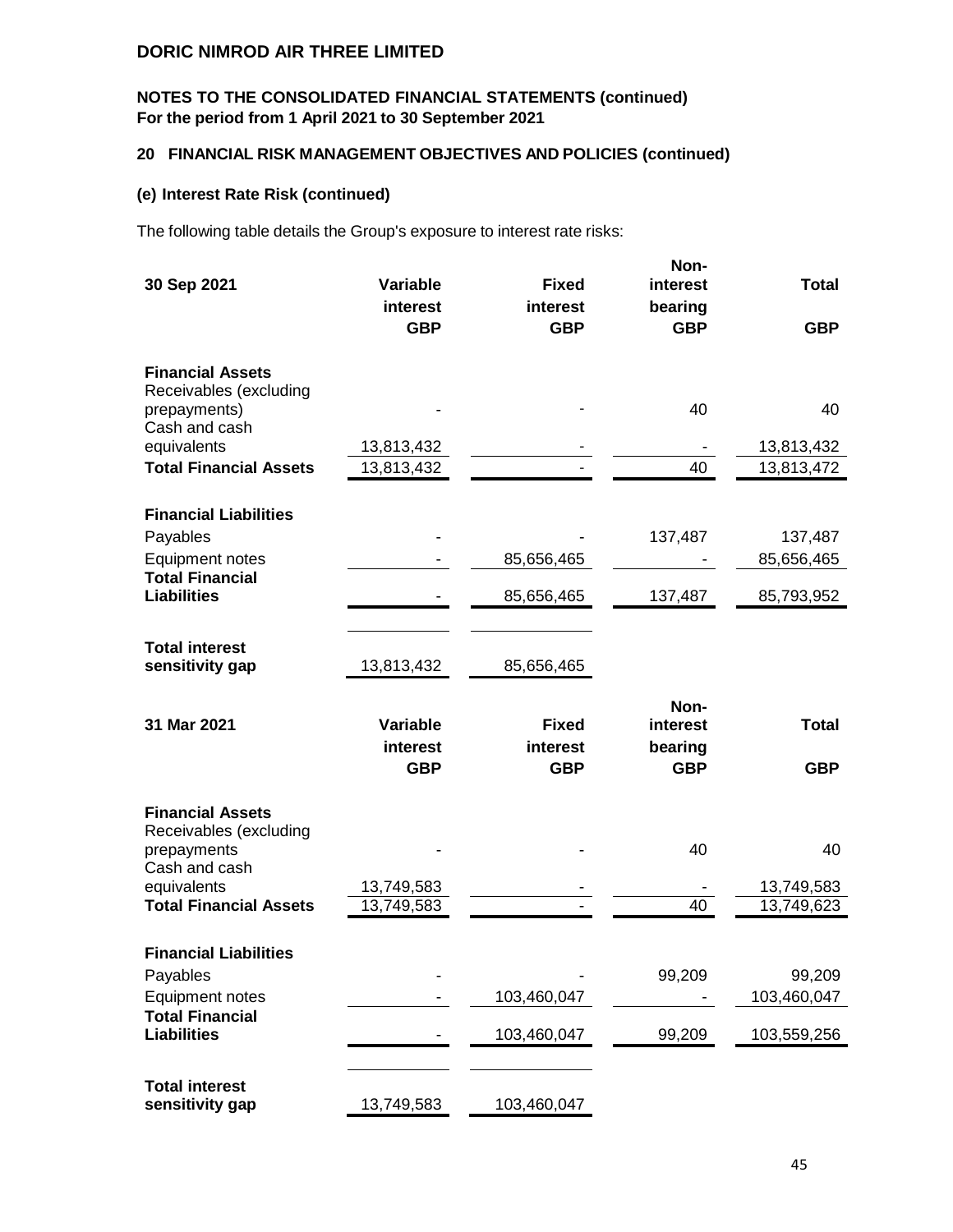#### **NOTES TO THE CONSOLIDATED FINANCIAL STATEMENTS (continued) For the period from 1 April 2021 to 30 September 2021**

#### **20 FINANCIAL RISK MANAGEMENT OBJECTIVES AND POLICIES (continued)**

#### **(e) Interest Rate Risk (continued)**

If interest rates had been 50 basis points higher throughout the Period, and all other variables were held constant, the Group's net assets attributable to shareholders as at 30 September 2021 would have been £69,067(31 March 2021: £68,748) greater due to an increase in the amount of interest receivable on the bank balances.

If interest rates had been 50 basis points lower throughout the Period and all other variables were held constant, the Group's net assets attributable to shareholders as at 30 September 2021 would have been £69,067 (31 March 2021: £68,748) lower due to a decrease in the amount of interest receivable on the bank balances.

#### **21 CHANGES IN LIABILITIES ARISING FROM FINANCING ACTIVITIES**

The following table discloses the effects of the amendments to IAS 7 Statement of Cash Flows which requires additional disclosures that enable users of financial statements to evaluate changes in liabilities arising from financing activities, including both changes arising from cash flows and non-cash flows.

The table below excludes non-cash flows arising from the amortisation of associated costs (see note 15).

|                                         | 30 Sep 2021<br><b>GBP</b> | 30 Sep 2020<br><b>GBP</b> |
|-----------------------------------------|---------------------------|---------------------------|
| <b>Opening Balance</b>                  | 103,460,047               | 157,120,337               |
| Cash flows paid - capital               | (19, 367, 615)            | (21, 508, 144)            |
| Cash flows paid - interest              | (2,439,876)               | (4,052,392)               |
| Non-cash flows:                         |                           |                           |
| - Interest accrued                      | 2,528,374                 | 3,901,114                 |
| - Rebates movement                      | 154,317                   | 232,327                   |
| - Effects of foreign exchange - Rebates | 10,457                    | (42, 605)                 |
| - Effects of foreign exchange - Bonds   | 1,310,761                 | (4,696,763)               |
| <b>Closing Balance</b>                  | 85,656,465                | 130,953,873               |

#### **22 ULTIMATE CONTROLLING PARTY**

In the opinion of the directors, the Group has no ultimate controlling party.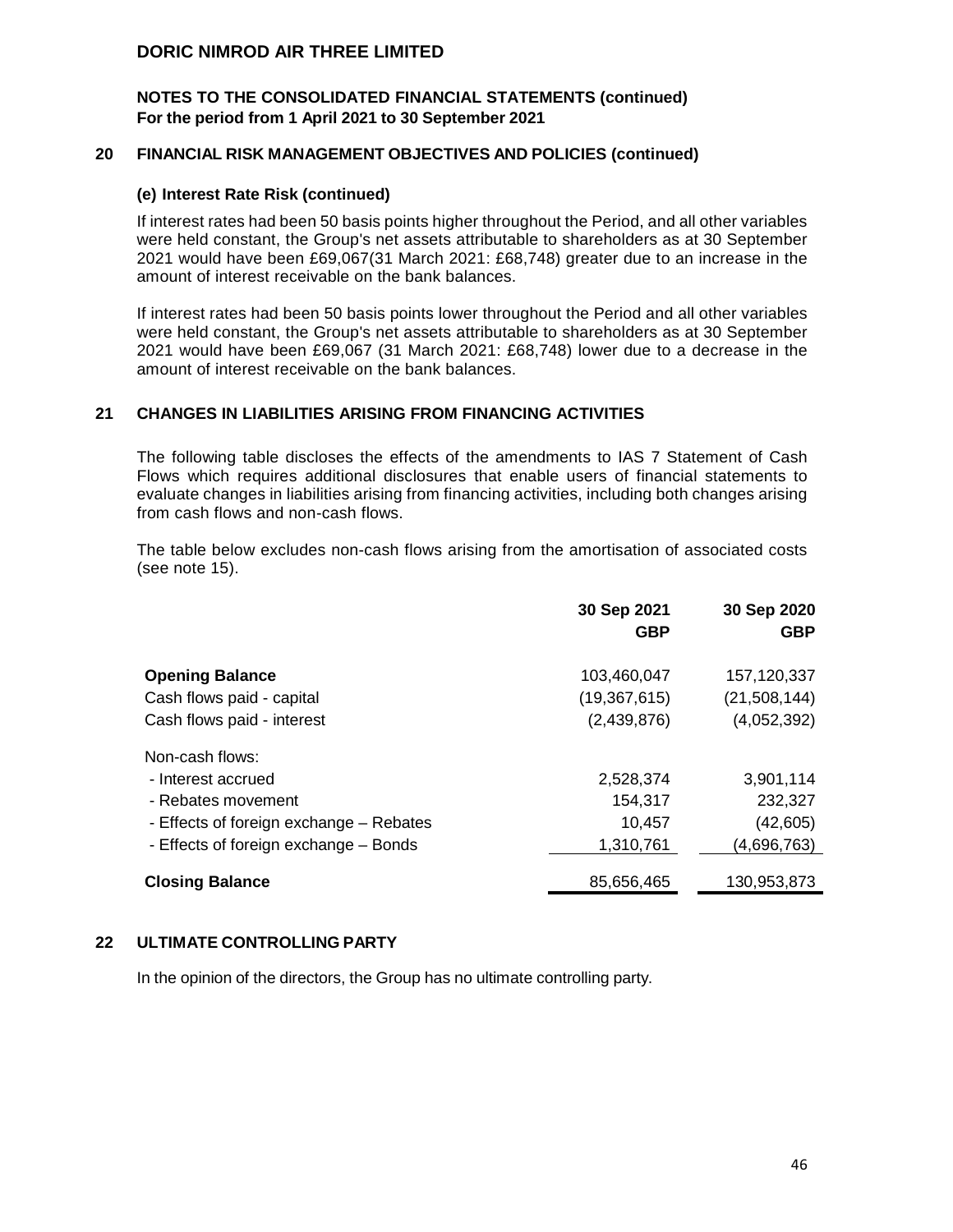#### **NOTES TO THE CONSOLIDATED FINANCIAL STATEMENTS (continued) For the period from 1 April 2021 to 30 September 2021**

#### **23 RELATED PARTY TRANSACTIONS AND MATERIAL CONTRACTS**

Amedeo is the Group's Asset Manager.

During the Period, the Group incurred £365,621 (30 September 2020: £356,666) of expenses with Amedeo, of which £328,969 (30 September 2020: £321,005) related to asset management fees as shown in note 5, £36,652 (30 September 2020: £35,661) was liaison agent fees. As at 30 September 2021, £18,426 (31 March 2021: £90,935) was prepaid to this related party.

Nimrod is the Group's Corporate and Shareholder Advisor.

During the Period, the Group incurred £243,678 (30 September 2020: £237,736) of expenses with Nimrod. As at 31 September 2021, £nil (31 March 2021: £nil) was owing to this related party.

JTC Registrars Limited is the Group's registrar, transfer agent and paying agent.

During the Period, the Group incurred £4,931 (30 September 2020: £8,991) of expenses with JTC Registrars Limited as shown in note 5. As at 30 September 2021 £4,248 (31 March 2021: £4,259) was owing to this related party.

JTC Fund Solutions (Guernsey) Limited is the Group's Company Secretary and Administrator.

During the year, the Group incurred £58,980 (30 September 2020: £53,735) of expenses with JTC Fund Solutions (Guernsey) Limited as shown in note 5. As at 30 September 2021, £58,980 (31 March 2021: £9,838) was owing to this related party.

#### **24 SUBSEQUENT EVENTS**

On 14 October 2021, a dividend of 2.0625 pence per Ordinary Share was declared and this was paid on 28 October 2021.